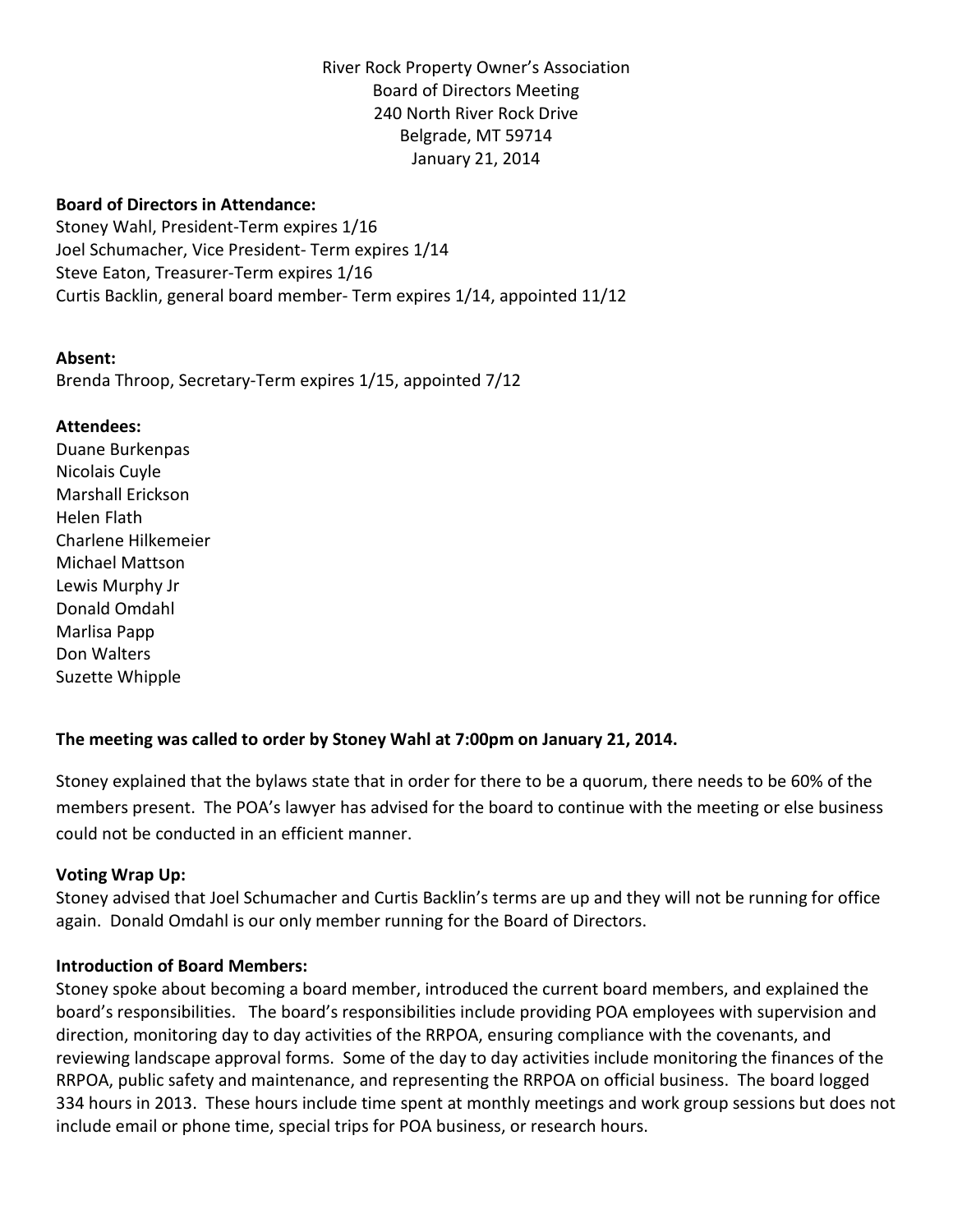# **2013 Highlights (See details on attached slide show):**

# Park Improvements

- Background: Original park equipment was removed due to safety concerns.
- Park redevelopment is a 3 year plan.
	- Year 1 (2012): Focused on park equipment in the big park and beach sand.
	- Year 2 (2013): Focused on picnic tables, benches and garbage cans/dog bags.







# **Grounds Upkeep**

- We added more summer help in 2013
	- Focused on Sprinkler Systems
		- 300 Sprinkler Heads Raised
		- . 400 Nozzles Changed Out
	- Fence Staining
		- . Never been done since they were built
		- · Should finish in 2014
	- Tree/Bush Trimming near pond & canal
	- Weed Control
		- Additional Spraying for weeds

# Covenants

- Goal: Encourage 100% compliance with Covenants
	- Bulk Tree Purchase/Planting Program
		- Piloted in 2013
		- Contact the office for details
	- Streamlining Processes
		- Landscape Review Process
- Result: Most violations have been resolved.

# **Zoning Issues**

- Sheds
	- Requested a change to County Zoning Rules to allow additional flexibility for sheds
	- Scheduled for April County Public meeting
- Other Issues
	- Contact County Zoning
	- Building Permits, etc.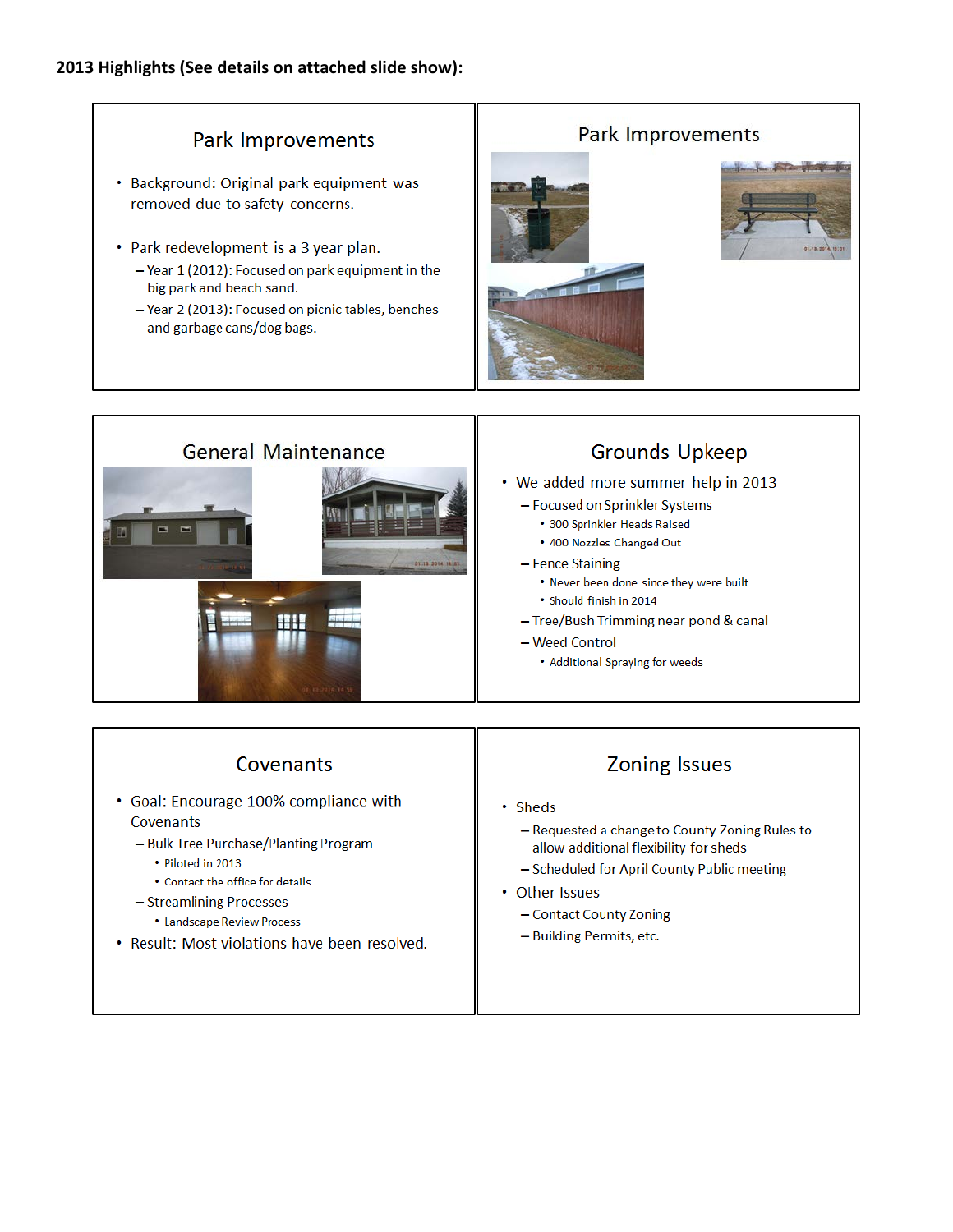

# **2013 Budget Review**

Г

In 2013 we stayed within our budget. Joel discussed in depth the increase in community center rental income, collections, street lights, and the community center and manager center loans. We have received a credit from Northwestern Energy for lights that we were overbilled for and we will also no longer be paying for the lights located in the Commercial Parking Lot. The community center and manager center loans are currently about 20% of our budget. Joel discussed the status of each loan in depth including the Capital Facility Loan. See attached slides for details of the 2013 Budget.

ח ר

| <b>Income Summary</b>           |               |           | Employee                           |
|---------------------------------|---------------|-----------|------------------------------------|
|                                 | <b>Budget</b> | Actual    |                                    |
|                                 | 2013          | 2013      |                                    |
| Community Center Rental Income  | \$12,000      | \$16,452  | <b>Payroll Taxes</b>               |
| <b>Homeowner Dues</b>           | \$402,000     | \$408,221 | Wages                              |
| Pay Pal Income                  | \$500         | \$682     | Mileage Reimbursement              |
| Collection Income               | \$12,000      | \$31,320  | <b>Total Wages &amp; Employees</b> |
| Manager House Rental Income     | \$10.945      | \$13,320  |                                    |
| Late Fees                       | \$3.750       | \$3.125   |                                    |
| <b>Covenant Violation Fines</b> | \$750         | \$150     |                                    |
| <b>Interest</b>                 | \$40          | \$25      |                                    |
| Miscellaneaous Income           | \$2,500       | \$7,238   |                                    |
| <b>Total Income</b>             | \$444,485     | \$480,532 |                                    |

# **Expenses**

|                                    | <b>Budget</b><br>2013 | Actual<br>2013 |
|------------------------------------|-----------------------|----------------|
| <b>Payroll Taxes</b>               | \$21,500              | \$14,755       |
| Wages                              | \$99.331              | \$93,847       |
| Mileage Reimbursement              | \$1,200               | \$1,233        |
| <b>Total Wages &amp; Employees</b> | \$122,031             | \$109,835      |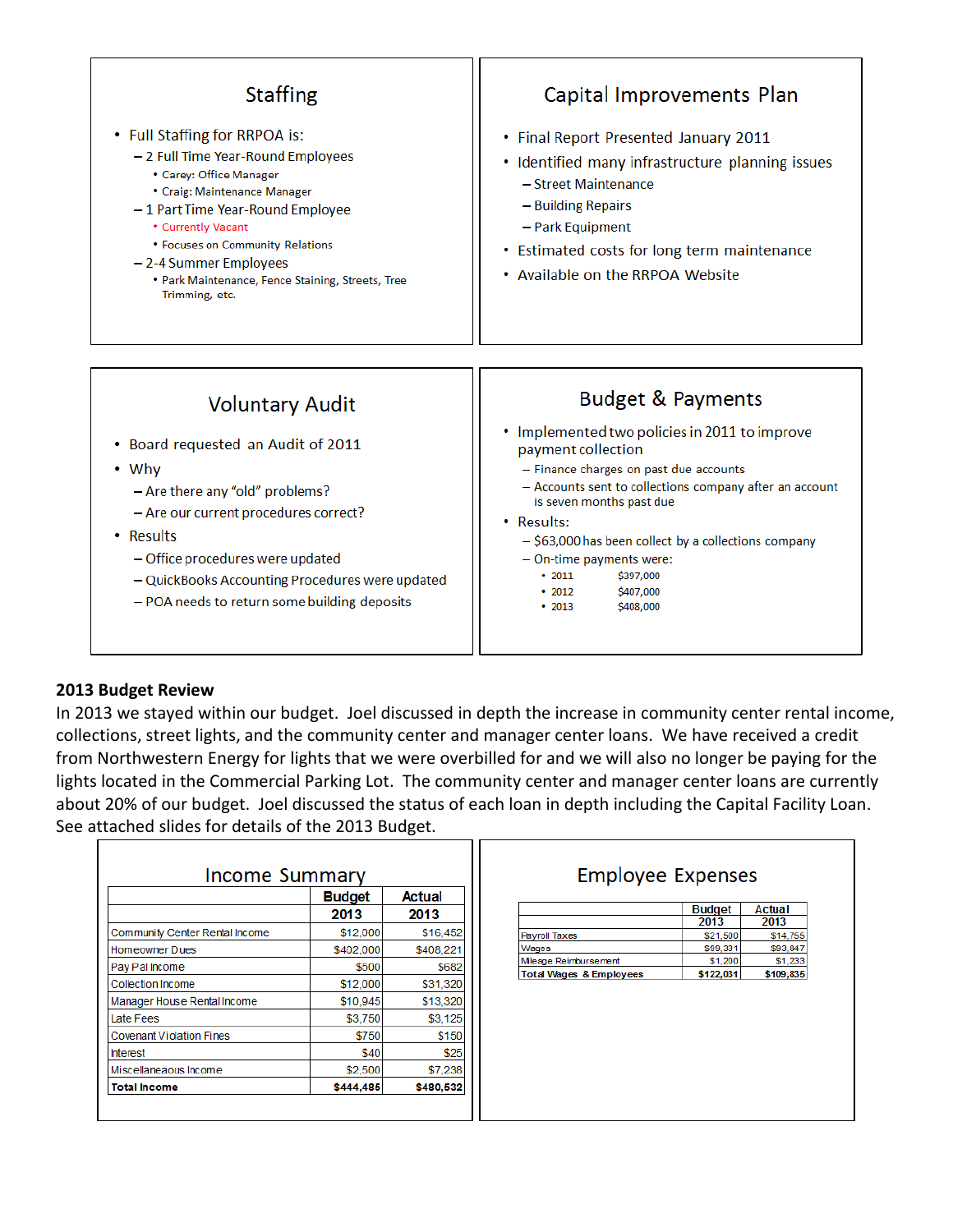# Grounds

|                                    | <b>Budget</b> | Actual   |
|------------------------------------|---------------|----------|
|                                    | 2013          | 2013     |
| Tree Maint./Replacement            | \$300         | \$2,799  |
| Law n Fertilization / Weed Control | \$4,000       | \$3,592  |
| <b>Utilities</b>                   | \$900         | \$673    |
| <b>Irr Sys Maint</b>               | \$2,300       | \$3,708  |
| <b>Park Maint</b>                  | \$2,000       | \$2,159  |
| Maintenance - General              | \$3,000       | \$4,051  |
| Fence Maintenance                  | \$3,000       | \$322    |
| <b>Small Tools</b>                 | \$750         | \$785    |
| <b>Supplies</b>                    | \$2,250       | \$1,177  |
| <b>Total Grounds</b>               | \$18,500      | \$19,266 |

# **Streets**

|                      | <b>Budget</b> | Actual   |
|----------------------|---------------|----------|
|                      | 2013          | 2013     |
| Light Util & Repair  | \$36,250      | \$37,344 |
| Cleaning             | \$10,000      | \$993    |
| <b>Repairs</b>       | \$9,000       | \$4,364  |
| Snow plow ing        | \$25,000      | \$24,550 |
| Maintenance/Painting | \$3,500       | \$1,922  |
| <b>Total Streets</b> | \$83,750      | \$69,173 |

# **Community Center**

#### **Budget** Actual 2013 2013 **Utilities** \$3,800 \$2,329  $$1,400$  $$1,480$ CC Checkout  $$2,250$  $$1,800$ Cleaning & Supplies Garbage Removal  $$2,500$  $$2,748$  $$1,245$ Maintenance & Repairs  $$1,500$ Total Com munity Center \$11,450 \$9,602

# Equipment & Shop Expenses

|                                | <b>Budget</b> | Actual  |
|--------------------------------|---------------|---------|
|                                | 2013          | 2013    |
| Reg/License/Permit             | \$250         | \$400   |
| <b>Vehicle Repairs</b>         | \$1,200       | \$1,667 |
| <b>Shop Utilities</b>          | \$1,500       | \$1,495 |
| <b>Fuel and Oil</b>            | \$4,500       | \$3,624 |
| Equipment Repairs/Maint        | \$2,000       | \$2.324 |
| <b>Total Equipment Expense</b> | \$9,450       | \$9,509 |

# Administrative

|                                      | <b>Budget</b> | Actual   |
|--------------------------------------|---------------|----------|
| Legal, Accounting, Professional Ser. | \$10,500      | \$4,854  |
| <b>Office Supplies</b>               | \$4,389       | \$3,354  |
| PayPal Charge                        | \$450         | \$716    |
| Stationary, Printing & Postage       | \$6,000       | \$5,761  |
| Telephone/Internet                   | \$2,600       | \$3,401  |
| <b>Meeting Expenses</b>              | \$1,000       | \$505    |
| <b>BOD Meeting Expenditures</b>      | \$14,500      | \$13,661 |
| Property Taxes                       | \$10,800      | \$12,156 |
| Web-site hosting                     | \$600         | \$690    |
| Liability & D&O Insurance            | \$33,880      | \$35,475 |
| Security Patrol                      | \$1,000       | \$420    |
| CBO Collection Fee                   | \$4,000       | \$11,447 |
| Closing/Filing Costs                 | \$600         | \$573    |
| Unex pected Expense Reserve          | \$957         |          |
| <b>Total Administrative Expense</b>  | \$91.276      | \$93,013 |

# Manager's Center

|                              | <b>Budget</b> | Actual  |
|------------------------------|---------------|---------|
|                              | 2013          | 2013    |
| <b>Utilities</b>             | \$1,300       | \$1,102 |
| Cleaning & Supplies          | \$350         | \$257   |
| Maintenance & Repairs        | \$1,000       | \$978   |
| <b>Total Managers Center</b> | \$2,650       | \$2,337 |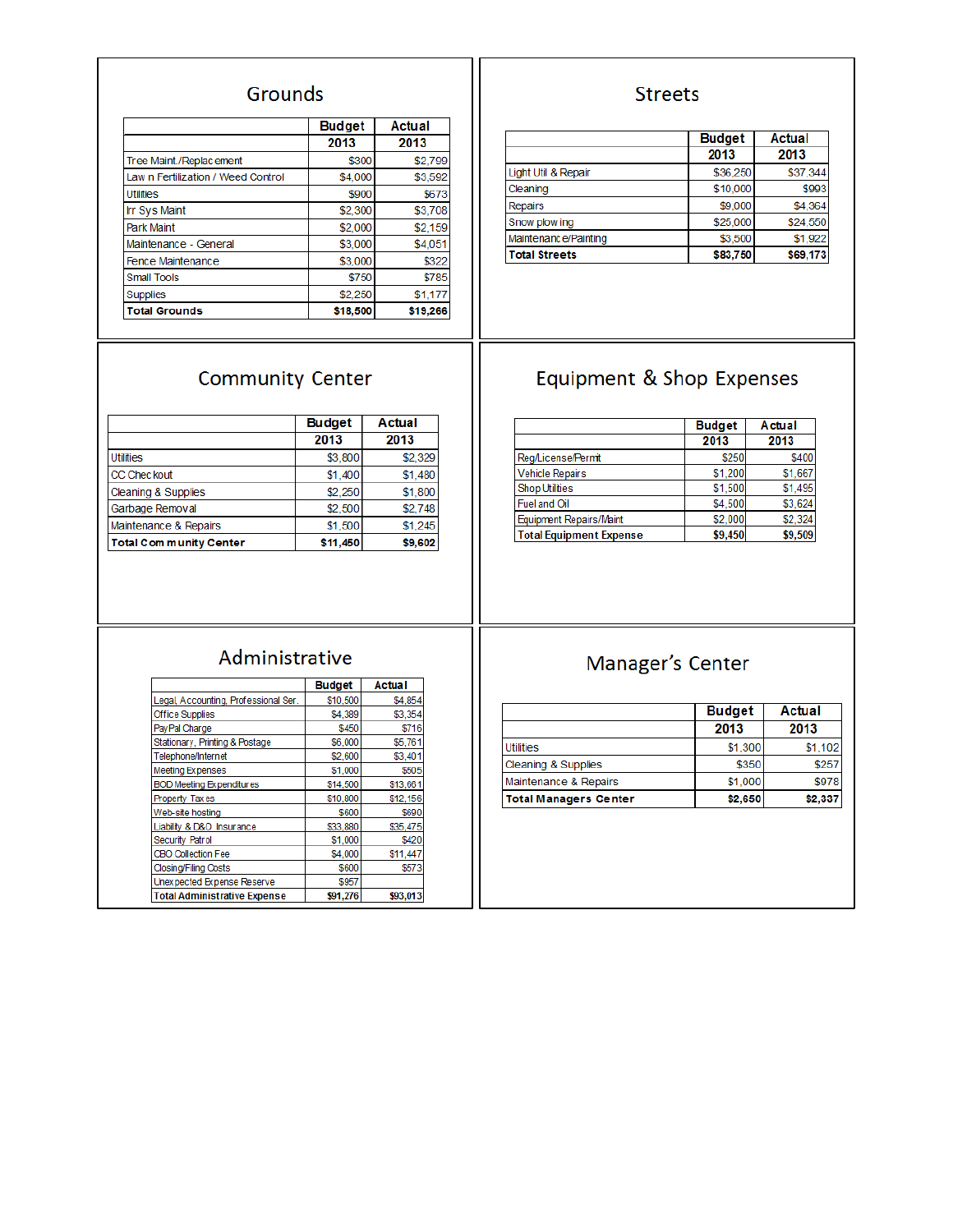| Loans                                                             |               |                      | Loan Status<br>- Capital Facilties Fee                                |
|-------------------------------------------------------------------|---------------|----------------------|-----------------------------------------------------------------------|
|                                                                   | <b>Budget</b> | Actual               | • Balance: \$277,596                                                  |
|                                                                   | 2013          | 2013                 | $\cdot$ Years Left: 2022                                              |
| Community Center Loan Interest<br>Community Center Loan Principle | \$40,525      | \$17,554<br>\$26,604 | - Community Center Loan                                               |
| Manager Center Loan Interest                                      | \$29,427      | \$6,846              | • Current Rate is 5.0%                                                |
| Manager Center Loan Principle                                     |               | \$25,170             | • Years Left: 2022                                                    |
| <b>Capital Facilities Fee</b>                                     | \$35,426      | \$38,379             | • Balance: \$271,732                                                  |
| <b>Total of Debt Service</b>                                      | \$105,378     | \$114,553            | - Manager Center/Office/Shop                                          |
|                                                                   |               |                      | • Current Rate is 4.79%<br>• Years Left: 2018<br>• Balance: \$102,856 |

# **2013 Capital Budget Review:**

2013 Capital Improvement projects included park improvements, a new floor in the community center, the Gallatin County Sheriff's Office, and a new 4x4 Side by Side for the Maintenance Crew. See attached slides for details of the 2013 Capital Budget.

|                                                                                     | 2013 Capital Budget                                                              |                                                                           | 2013                                                                   |
|-------------------------------------------------------------------------------------|----------------------------------------------------------------------------------|---------------------------------------------------------------------------|------------------------------------------------------------------------|
| Homeowner Dues<br><b>Interest</b><br><b>From Reserves</b><br>Total In come<br>Parks | <b>Budget</b><br>2013<br>\$40,200<br>\$1,000<br>\$10,800<br>\$52,000<br>\$30,000 | <b>Actual</b><br>2013<br>\$40,706<br>\$888<br>\$0<br>\$41,594<br>\$19,912 | • Operations:<br>$-$ Surplus of \$53,244<br>• Capital:                 |
| CC Flooring<br>Remodel for Sherrif<br>Vehicle Purchase<br><b>Total Expenses</b>     | \$12,000<br>\$5,000<br>\$5,000<br>\$52,000<br>\$0                                | \$3,500<br>\$1,643<br>\$5,000<br>\$30,055<br>\$11,539                     | $-$ Surplus of \$11,539<br>- Pending Final Flooring Payment of \$8,500 |

# **2014 Proposed Budget:**

Dues will not be increased in 2014 therefore the quarterly invoices will look the same. Joel discussed a few changes major changes from last year. This year we signed a 2 year snow plow contract and the public sidewalks are now done by the POA. We will be residing the garage at the rental house and remodeling the POA Office. See attached slides for details of the 2014 Budget.

|                                          | Budget 2014 |
|------------------------------------------|-------------|
| Income                                   |             |
| Community Center Rental Income           | \$15,000    |
| Homeowner Dues (net of non-current accou | \$405,000   |
| Pay Pal Income                           | \$500       |
| Collection Income                        | \$16,000    |
| Manager House Rental Income              | \$12,100    |
| Late Fees                                | \$3,000     |
| Covenant Violation Fines                 | \$0         |
| Interest                                 | \$40        |
| Miscellaneaous Income                    | \$2,500     |
| <b>Total Income</b>                      | \$454,140   |

| 2014 Budget                        |               |
|------------------------------------|---------------|
| Expenses                           |               |
| Wages                              | \$137,767     |
| Mileage Reimburs ement             | \$1,200       |
| Total Wages & Employees            | \$138,967     |
|                                    |               |
| Sidew alk Maintenance              | \$3,000       |
| Tree Maint./Replacement            | \$900         |
| Law n Fertilization / Weed Control | <b>S2.000</b> |
| <b>Litilities</b>                  | \$900         |
| Irr Sys Maint                      | \$5,200       |
| Park Maint                         | \$6,020       |
| Maintenance - General              | <b>S500</b>   |
| Fence Maintenance                  | \$300         |
| Small Tools                        | <b>S750</b>   |
| <b>Supplies</b>                    | \$2,000       |
| loe Melt                           | <b>\$250</b>  |
| <b>Total Grounds</b>               | \$21,820      |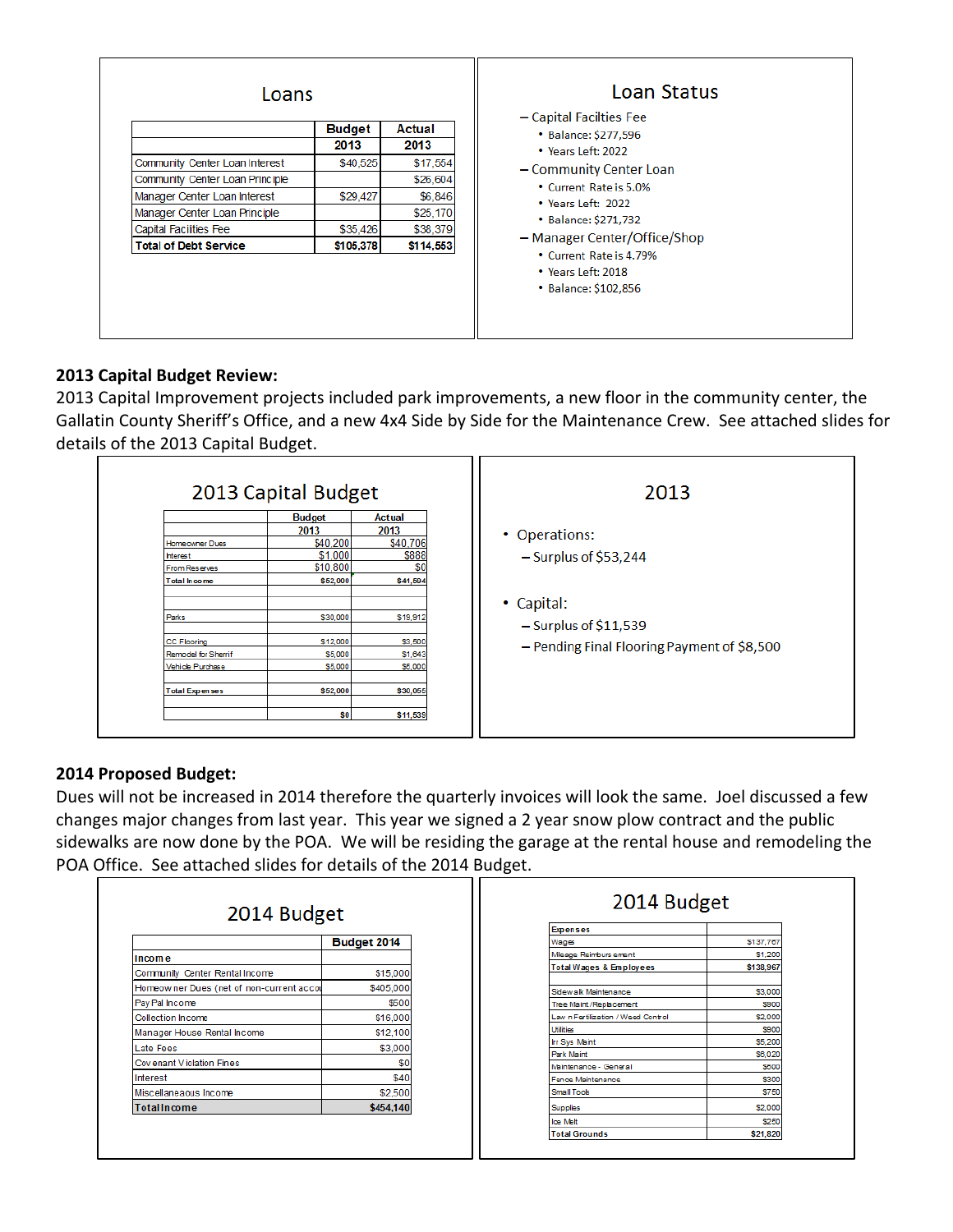| 2014 Budget                               |                     | 2014 Budget                    |            |
|-------------------------------------------|---------------------|--------------------------------|------------|
| Light Util & Repair                       | \$36,490            |                                |            |
| Cleaning                                  | \$3,550             | Reg/Licens e/Permit            | \$250.00   |
| Repairs                                   | \$4,600             | <b>Vehicle Repairs</b>         | \$1,000.00 |
|                                           |                     | <b>Shop Utilities</b>          | \$1,500.00 |
| Snow plow ing                             | \$18,750            | Fuel and Oil                   | \$4,500.00 |
| Sign Repair/Replacement                   | \$500               | <b>Equipment Rental</b>        | \$700.00   |
| Maintenance/Painting                      | \$1,500             | Equipment Repairs/Maint        | \$2,000.00 |
| <b>Total Streets</b>                      | \$65,390            | <b>Total Equipment Expense</b> | \$9,950.00 |
| <b>Utilities</b>                          | \$3,800.00          |                                |            |
| <b>CC Checkout</b>                        | \$1,400.00          |                                |            |
| <b>Cleaning &amp; Supplies</b>            | \$2,250.00          |                                |            |
| Garbage Removal                           | \$2,900.00          |                                |            |
| Maintenance & Repairs                     |                     |                                |            |
|                                           | \$1,500.00          |                                |            |
| <b>Total Community Center</b>             | \$11,850.00         |                                |            |
| 2014 Budget<br>Legal and Accounting       | \$8,000             | 2014 Budget                    |            |
| Advertising<br><b>Bank Charges</b>        | \$250<br>\$50       |                                |            |
| Subscriptions                             | \$725               | <b>Utilities</b>               | \$1,300.00 |
| Liability his urance                      | \$33,858            | <b>Cleaning &amp; Supplies</b> | \$350.00   |
| Of fice Supples                           | \$2,500             | Maintenance & Repairs          | \$1,500.00 |
| Of fice Equipment                         | \$1,000<br>\$650    | <b>Rental House Repairs</b>    | \$3,500.00 |
| PayPal Charge<br>Stationary and Printing  | \$2,000             | <b>Total Managers Center</b>   | \$6,650.00 |
| Postage                                   | \$4,000             |                                |            |
| Tele phone/Internet                       | \$2,400             |                                |            |
| Mee ting Expenses                         | \$800               | <b>Debt Service</b>            |            |
| <b>BOD Meeting Expenditures</b>           | \$14,000            | Community Center Loan Payments | \$40.525   |
| Property Taxes<br>D& O hsurance Policy    | \$12,150<br>\$3,075 |                                | \$29,427   |
| Notetaker Pay                             | \$500               | Manager Center Loan Payments   |            |
| Security Patrol                           | \$1,000             | Capital Facilities Fee         | \$35,461   |
| CBO Colection Fee<br>Closing/Filing Costs | \$4,500<br>\$650    | <b>Total of Debt Service</b>   | \$105,413  |

# **2014 Proposed Capital Budget:**

Joel discussed how the proposed capital improvements would be discussed in more detail at the February and March meetings. At these monthly meetings the board will be able to gather public comment and suggestions. We have already budgeted for 3 new storm drains to be installed in 2014 that will come from the capital budget. We have also discussed redoing the Sibley and Green Tree entrance signs, installing a new bridge on the irrigation ditch, and building a temporary structure to camouflage the portable bathrooms located in the two large parks during the summer months.

| Income                                 |          |
|----------------------------------------|----------|
| Special As sess ment - Cap Improvement | \$40,500 |
| Interest                               | \$1,000  |
| <b>Total Income</b>                    | \$41,500 |
| <b>Expenses</b>                        |          |
| <b>Park Improvements</b>               | \$15,000 |
| <b>Total Grounds</b>                   | \$15,000 |
| Storm Drain Construction               | \$9,000  |
| Storm Drain Engineering                | \$2,000  |
| <b>Total Streets</b>                   | \$11,000 |
| <b>Total Expenses</b>                  | \$26,000 |
| <b>Total to Capital Reserves</b>       | \$15,500 |
| Net Income                             | \$0      |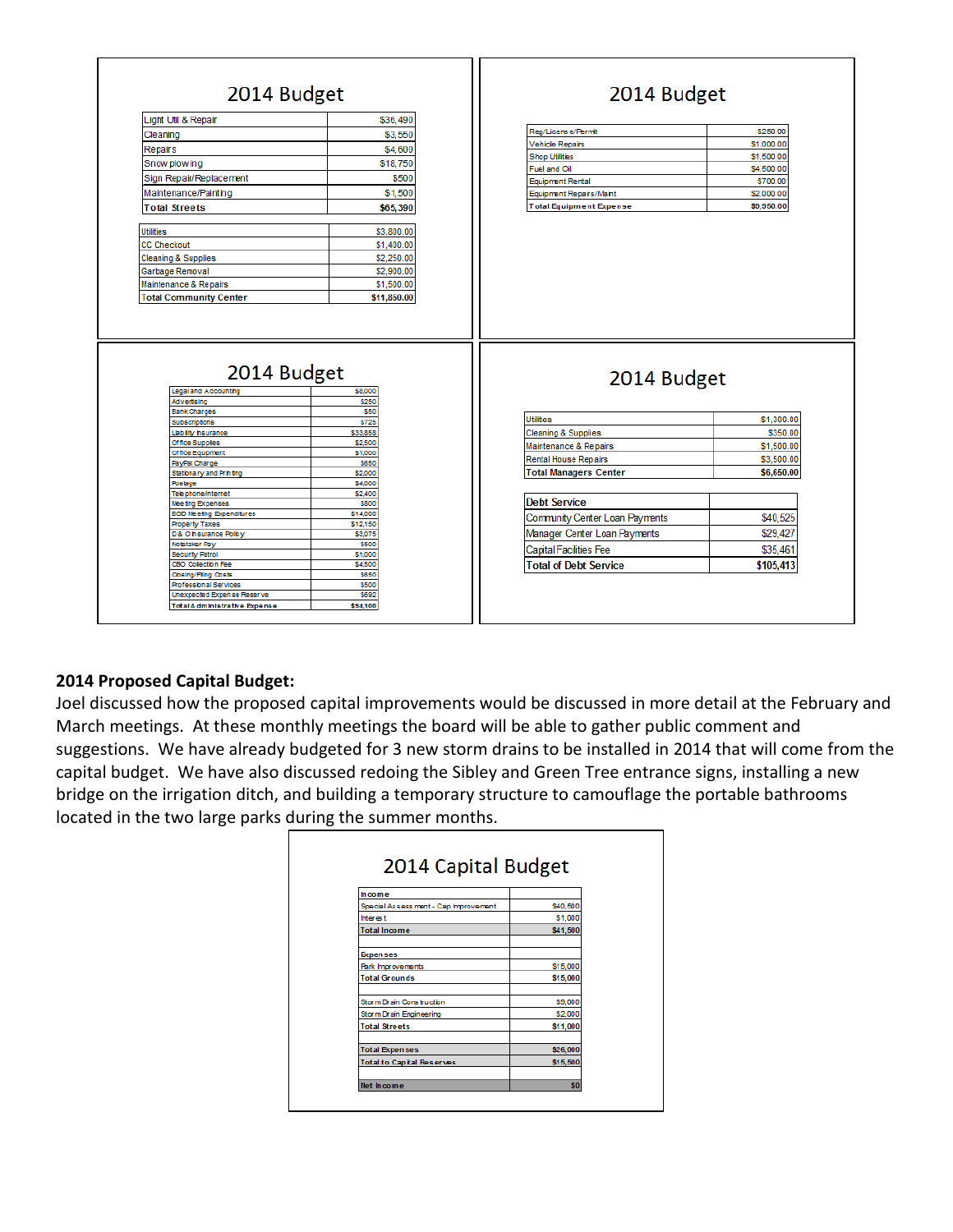# **Public Comment for the Budget:**

Michael Mattson had questions regarding the pay pal charges.

Michael Mattson had a question pertaining to Water & Sewer. Suzette Whipple (secretary for the Water/Sewer board) commented that she would speak with Mike after the meeting. The Water & Sewer board meets ever 3<sup>rd</sup> Thursday night at the Community Center.

Joel motioned to accept the 2014 Budget. Stoney Wahl seconded the motions. All were in favor and the motion to accept the 2014 Budget passed.

# **Public Comment on Non-Budget issues:**

-Marlisa Papp questioned whether dues would increase this year. Joel explained that they would not increase dues in 2014.

-Michael Mattson questioned the quorum issue for voting. He suggested that we look into online voting. Joel explained that we would need to amend the bylaws to allow online voting. Discussion regarding the process followed. Duane Burkenpas commented on amending the bylaws. We would need a quorum to amend the bylaws to accept online or mail in ballots. It is possible that we ask property owners to sign a proxy that would ONLY allow the RRPOA to amend the bylaws to accept online or mail in ballots.

-Michael Mattson thanked the board for approving his fruit trees to be planted and invited property owners to pick fruit. He also discussed the POA's plan for weed control and the aphid problem throughout the subdivision. He questioned who was responsible for the boulevard trees. The board responded that it is the property owner's responsibility to maintain the boulevard trees and the boulevard.

-Michael Mattson discussed the ongoing issue of parking on the streets and sidewalks. Joel explained the progress on issues regarding our public roads issues.

-Michael Mattson discussed the new addition of the Sheriff's Office in our community.

-The board encouraged property owners to look for classes being held at the community center that will benefit our community, for example First Response CPR Classes.

-Suzette Whipple discussed the election of board members. Joel explained that we count the votes and that due to the lack of having a quorum the board basically appoints the new board members. Joel also encouraged meeting participants to think about being a board member.

-Michael Mattson asked if the meeting minutes would be emailed out. Joel responded that they would be posted on the website.

# **Joel motioned to adjourn the meeting. Stoney seconds the motion. The meeting was adjourned at 7:55pm.**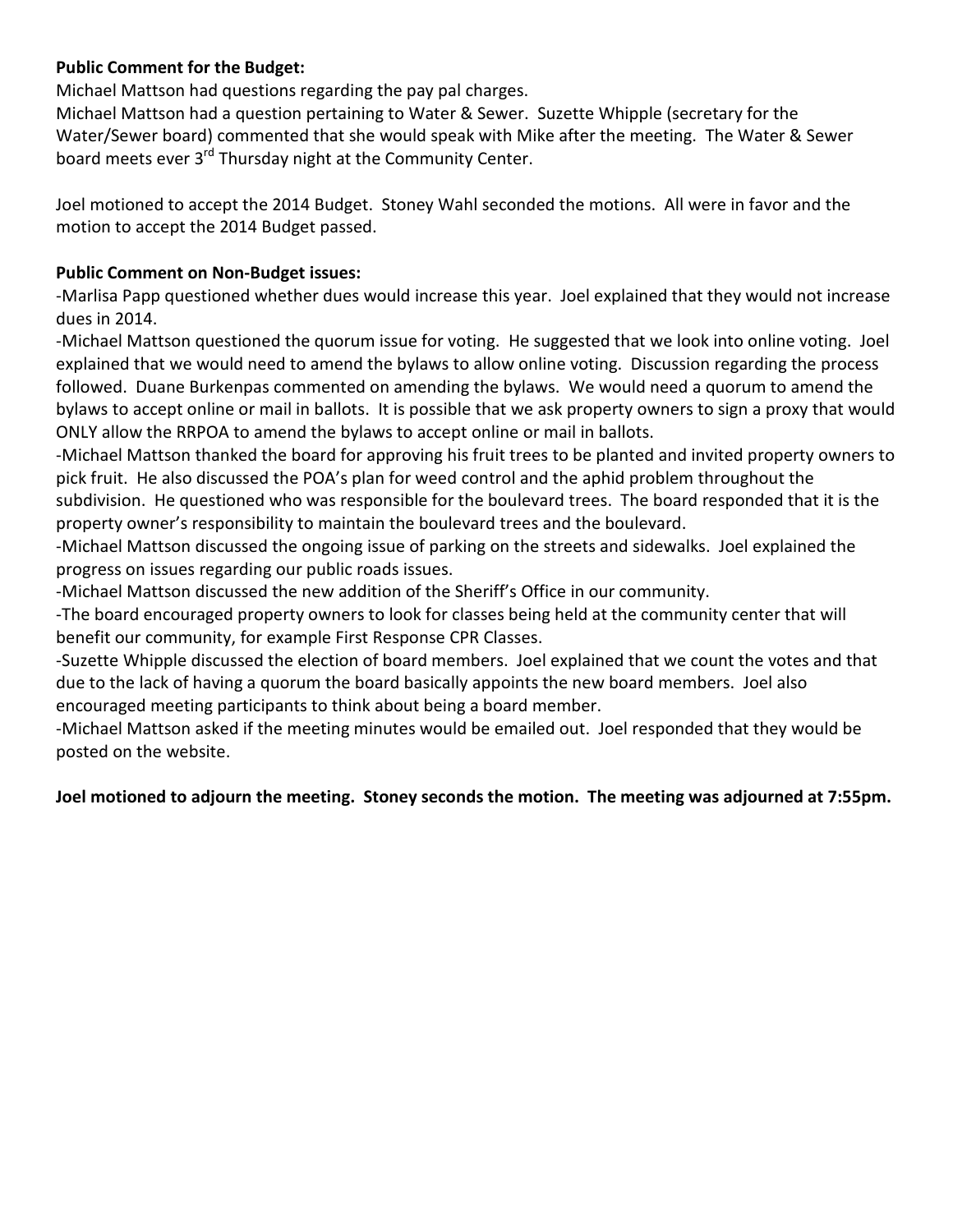River Rock Property Owner's Association Board of Directors Meeting 240 North River Rock Drive Belgrade, MT 59714 February 18, 2014

# **Board of Directors in Attendance:**

Stoney Wahl, President- Term expires 1/16 Donald Omdahl, general board member- Term expires 1/17

# **Absent:**

Steve Eaton, Treasurer- Term expires 1/16 Brenda Throop, Vice President -Term expires 1/15, appointed 7/12

# **Attendees:**

Charlene Hilkemeier Marguerite Barnett Jeff Clements Kris Nelson Lynn Nelson Jeff Clements Dave Keeney

\*Sheriff's deputy present for meeting.

Meeting was called to order by Stoney Wahl at 7:00pm on February 18, 2014.

# **Approval of Minutes:**

The minutes for January will be approved through email.

# **Financial Report:**

Stoney detailed the financial report and asked for any questions. There were no questions.

# **Old Business:**

• The Zoning Text Amendment County Public Meeting is scheduled for April 2014.

# **New Business:**

- Maintenance Manager Report
	- o Craig is working on the irrigation ditch bridge that will be installed this spring. The bridge shouldn't be under construction for more than a few days and we will try to install the new bridge when school is not in session whether it is on a weekend or during a holiday break.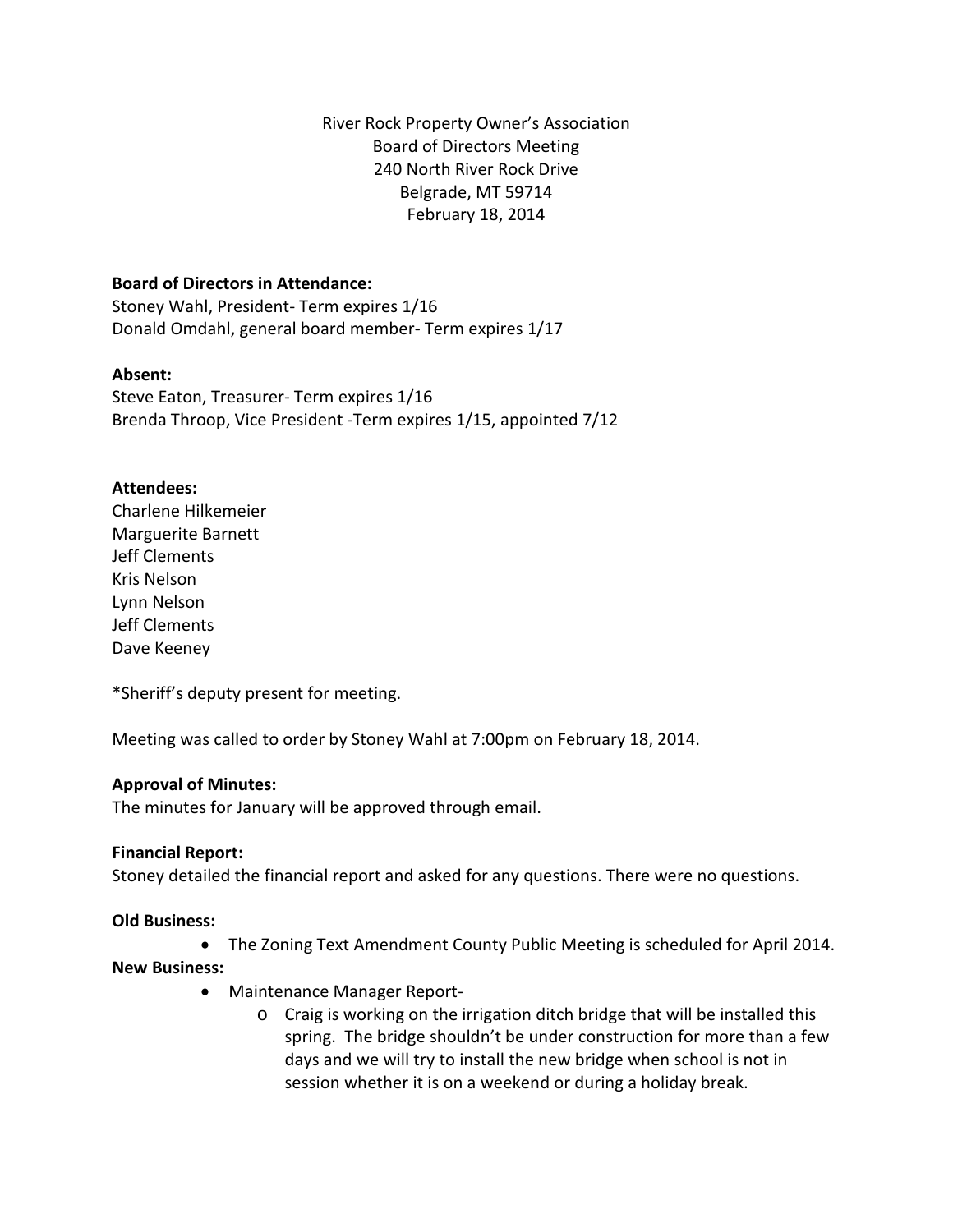- o We are currently hiring a Community Relations Specialist. The position is posted with Job Service and on Craig's List.
- Meeting Minute Note Taker
	- o It was announced that we are in need of a person to take detailed notes during the monthly meetings.
- Snow removal on sidewalks bordering your property is the property owner's responsibility. Please shovel your snow onto your lawn and not into the street.

# **Citizen Comment Period:**

- Jeff Clements
	- o Complaint that the snow plows leaves a 3 foot berm and it is difficult for small cars to get in and out of the driveway. He commented that he shovels his snow into his lawn and they plow the snow back on his sidewalk and then he has to shovel it again.
	- o Stoney commented that it is not the homeowner's responsibility to remove the snow that the plows put back on and informed the residents that if they have shoveled snow and the snow plow puts snow back on to contact the office.
	- $\circ$  Jeff was upset that he had a tile truck parked on the street from a Friday to a Monday while work was being done and got threatening letters and pictures after he lived there only 5 months. His neighbor has lived here 14 years and always has his work truck and ATV's parked there and hasn't gotten any letters.
	- o Stoney explained that they have to enforce the covenants fairly and to educate the residents. He is not being targeted and he should tell the board about his neighbor. Jeff wanted to know if there is an employee who is not treating everyone fairly. Stoney informed him that we are currently looking for a new "community relations specialist" (formerly known as the covenants enforcement manager).
- Marguerite Barnett says she moved to the subdivision in November and has 2 dogs that she doesn't allow to bark. The house next to her has 3 dogs that bark all of the time starting at 6am. She went to the association regarding this and was told that if we say anything to them we have to enforce it for everyone. She said it is too expensive for the association to go around and give notices to people.
	- o Stoney told her to submit her complaint in writing, the complaint can be anonymous, and we can then send a violation letter. He also recommended that she call the Sheriff's office because barking is a citable offense under the Gallatin County Dog Control Ordinance. Stoney also explained that the RRPOA can only enforce what the covenants allow us too and that our hands are tied.
- David Keeney asked if the road paving schedule was on the website.
	- o Stoney explained that paving the River Rock roads is part of our capital improvements. 2 years ago the RRPOA added a special assessment that raised dues by 10% to help increase our capital improvement funds for projects such as paving our roads.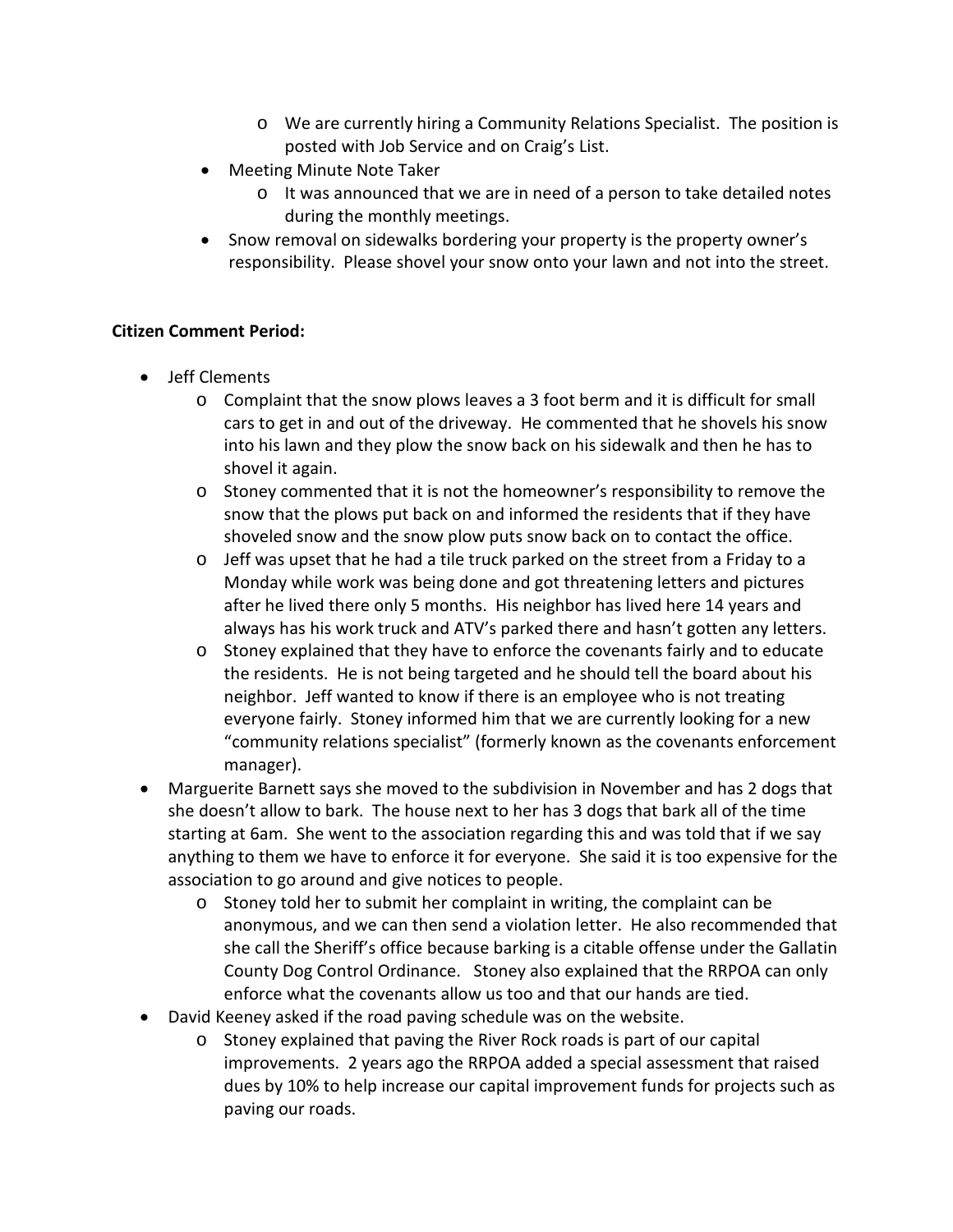- o David asked if there was a timeframe of overlay. Stoney explained that we maintain the roads by sealing every other year. A full overlay was determined to be done within 20 years. This was part of our capital improvement review. Stoney explained to Mr. Keeney that if he needs more information he is welcome to attend a Tuesday work group session with the board. Stoney asked that he contact the board if he would like to be added to the agenda.
- Nelson's
	- o The Nelson's asked to be added to our agenda regarding damage done to public parks earlier this month. They are asking to settle the damages with the River Rock Property Owners Association and that it not go to court.
	- o During the incident 8 trees were run over throughout our parks from Thorpe to West River Rock. The young man said that he was with his friends in his truck and that he was being dumb. He thought his truck was big and invincible and he wanted to hit trees. He stated that he has learned from his mistake.
	- $\circ$  Stoney explained that the board was trying to decide how to handle the situation whether it is a payment plan, payment in full, or allowing the court system to handle it. The Nelson's don't agree that it was 8 trees. Ms. Nelson claims that some of the trees were down before the incident and she doesn't feel that her son should be responsible for trees that were already damaged.
	- o Stoney explained that the trees were in the park and not outside boulevards. Our pictures show tire tracks that go through the trees. Stoney explained that we need more information before the board makes a final decision on whether settling is something that the board can legally do. He explained that the decision affected the entire subdivision not just 2 parties. The POA will need to check with our attorney to make sure that we are not overstepping our power as a board. The board has to treat everyone equally and consider the best interest of the property owners.
	- o Ms. Nelson spoke with the Sheriff. They suggest the Nelson's taking care of this with the board. They feel that it is the best solution because the son did fess up to it very truthfully.
	- $\circ$  Stoney explained that the board will meet next Tuesday to make a final decision and that we would need more board members present. The POA will contact our attorney regarding a contract and the penalties if they default on a payment plan.
	- o Stoney explained that we had two bids for trees and the cost to replant them and they were over \$300/tree.
	- o The Nelson's say when they suggested their son replant the trees they were told the price was \$100.
	- o Stoney discussed the questions of concern with the POA facilitating community service. Who supervises him? What if he gets hurt? Etc
	- o Stoney mentioned that the trees needed to be replaced with what was currently planted, so if it was a 6" tree then it needed to be replaced with a 6" tree.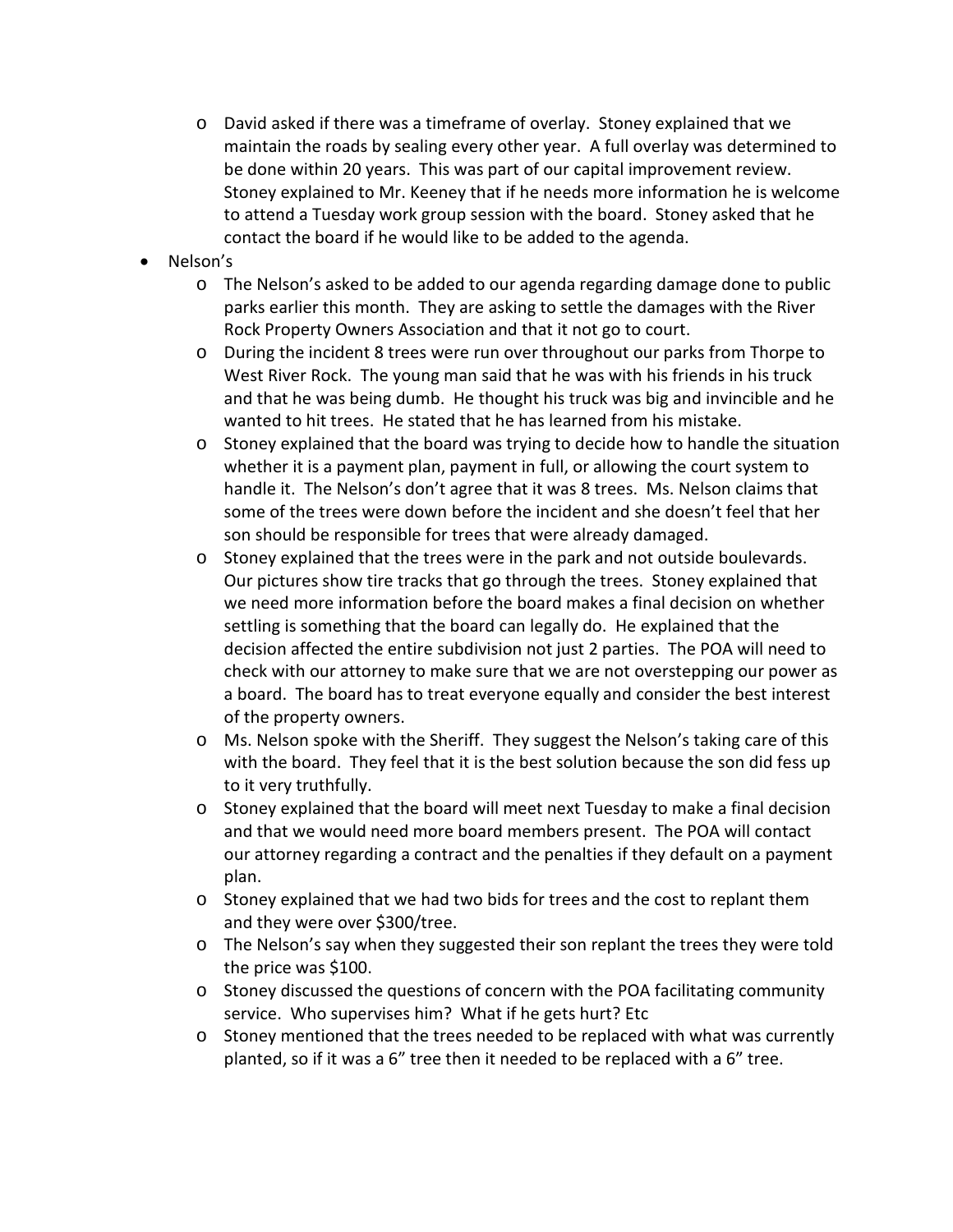- o Ms. Nelson and attending residents commented that it would be fair to replace the trees with the appropriate trees. Ms. Nelson would like a timeframe for her and her son to replant the trees and what time of year they should be planted.
- o Stoney questioned a fair time frame to meet the requirements on a legality stand point. Do we still have a case in 4 months if we don't press charges, how much time do we have?
- o Ms. Nelson's son stated that he is willing to do what he can to solve the problem.
- o Stoney requested a proposal with a timeline, the number of trees, and the timeframe to plant, are we buying or are you? He would like the proposal emailed or delivered to our office by Tuesday. The board will review and discuss the proposal and make a final decision. We (POA) will need to take the proposal to an attorney to make it a legally binding document. It is the board's obligation to protect the investments of the community and there is the fear that if we do not press charges and 6 months later restitution is not made, where does that leave the board?
- o A property owner asks why our attorney wasn't contacted before tonight. Stoney responded that we would incur legal fees.
- $\circ$  In the report the officer reported 4 trees damaged. We will work with the sheriff on the accurate number of trees reported. The accident occurred at night, it was dark, so the number needed to be reassessed. Stoney asked how long do we need to argue about how many trees were damaged?
- o Jeff Clements commented that his son damaged trees in the Landmark Subdivision and he was able to replant them. After discussion, it was determined that the trees were Patmore ash trees of various size and they were on an individual's property, not in a public park. His son was able to work with the property owner for restitution. The case with the Nelson's took place in our public parks and again the board has the obligation to protect the investments of the community in a fair and equal manner.
- o Discussion on the matter ended with the expectation that the Nelson's would submit a proposal of restitution for the board to review and discuss the POA's options.

The meeting was unanimously adjourned by the board at 7:56 pm.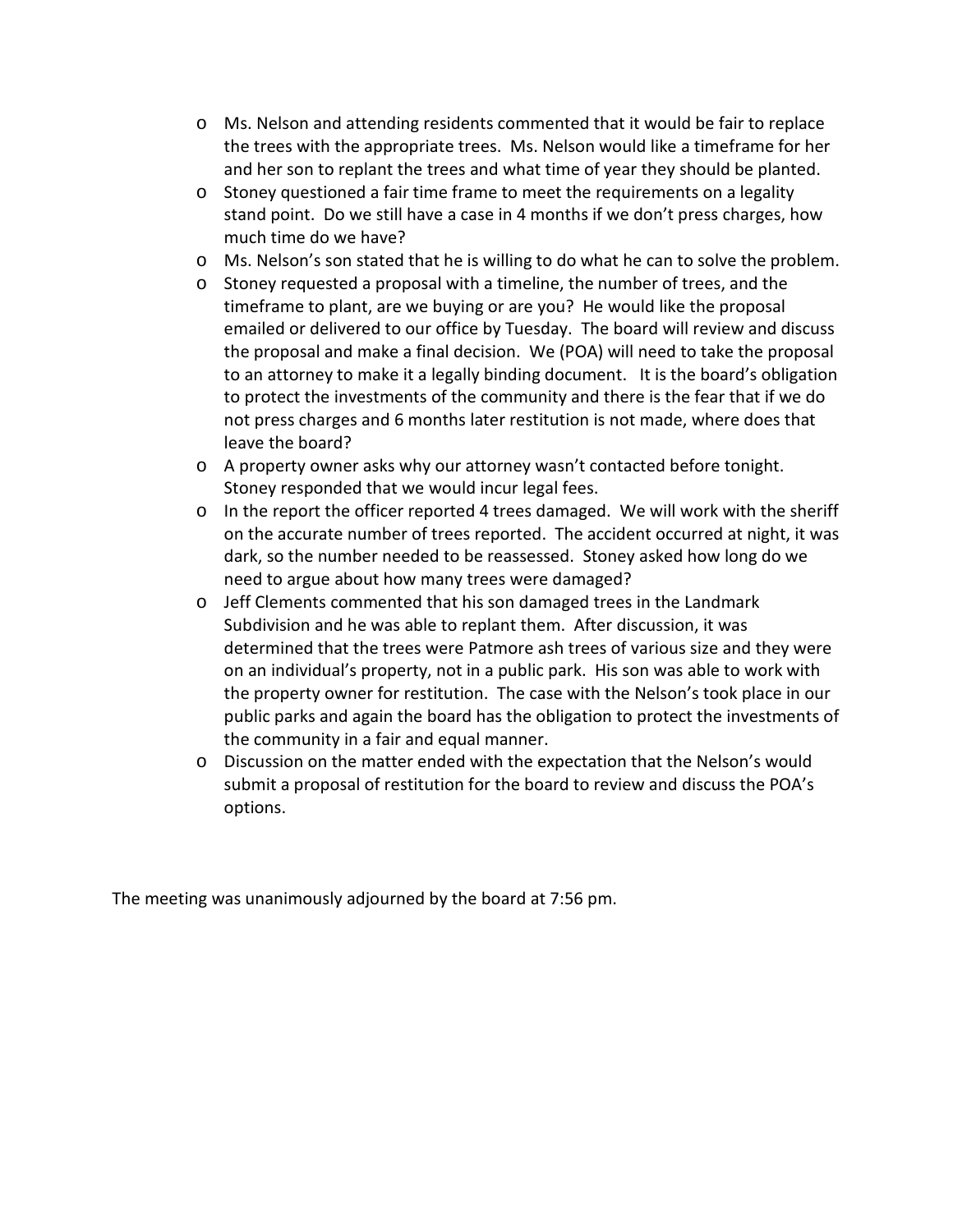River Rock Property Owner's Association Board of Directors Meeting 240 North River Rock Drive Belgrade, MT 59714 March 18, 2014

# **Board of Directors in Attendance:**

Stoney Wahl, President- Term expires 1/16 Donald Omdahl, General Board Member- Term expires 1/17 Brenda Throop, Vice President -Term expires 1/15, appointed 7/12

# **Absent:**

Steve Eaton, Treasurer- Term expires 1/16

# **Attendees:**

Charlene and Dan Hilkemeier Marguerite Barnett Suzette Whipple

Meeting was called to order by Stoney Wahl at 7:01 pm on March 18, 2014.

# **Approval of Minutes:**

The minutes for February will be approved through email.

# **Financial Report:**

Stoney detailed the financial report and asked for any questions. There were no questions.

# **Old Business:**

• The Zoning Text Amendment County Public Meeting is scheduled for April  $10^{th}$ 2014 at 9:00 am. Stoney explained what would occur at this meeting and invited any resident to attend with questions/concerns.

# **New Business:**

- Maintenance Manager Report
	- o Craig is working on the irrigation ditch bridge that will be installed this spring. The bridge shouldn't be under construction for more than a few days and we will try to install the new bridge when school is not in session whether it is on a weekend or during a holiday break.
	- o The River Rock Office remodel will include new commercial carpet, new paint and new entry tile.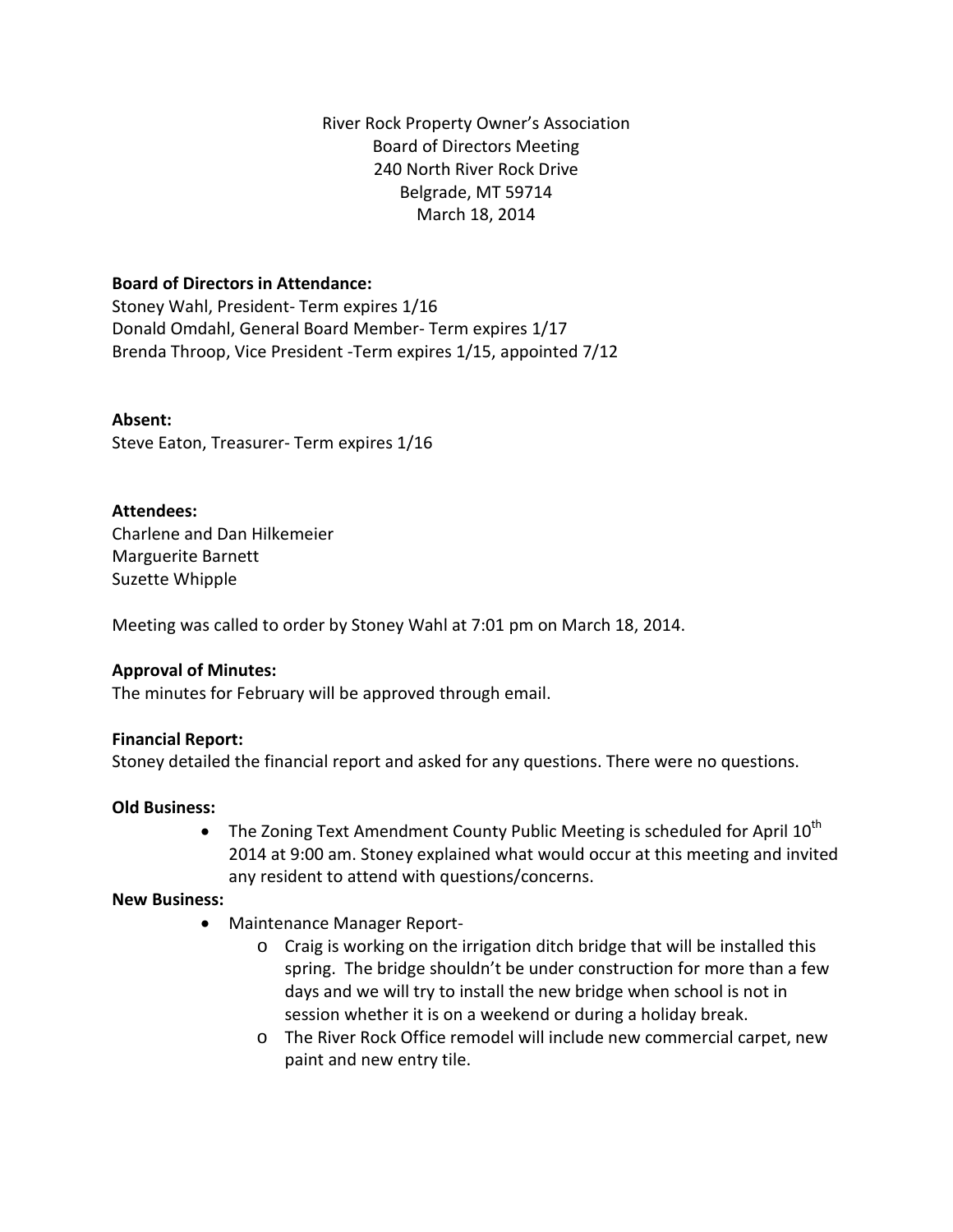- We are hired a new community Relations Specialist. Her name is Courtney. She will be working toward better communication and improving the overall tone of any correspondence with property owners.
- Meeting Minute Note Taker
	- o It was announced that we are in need of a person to take detailed notes during the monthly meetings.
- We have one more board position open. Please contact the office if you are interested.
- Spring is coming! Please be sure to turn in your landscape review plans to the office before beginning any work.
- We are seeking public comment regarding the deck construction and setback zoning regulations. If you have any comments, please contact the RR POA office in person or via email: [office@riverrockpoa.org.](mailto:office@riverrockpoa.org)

# **Citizen Comment Period:**

• Dan/Charlene Hilkemeier: They desire decks to NOT go to the fence line due to fire risk. They also would like to see a fire department for River Rock.

Action Item: Research what it takes to begin a volunteer fire department.

The meeting was unanimously adjourned by the board at 7:34 pm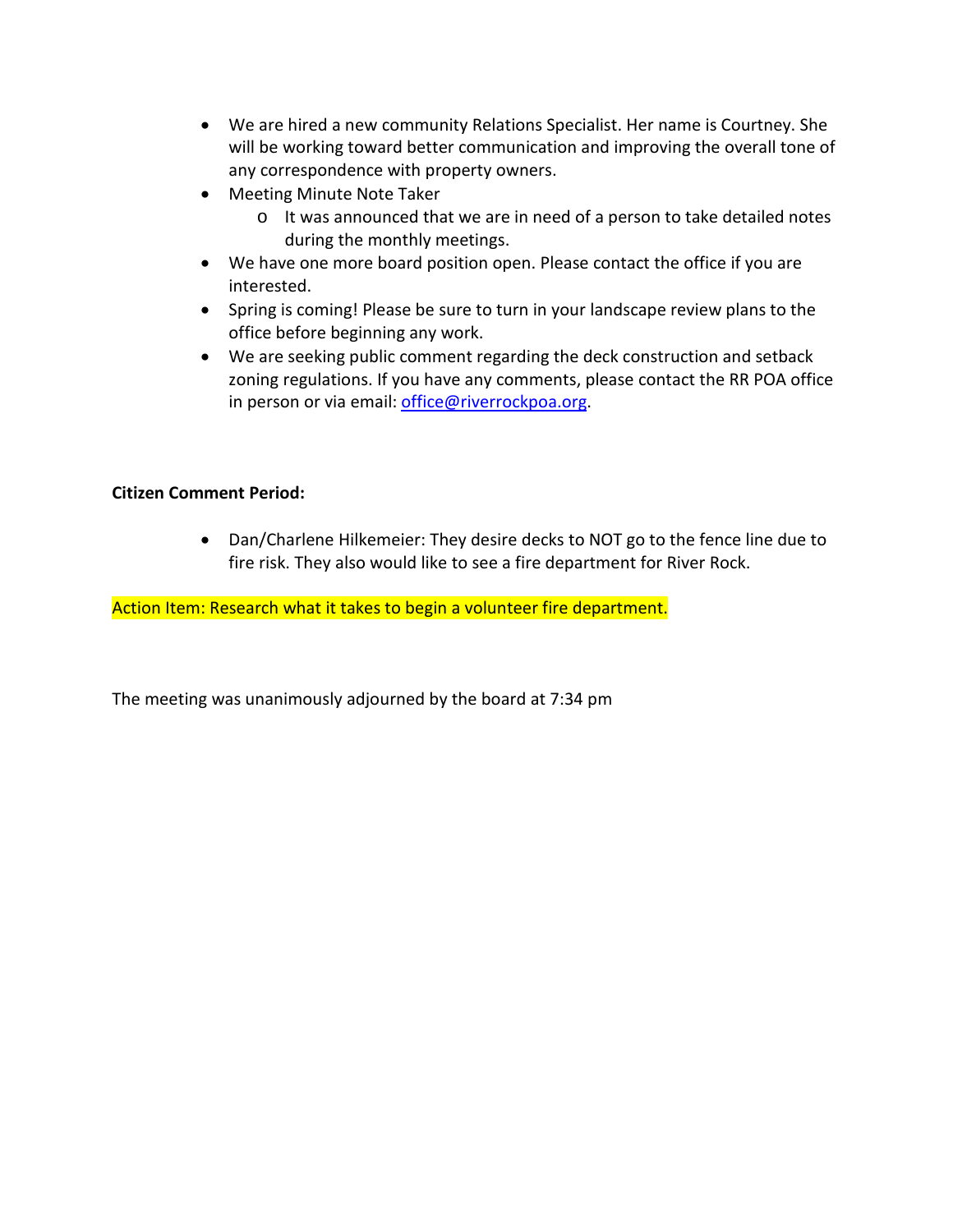River Rock Property Owner's Association Board of Directors Meeting 240 North River Rock Drive Belgrade, MT 59714 April 15, 2014

#### **Board of Directors in Attendance:**

Stoney Wahl, President- Term expires 1/16 Donald Omdahl, general board member- Term expires 1/17 Brenda Throop, Vice President -Term expires 1/15, appointed 7/12 Steve Eaton, Treasurer- Term expires 1/16

#### **Absent:**

None

# **Attendees:**

Charlene Hilkemeier Ashley Kent Nick Winkler Cathy and Kenny Ahrendes Michael Bell Jenn and Pete Kaufman Blaine Myrstol Scott Mooer Jeff Clements Katherine McBee Angela Espinosa Martin Gagnon (representative from Morrison Maierle) Dave Keeney (representative from River Rock Water/Sewer Board)

\*Sheriff's Deputy Present

Meeting was called to order by Stoney Wahl at 7:00 pm on April 15, 2014

# **Approval of Minutes:**

The minutes for March have been approved via email.

#### **Landscape Reviews:**

Stoney reminded everyone to complete their Landscape Reviews for work done on their property. He explained that this will become part of the permanent record and will protect homeowners in the future if a different board questions something on their property.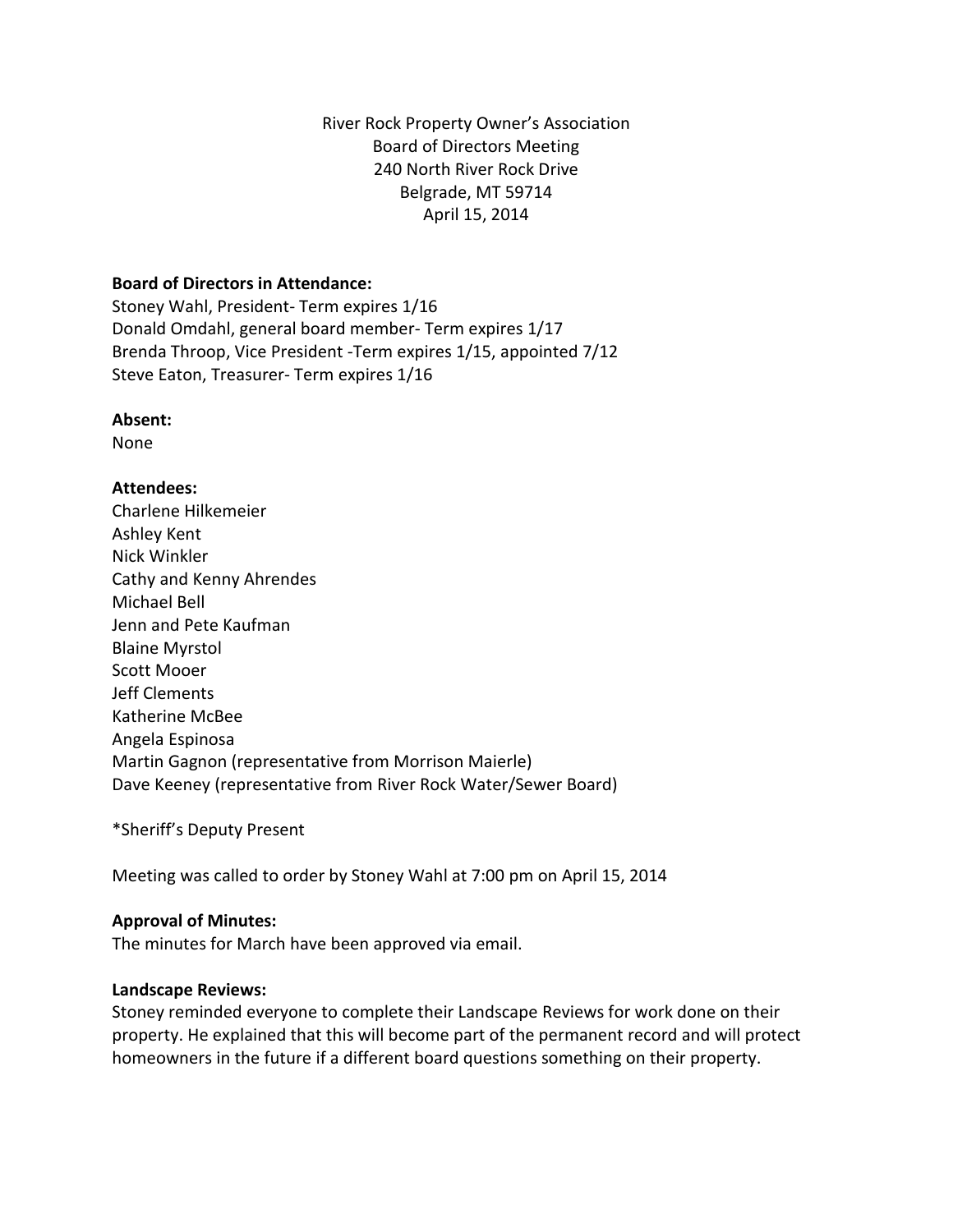# **Financial Report:**

Steve detailed the financial report and asked for any questions. There were no questions.

# **Old Business:**

- The Zoning Text Amendment County Public Meeting was held April  $10^{th}$  2014. Stoney, Donald and Carey (Office Manager) attended the meeting. Stoney explained that the direction will most likely be to allow sheds of a certain percentage of the property size to be built without needing a land use permit. Stoney reiterated that if you would desire to build more than one structure on your property – the first one is the only one that would not need a land use permit. This change could also result in residents to be allowed to place sheds within one foot of their property line. Discussion is on-going at this time and public comment is encouraged and welcomed. General consensus during this meeting was that the attendees were comfortable with the percentage of lot size plan. Please send questions/comment to *office@riverrockpoa.org*.
- We are still in need of a person to take detailed notes (minutes) for our public meetings. This is a paid position that requires about 2 hours per month. Please contact [office@riverrockpoa.org](mailto:office@riverrockpoa.org) if you can fulfill this need.
- We currently have one board position open. This is a great way to give back to your community. Please consider joining us to make a difference in River Rock!
- Spring has arrived! Please be sure to turn in your landscape review plans to the office before beginning any work.
- We are in the process of working with zoning not only with bringing sheds into compliance, but also with decks. We will be working on this topic into the near future. If you have any commentary about where/how decks should be built in River Rock, please send to [office@riverrockpoa.org.](mailto:office@riverrockpoa.org)

# **New Business:**

- Maintenance Manager Report
	- o Current or Completed Projects:
		- **IF Irrigation bridge construction is nearing completion. The new** bridge will be up and operational in the coming weeks.
		- **IF Irrigation Ditch Burning is coming along well. This isn't something** we are required to do, but it is safer and nicer looking this way.
		- The landscape island in front of the Community Center is looking better now that the old shrubs have been removed. Lower maintenance landscaping will be here in the coming months.
		- **Entry signs and pillars** 
			- We are working on replacing/repairing signs in our subdivision and have now removed some of the unnecessary signs as well as they became an electrical safety hazard.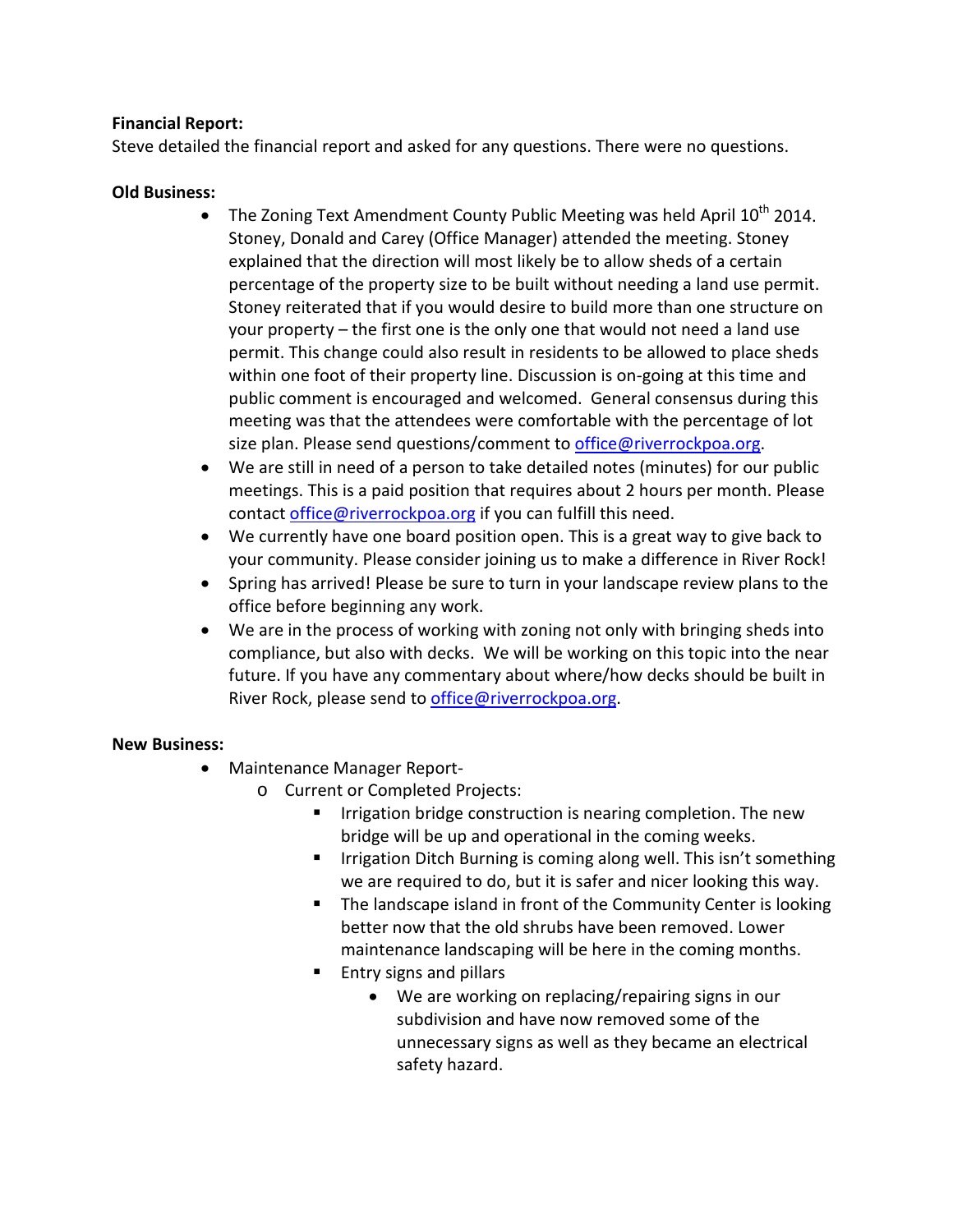- The Rental property garage is being re-sided due to decay of the current siding.
- o Upcoming Projects for April/May
	- **Painting the community center in and out for better potential** profit and upkeep of property. The office has also been painted on the interior and the rental house will be painted this year as well.
	- **Sprinklers maintenance the sprinklers will be worked on over** the summer. This includes going through each zone one at a time and working with the heads, etc.
- Community Relations Specialist Report:
	- o Covenant Violation Courtesy Notices: 88
	- $\circ$  2<sup>nd</sup> Letter Notices: 2
	- o Fines: 0
		- GREAT JOB to our staff and residents for these numbers! Please try to comply with the covenants!
- Morrison Maierle Presentation:
	- o Morrison Maierle has been working with the County Water/Sewer Board to bring River Rock Subdivision into DEQ compliance.
	- o DEQ requires us to have a redundant well system in place. In order to do this – a  $3^{rd}$  well needs to be drilled.
	- o This well needs to be in a 100 foot radius easement protection zone.
	- o The suggested location allows for reduced cost due to ease of connecting to the existing water line as well as the existing chlorination treatment facility.
	- o At completion the site will be left with an exposed well head as well as exposed man-hole covers.
	- o Suggested start date would be July-August and will take approximately 1 month to fully complete.
	- o During the construction period, the area will be fenced off.
	- o Restoration would be completed including pond liner (which they feel is far away from proposed drilling area), sprinkler damage, zone reworking, re-sodding to damaged lawn areas, etc.
	- o The County Water/Sewer Board is not anticipating a rate increase for this project. This money will come from money already designated for this.
	- o This new well will not change our current water restrictions (everyother-day watering).
	- o They will not be fencing off the beach area but it will be near the beach area.
	- o After project completion we can take care of the lawn area as usual
- Concerns: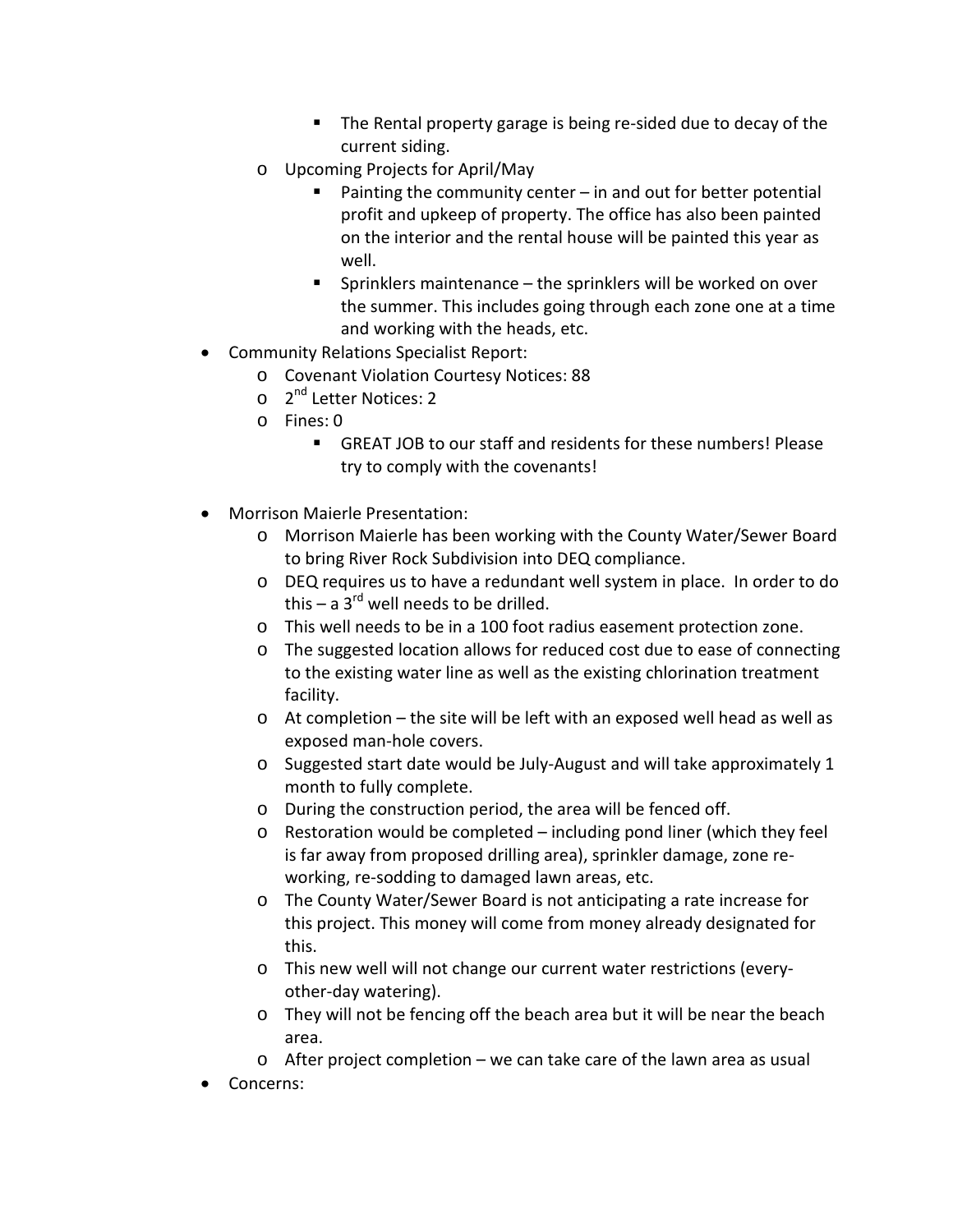- o Will the W/S Board be fencing off the well-head area similar to the other one?
- o How much damage to sprinkler areas during construction will there be?
- $\circ$  Is there a possibility of moving the proposed site? How would money play into this?
- o Is there a possibility of moving the proposed start date to after school starts?
- Residents are encouraged to attend the W/S Board meeting Thursday April  $17^{th}$ if they have any concerns/questions.

# **Citizen Comment Period:**

- Jeff Clements He asked if it would be helpful to lower the rental rates on the Community Center to try to rent it more often. Stoney explained that we currently are one of the lowest in the region for rental of a facility and that we are mostly rented out on weekends during the summer.
- Jeff Clements regarding the shed size. He would like it based on lot size.
- General Discussion There was some concern among the attendees that decks and sheds might need to be treated equally in regard to fire danger.
- Pete Kaufman He would like the board to make people take care of their yards. He is concerned about property values. The board noted that the overall fine structure is consistent this year and yard care is a priority.
- Catherine McBee (sp) She would like to request that River Rock POA put some sort of identifying marker on the car driven by the Community Relations Specialist. She has been turning in the slow-driving car being driven through the subdivision. The board said they would take this under consideration right away.
- Blaine Myrstol He had some concerns about his parking pad. We asked him to work with Carey to get a landscape review done. We asked him to work with the board to get a resolution to this issue and assured him that if he is actively trying to resolve the problem, we would be happy to work with him.
- Jenn Kaufman Her concern pertains to limits on pet numbers and sizes. She has a neighbor with three large dogs that spend time outside without supervision. We encouraged her to report any noise or care complaints to animal control. We also encouraged her to work with the River Rock office to explore communicating with her neighbor as well.
- Charlene Hilkemeier Her concern is the abundant parking on the sidewalk on Magnolia. She would prefer residents park in the street and not on the sidewalk.

The meeting was unanimously adjourned by the board at 8:26 pm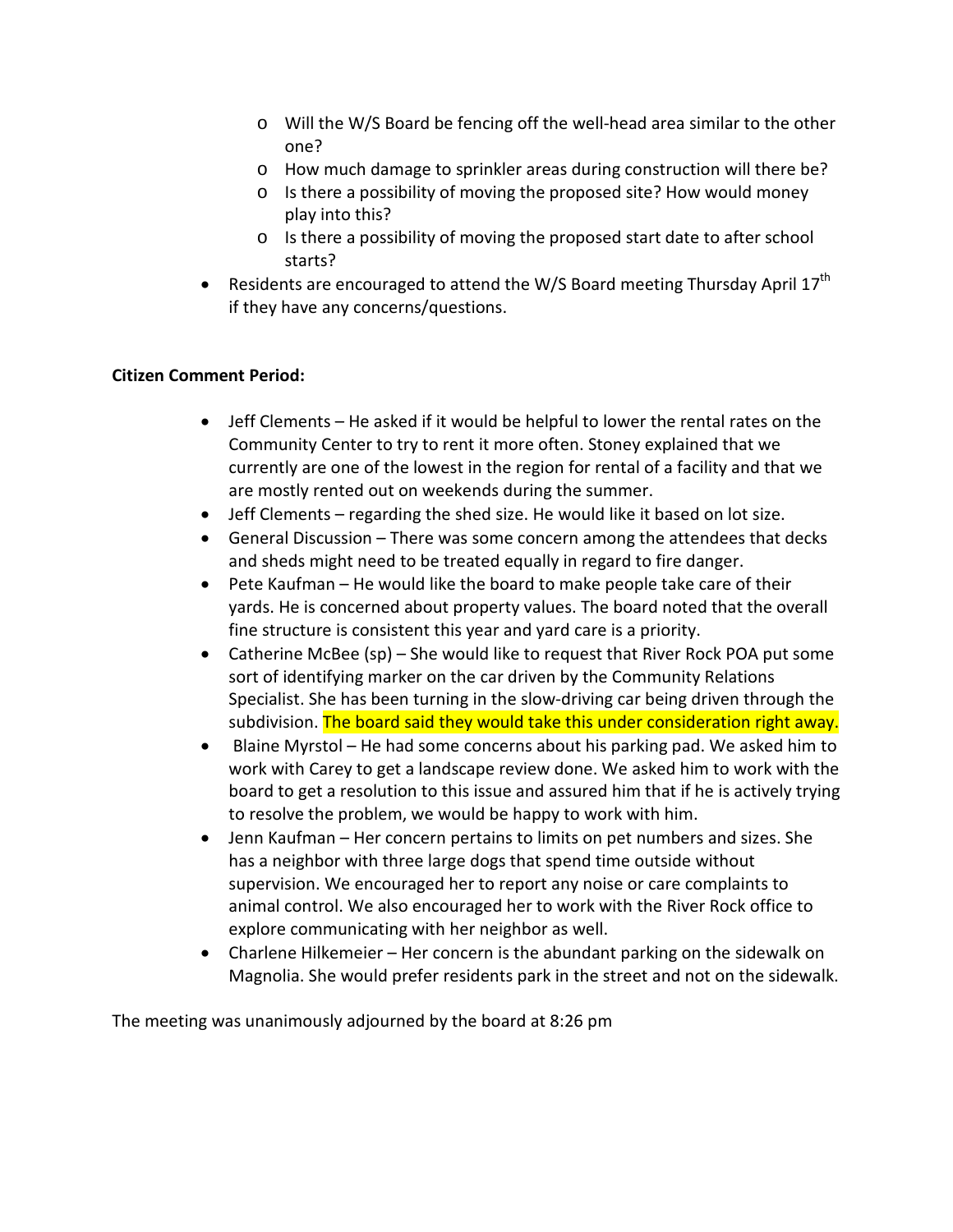# **River Rock Property Owners Association 240B North River Rock Drive Belgrade, MT 59714**

# **Agenda for BOD Meeting 5/20/2014 7pm**

Meeting called to order: 7:00 pm – No police officer present for this meeting.

Cell phones off

Roll Call of Officers – All board members present – none absent.

Approval of April Minutes – via email

Financial Report – Presented by Steve.

Landscape Review – None at this time.

Old Business

- Zoning Text Amendment for sheds. County Public Meeting will be June 5, 2014. Notice is posted regarding this meeting.
- We are in need of a person to take detailed meeting minutes for our public meeting. Please call the office if you are interested. This is a paid position.
- $\bullet$  There is a board position open. Please submit a letter of intent to the office. We ask for a 3 year commitment.
- Please submit Architectural Landscape Reviews if you have plans for your property.
- Public comment on Gallatin County Zoning Regulations regarding deck construction and setback within the River Rock Subdivision. Currently there are 10 homes in violation.
	- o Comment Dan Hilkemeier supports 3 feet from the fence line for fire suppression efforts.
	- o We will be setting a final deadline for public comment soon.

New Business

- Maintenance Manager Report
	- o Current or Completed Projects
		- **Irrigation ditch bridge installation The old one is being replaced with a newer** stronger one.
		- Sprinkler start up  $-$  Ongoing start up and repairs.
		- $\blacksquare$  Lawn herbicide application dandelion control
		- New paint for the exterior of the Community Center.
	- o Upcoming Projects for the next month:
		- Painting the exterior of the community center, office and rental house. Weather dependent.
		- Street sweeping Very soon this is a priority.
		- **Bathroom structures for the park.** This will hide them a bit and they will be more secure. They will not be able to be tipped over by wind or vandals.
		- Relocation of the mailboxes from the corner of West Shore Drive around the corner to North Shore Drive. – These mailbox kept getting hit during icy roads. They will be rotated around to the safer. The USPS will be paying for the concrete and they will be in charge of moving the boxes.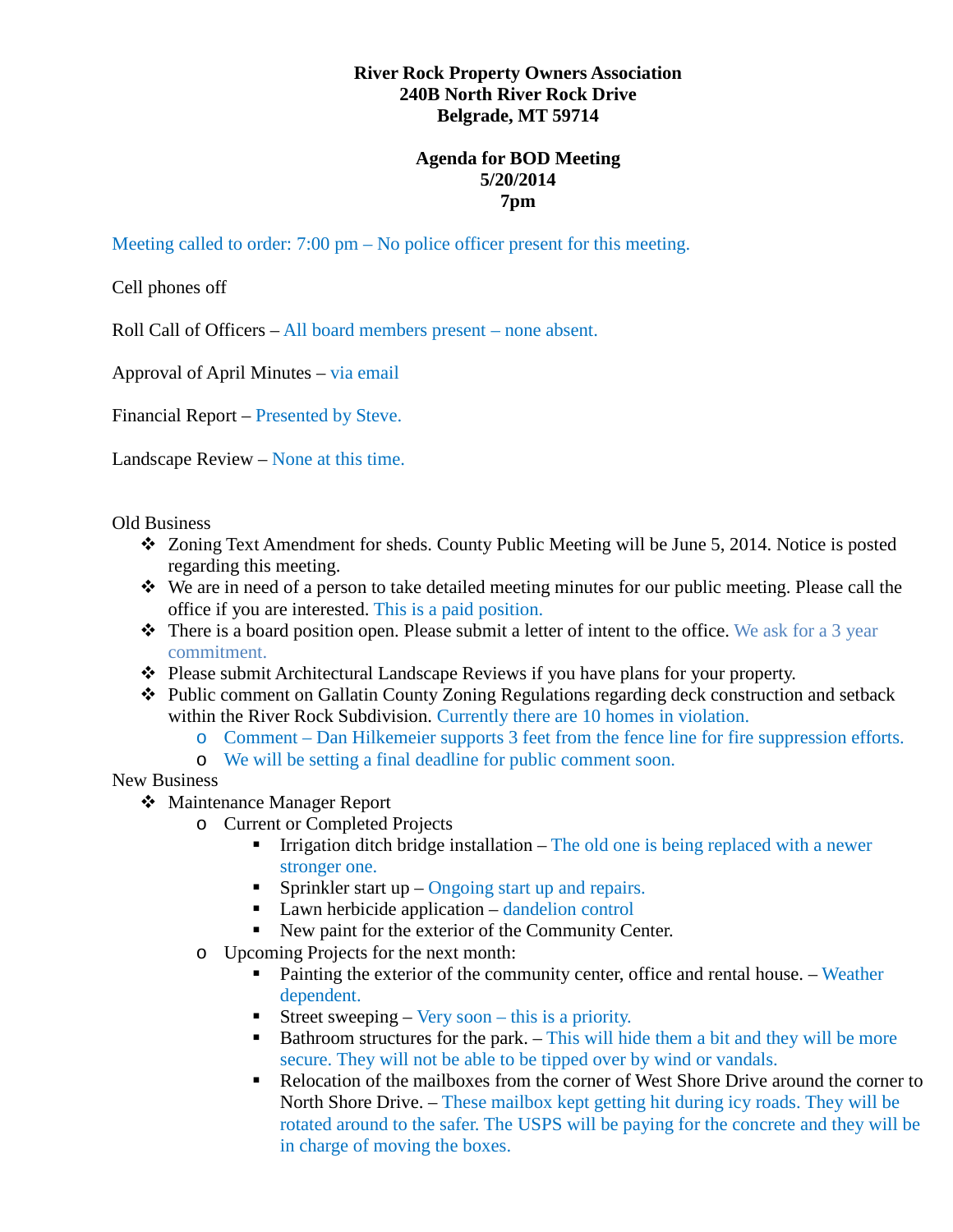- Community Relations Specialist Report
	- o Covenant Violation Courtesy Notices 49
	- $\circ$  2<sup>nd</sup> Letter Notice 7
	- o Fines \$380.00 this year
- River Rocky County Water & Sewer District
	- o We are working to build a better relationship with their board and will work with them on an ongoing basis.

Citizen comment period (limited to 3 minutes)

- Shannon Lindgren gave comment and left very upset stating she is considering legal action against the POA.
- Dan Hilkemeier is very concerned that we do not have a fire department within or near River Rock. He is concerned that with trains and/or traffic, it may significantly delay a necessary response.
- Suzette Whipple said she may be able to talk with the Fire Chief about this.
- Suzette also had questions about curb painting in front of Copper Bloom. She requested more areas of yellow paint in order to better control traffic flow and parking.
- Suzette also updated the board on the new well the RRCWS will be drilling. She said it would most likely occur now in September instead of July. She stated that the board is also considering drilling some irrigation wells at the same time.

Attendees: Dan and Charlene Hilkemeier Shannon Lindgren Suzette Whipple Scott Quinn Pat Bacin

Adjourn meeting – Meeting adjourned at7:54 pm.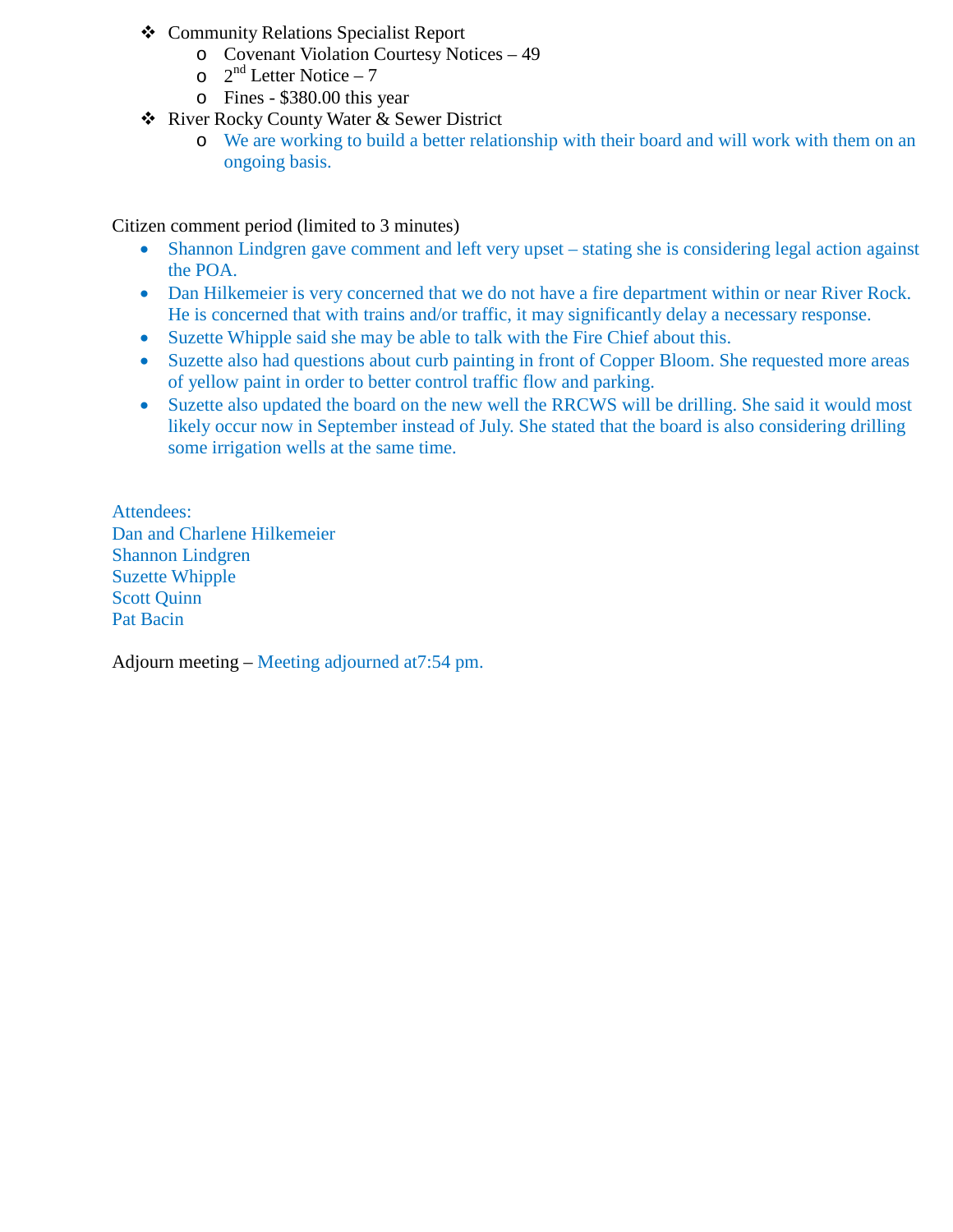# **River Rock Property Owners Association 240B North River Rock Drive Belgrade, MT 59714**

# **Agenda for BOD Meeting 6/17/2014 7pm**

#### Meeting called to order 7:00 pm

#### **Cell phones off**

**Roll Call of Officers –** Stoney, Donald and Brenda present. Steve absent.

**Approval of May Minutes** – via email

#### **Financial Report**

#### **Landscape Reviews**

186 Jackson – Yard Light Approval

#### **Old Business**

- Zoning Text Amendment was passed at the Gallatin County Planning and Zoning Commission meeting. The next step is to be approved at the Gallatin County Public Meeting on June  $24<sup>th</sup>$  at 9:00 am.
- We are in need of a person to take detailed minutes for our public meetings. Please call the office if you are interested.
- \* Interested in serving your community? Join the River Rock board of directors! We meet weekly with 3 WGS and 1 monthly meeting.
- Please submit Architectural Landscape Reviews if you have plans for your property.
- Last Public Comment on Gallatin County Zoning Regulations regarding deck construction and setback within the River Rock Subdivision. Explanation regarding deck construction and having them not built to the property line. We want zoning to enforce their rule.

#### **New Business**

- Maintenance Manager Report
	- o Current or Completed projects:
		- Irrigation ditch bridge installation including hand rails.
		- **Sprinkler repair PVC Pipe and Concrete to help avoid sprinkler head damage.**
		- $\blacksquare$  Bathroom enclosures installed today We want handicap accessible toilets and are working on receiving them.
		- Street Sweeping complete.
		- o Upcoming Projects for next month
			- Painting the exterior of the community center, office, and rental house
			- Curb Painting waiting for drier weather to begin.
			- Relocation of the mailboxes from the corner of West Shore Drive around the corner to North Shore Drive. This will decrease the number of times people drive into it during the winter months.
- Community Relations Specialist Report
	- o Covenant Violation Courtesy Notices 37
	- $\sigma$  2<sup>nd</sup> Letter Notice 7 30 violators fixed their violation and came into compliance.
	- o Fines \$915.00 We are fining this year for the first time on many items since interpreting and implementing the general fine structure.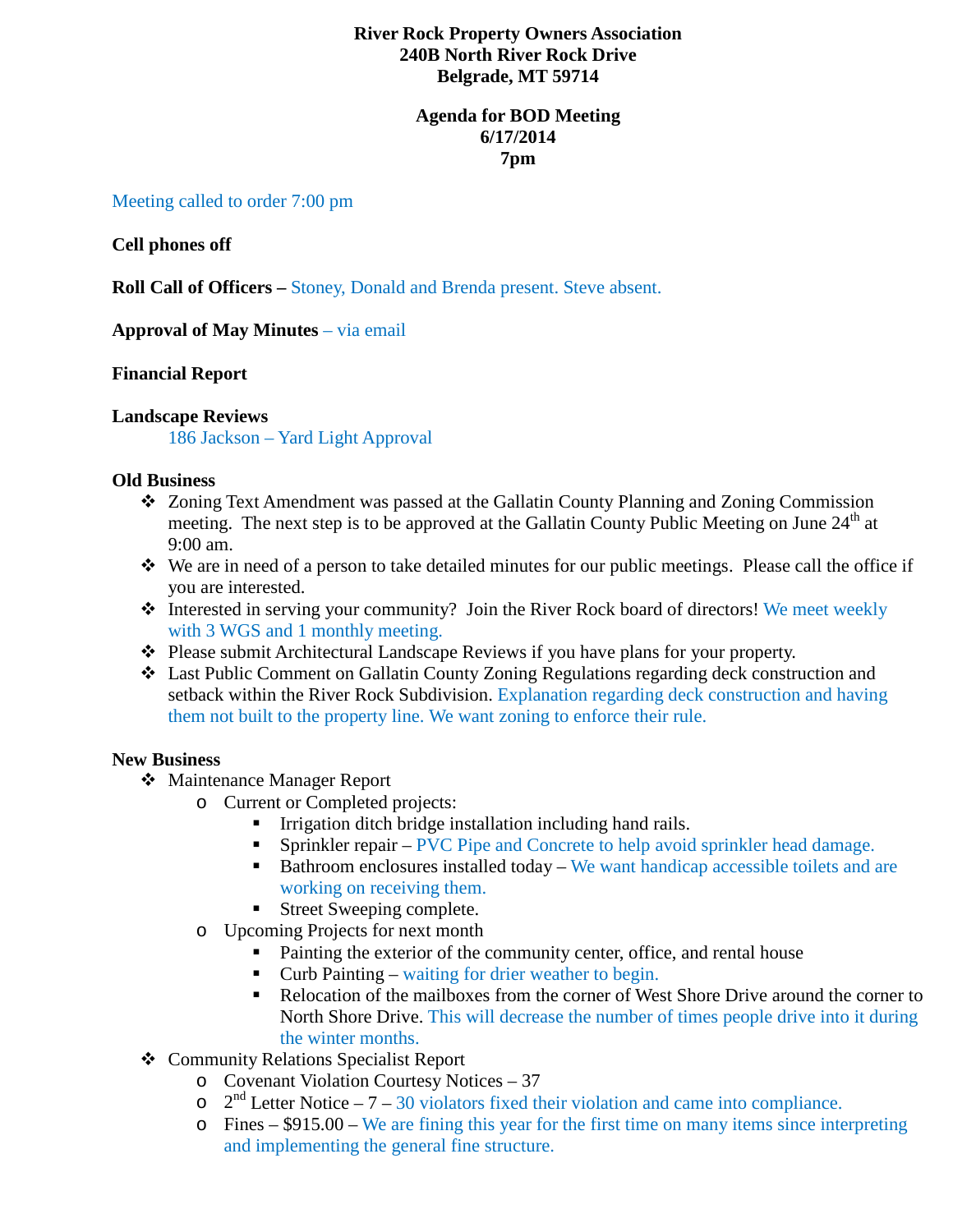- River Rock County Water & Sewer District
- $\cdot$  Yard Light Options list provided at the office of new options. Stop by the office to see what is available.

# **Citizen comment period (limited to 3 minutes)**

- General Citizen Comments
	- o Bill Womack asked for details about the bulk tree buy-in program.
	- o Jeff Clements found a dead bird in his yard with a blow dart. He chatted with a deputy regarding the finding and they will have it on their awareness.

Attendees: S.R. Whipple Don Walters Jeff Clements Bill Womack.

**Adjourn meeting 7:53 pm**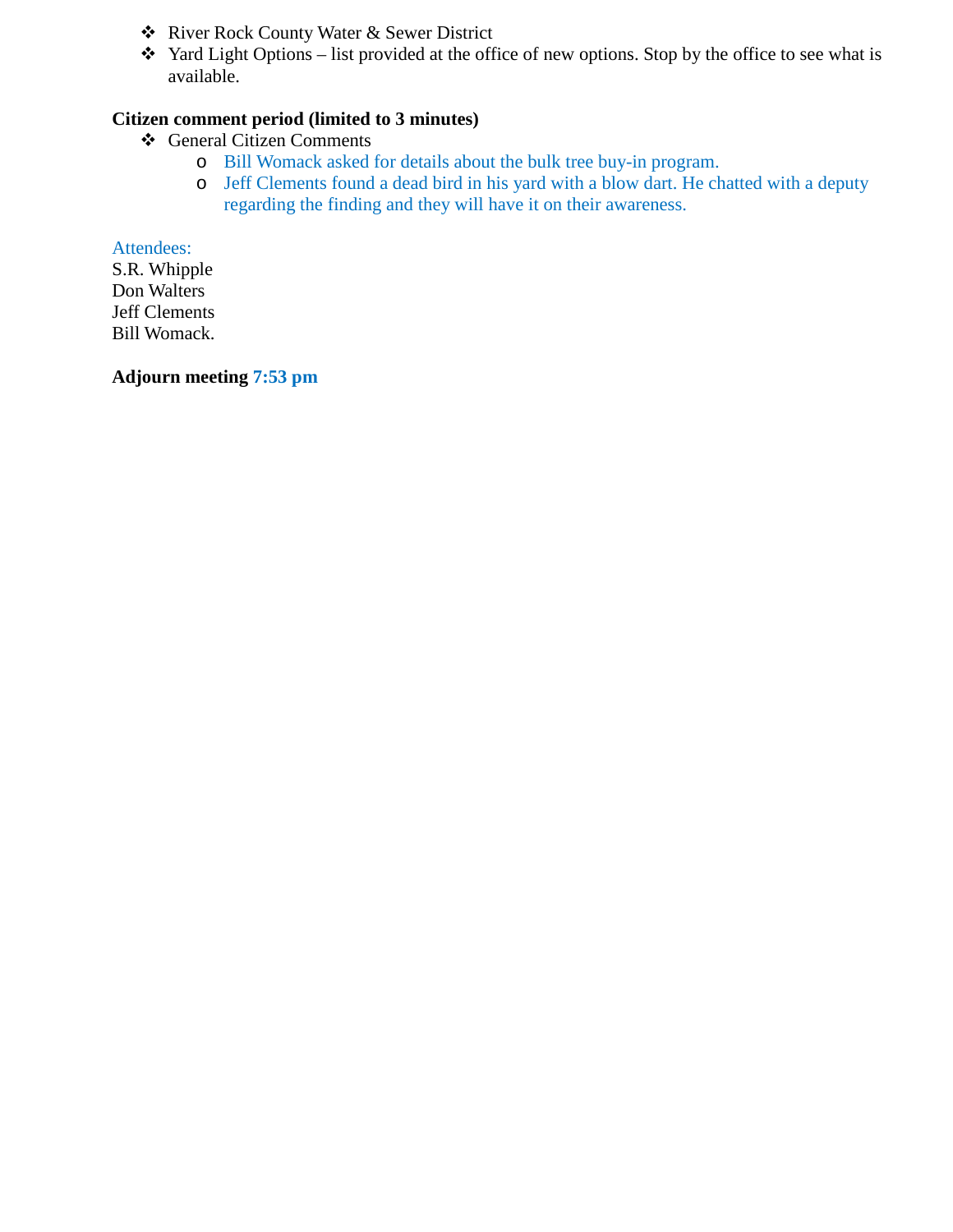River Rock Property Owner's Association Board of Directors Meeting 240 North River Rock Drive Belgrade, MT 59714 July 15, 2014

#### **Board of Directors in Attendance:**

Stoney Wahl Brenda Throop Donald Omdahl

**Absent:** Steve Eaton

#### **Attendees:**

Larry Erb Don Walters Suzette Whipple Mr and Mrs. Schaff

\*Sheriff's deputy not present for meeting.

Meeting was called to order by Stoney Wahl at 7:00pm.

# **Approval of Minutes:**

The minutes for previous month's minutes will be approved via email.

#### **Financial Report:**

Stoney detailed the financial report. Larry Erb had a question regarding what percentage of the collections dollars go toward the collection agency.

#### **Landscape Reviews:**

6 landscape plans were reviewed before and after the meeting.

#### **Old Business:**

We are still in need of a person to take detailed notes during monthly board meetings. This is a paid position. We have one board position open. Please come and join your community board of directors! Please remember to submit architectural and landscape plan reviews for any changes to your property.

#### **New Business:**

- Maintenance Manager Report
	- o Sprinkler repair is on-going all summer
	- o Curb painting is not complete we are checking into areas which need to be updated.
	- o Office and rental house painting is complete.
	- o Lawn mowing is on-going all summer
	- o Relocation of the USPS mailboxes on West Shore Drive will be completed in the next 3- 4 weeks.
	- o Community Center painting still needs to be done.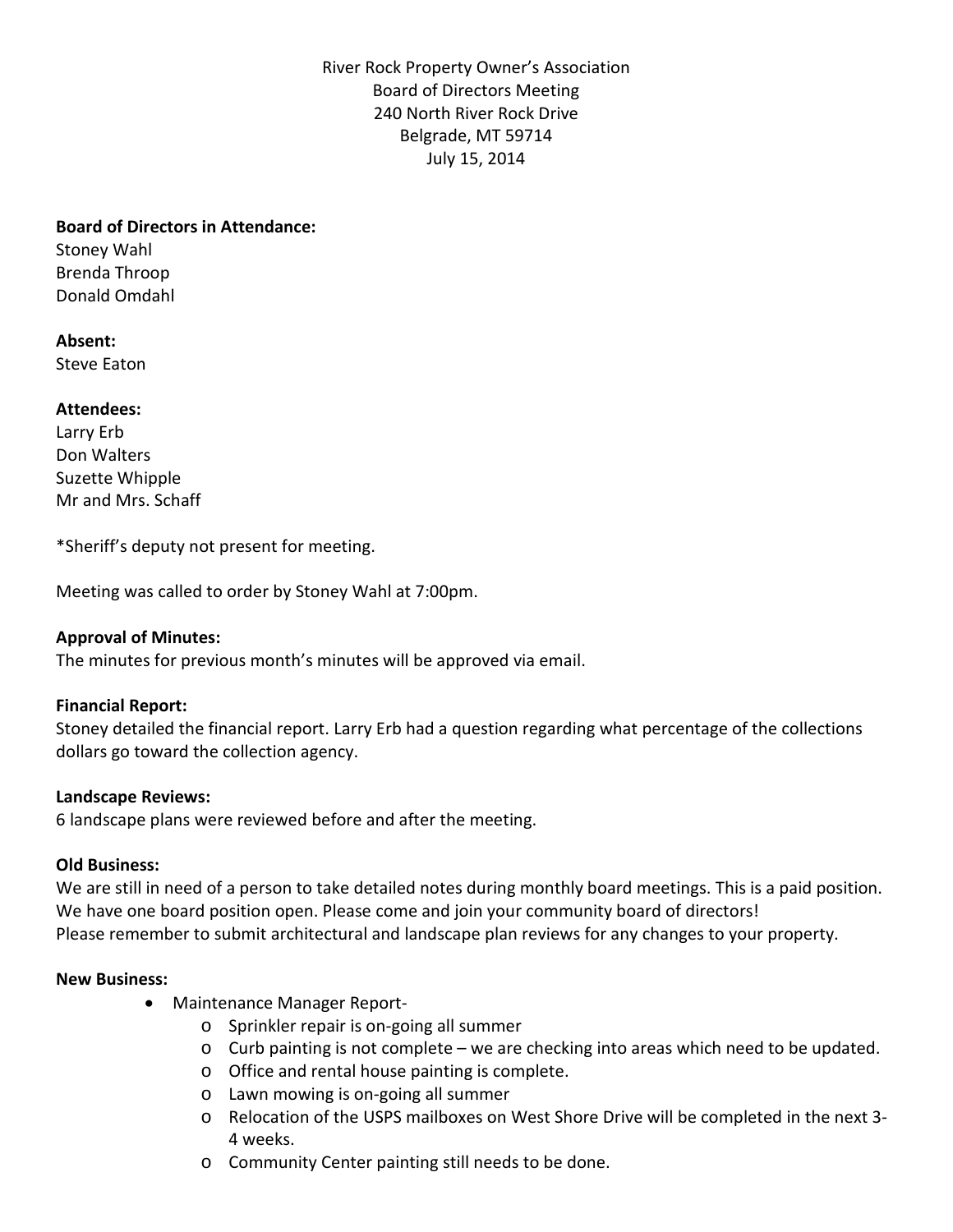- Community Relations Specialist Report
	- o There were 200 first time violation letters sent
	- $\circ$  There were 4 2<sup>nd</sup> time violation letters sent
	- o Properties were assessed fines in the amount of \$980.00
- Street Parking Policy Review
	- o RRPOA is continually working on a procedure to enforce this to the best of our ability and to the extent the law will allow.

# **Citizen Comment Period:**

- Don Walters had a general question regarding if we have trouble collecting fines from residents.
- Larry Erb had a question regarding who owns the blvd trees. He would like the residents to trim the trees to allow for easier walking along the sidewalks. Many trees are over-growing the sidewalk areas. Stoney said we would encourage the residents to trim these trees.
- Suzette Whipple attended to let us know that the curb painting is still not complete within the subdivision. Carey and Suzette will touch base to discuss this. She also wanted to mention that she was able to identify the owner of an an abandoned trailer and boat and vehicle. She has notified Carey.
- Mr. and Mrs. Schaff came to discuss their landscape review. The board decided we would take a second look at the property in question. In the meantime, we agreed that no further letters would be sent to the property owner while the board is deliberating the decision. They also wanted to report that the end caps on the new bridge railings are quite sharp. We will have someone look into this
- Don Walters wanted to thank the board for the set up of the chairs for the meeting so the sun isn't in his eyes. He also had a general question regarding who requested the moving of the USPS mailboxes on West Shore.

The meeting was adjourned at 7:37 pm

The meeting was unanimously adjourned by the board at 7:45pm.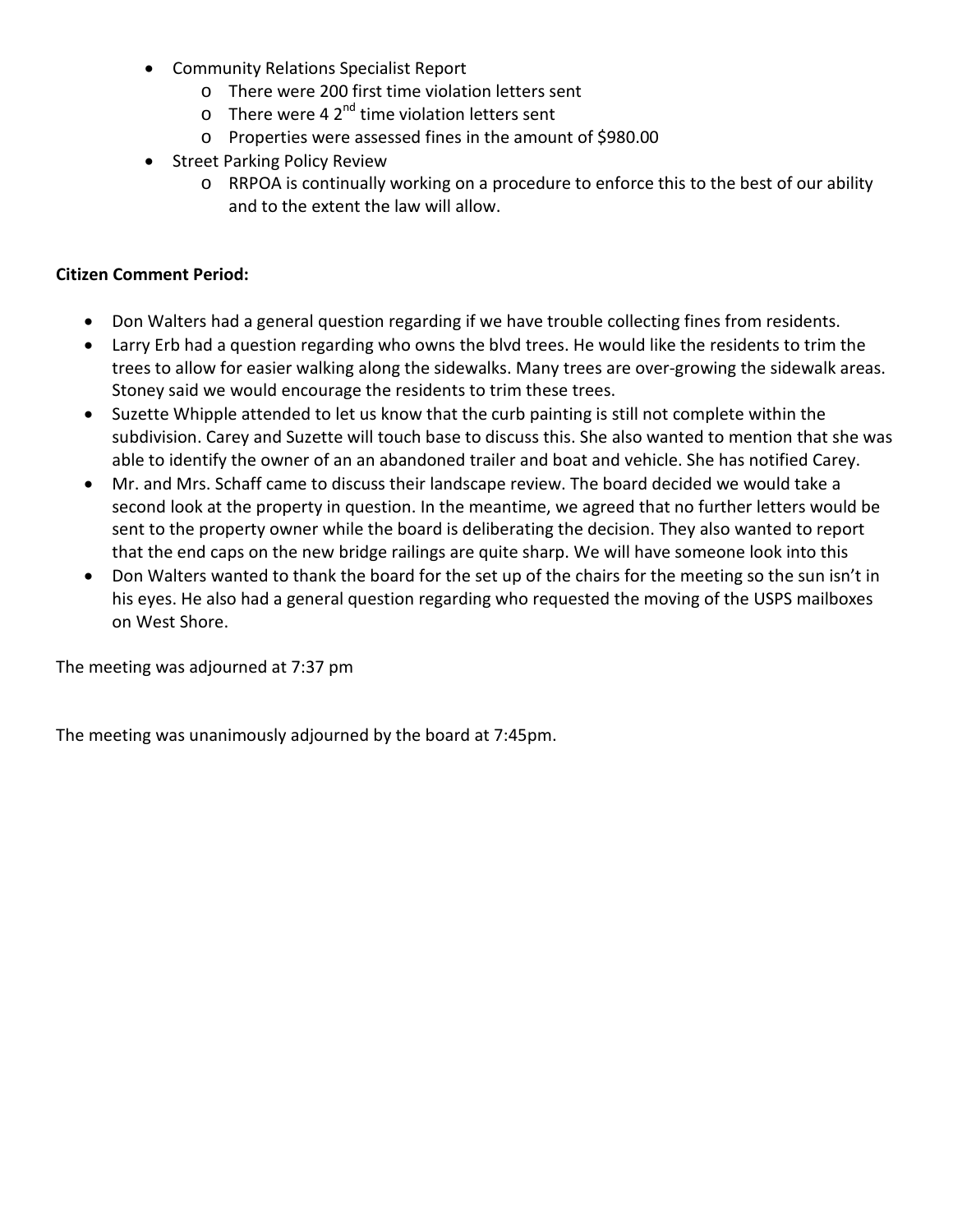River Rock Property Owner's Association Board of Directors Meeting 101 North River Rock Drive Belgrade, MT 59714 August 19, 2014

#### **Board of Directors in Attendance:**

Brenda Throop, Vice President – Term expires January 2015 Stoney Wahl, President – Term expires January 2016 Donald Omdahl, General Board Member – Term expires January 2016 Steve Eaton, Treasurer – Term expires January 2016

#### **Attendees:**

Phaedra Kimbull Donald Walters Dan Hilkemeier Charlene Hilkemeier Patrick Bacin Kathy Walker Jeffrey Lowe Dave Keeney Jeff Clements Jeremiah Reece David Miceli

The meeting was called to order by Stoney Wahl at 7:00 pm

#### **Approval of November Minutes:**

• The approval of July minutes will be done via email.

#### **Financial Report:**

• Steve detailed the monthly financial report.

#### **Landscape Reviews:**

• The landscape reviews will be reviewed by the Board at the conclusion of the meeting.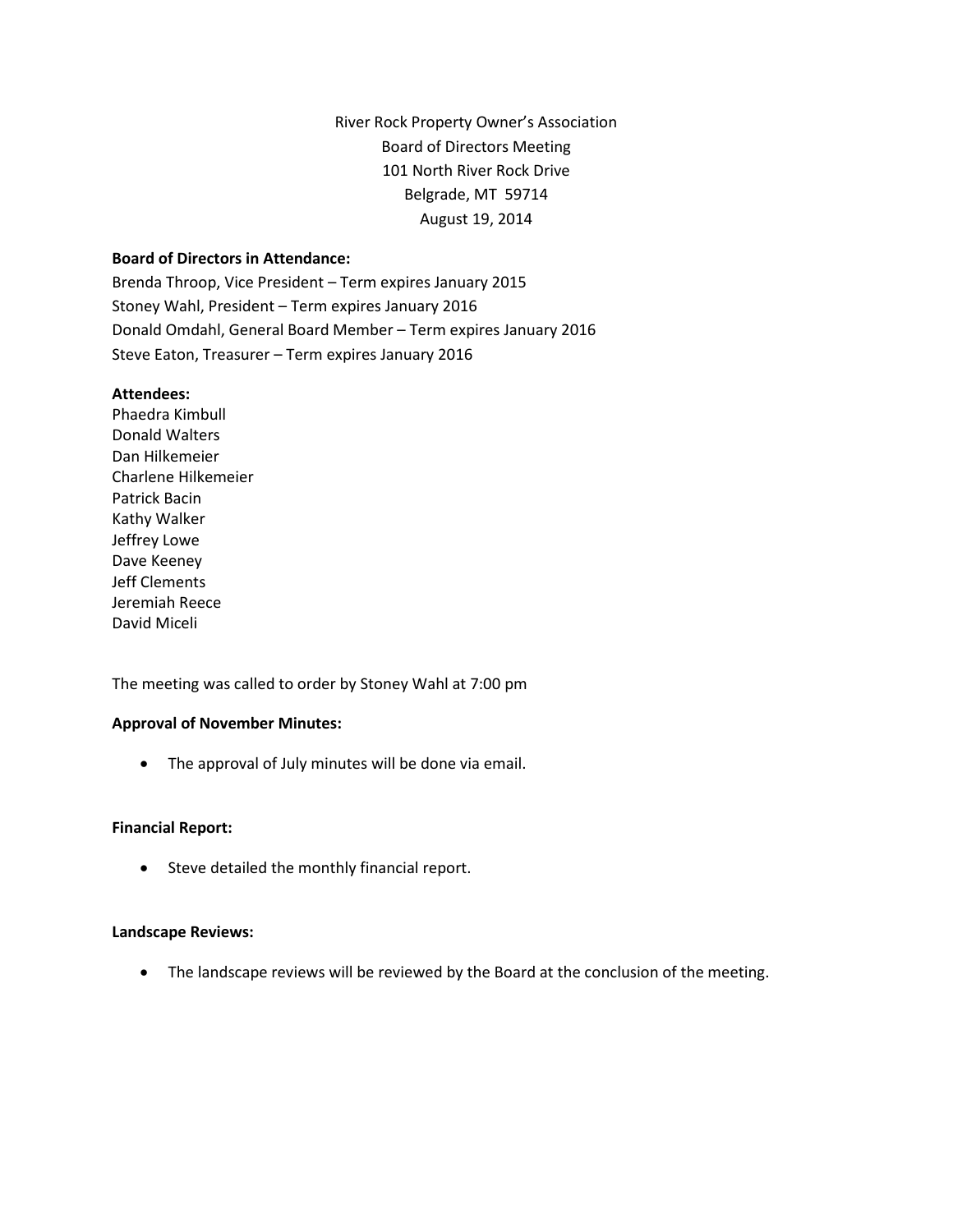#### **Old Business:**

- Interested in joining the River Rock Board of Directors? There is currently one available position. The Board encourages a 3 year commitment. Please contact the office with your letter of interest, detailing why you would like to be a part of the Board.
- We are in need of a person to take detailed meeting minutes for our public meetings. Please call the office if you are interested.
- Please submit Architectural Landscape Reviews if you have plans for your property.

#### **New Business:**

- Maintenance Manager Report
	- o Current or Completed Projects
		- Sprinkler Repair in ongoing
		- Curb Painting is just about complete
		- Lawn Mowing is ongoing.
	- o Upcoming projects for the next month
		- Relocation of the mailboxes from the corner of West Shore Drive around the corner to North Shore Drive. – USPS has not moved the mail boxes as of yet, but we plan to see this in the next few weeks. USPS has a contract to do this – it is on their schedule.
- Community Relations Specialist Report
	- o There were 118 Covenant Violation Courtesy Notices sent.
	- o There were nine 48-Hour Notices sent.
	- o The amount of fines totaled \$1,125.00
- Street Parking Policy Review
	- o We are currently writing a policy to see how we can enforce the parking regulations. Stoney encouraged everyone to read it and email any comments or suggested changes.
- Stoney discussed recent vandalism to/near the Community Center. He discussed his ideas regarding fencing options. The police department stated we need to do an all or nothing approach – open to community or not at all. Stoney also discussed our options/ideas regarding a camera system.
	- o Other public comments regarding the Community Center
		- Purchase a camera system that is motion activated
		- No skateboarding signs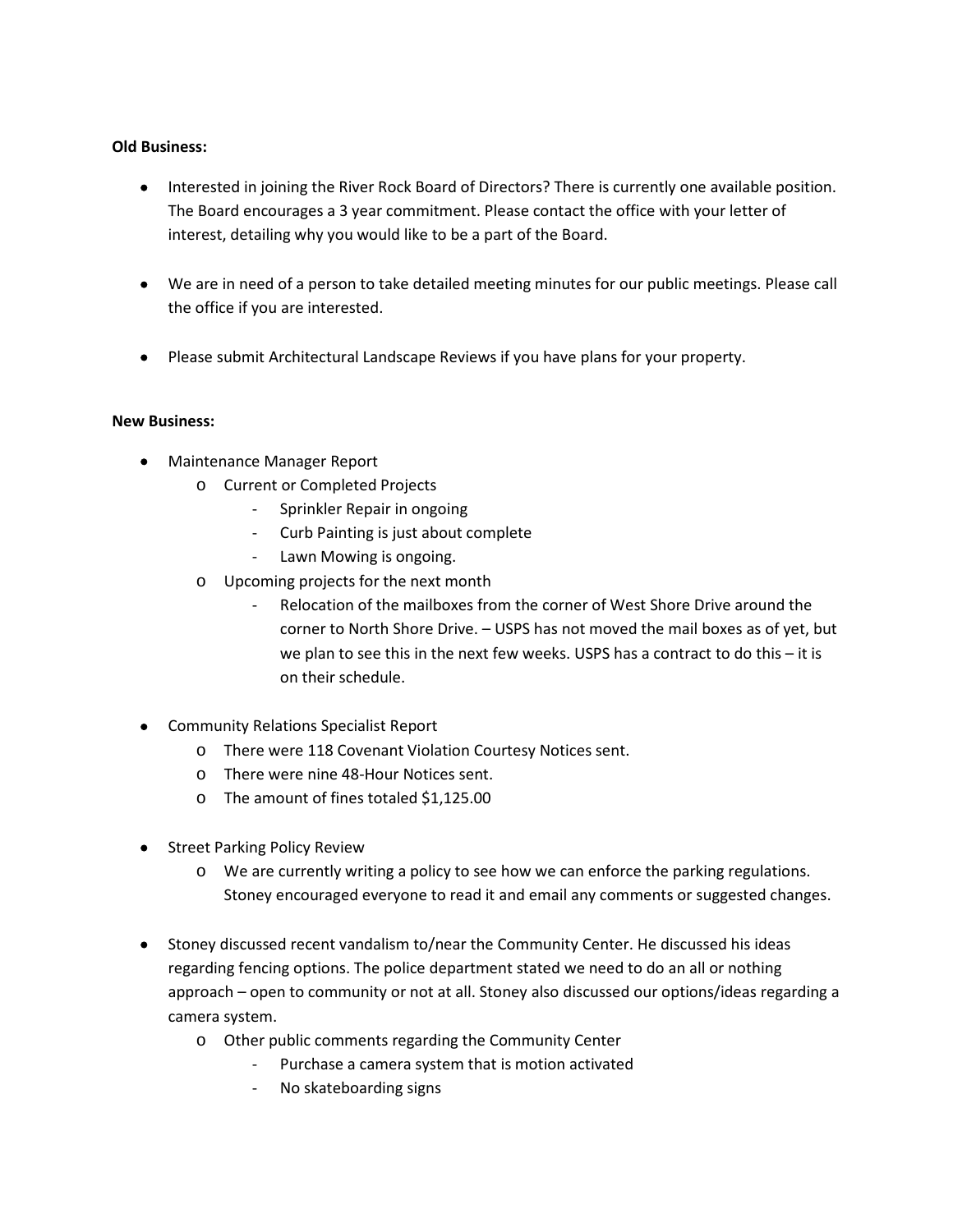- 2 residents voiced concerns about a fence not being attractive.
- 1 resident voiced concerns that the increased number of picnic tables, benches and porta potties have increased vandalism.
- The number to call to report vandalism is 582-2000. It is the department NON-EMERGENCY phone number
- At least 4 residents think that a camera system would be the way to go.
- General consensus was to do the camera system before the fence
- 1 resident suggested an alarm system
- 1 resident suggested hiring a security company
- 1 resident suggested working with the county legal office to define what property rights we have due to the fact that we own the physical building.

#### **Citizen Comment Period:**

- Phaedra had a question about how to change her yard light bulb and also about different lighting options.
- Dave Keeney Gave an update that the  $3^{rd}$  well construction is scheduled to begin the end of September with an anticipated completion date of around Thanksgiving.

•

The meeting was unanimously adjourned at 7:40 p.m.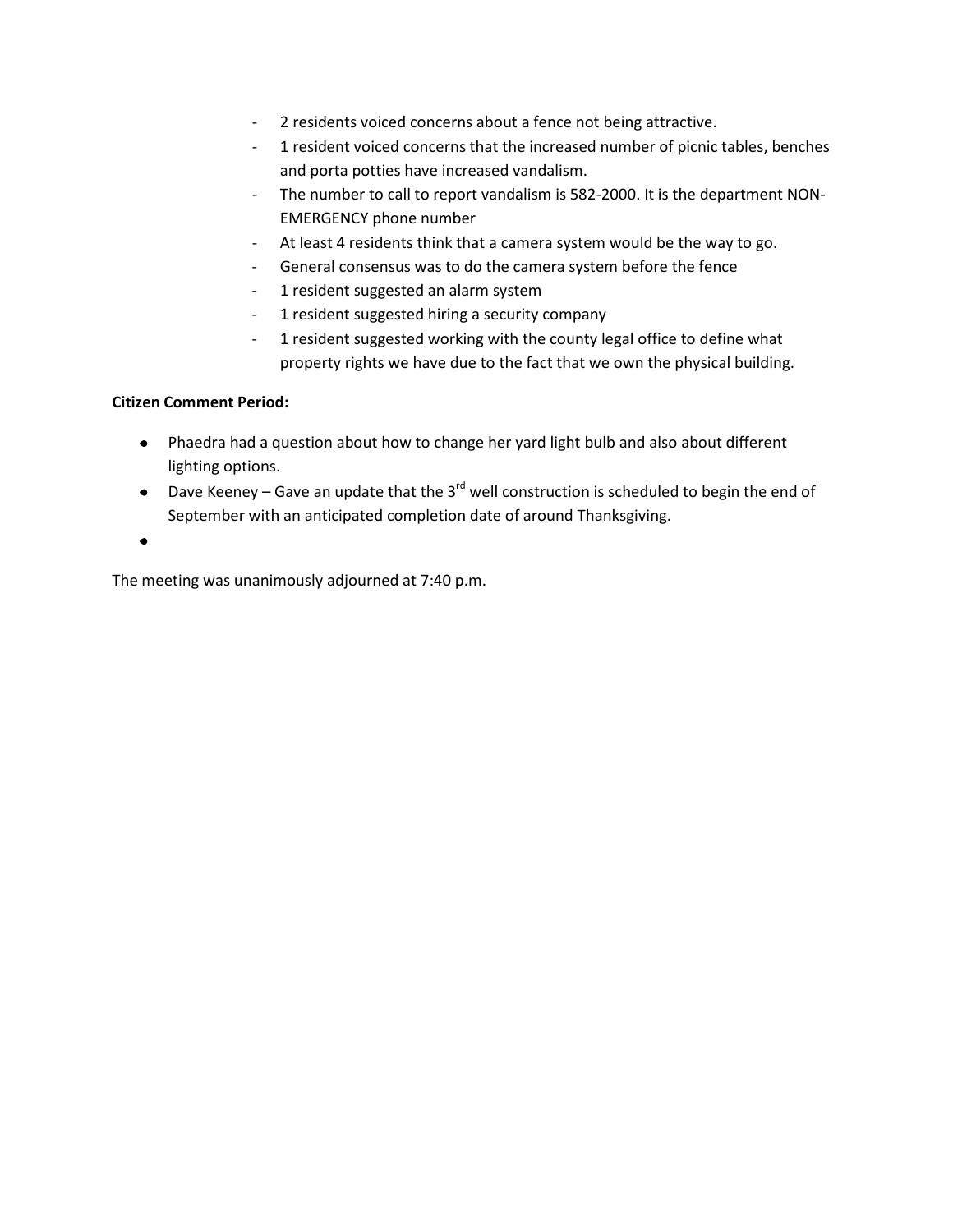River Rock Property Owner's Association Board of Directors Meeting 101 North River Rock Drive Belgrade, MT 59714 September 16, 2014

#### **Board of Directors in Attendance:**

Brenda Throop, Vice President – Term expires January 2015 Stoney Wahl, President – Term expires January 2016 Donald Omdahl, General Board Member – Term expires January 2016 Steve Eaton, Treasurer – Term expires January 2016

#### **Attendees:**

Melody Buerkle Charlene Hilkemeier Dan Hilkemeier Marguerite Barnett Don Walters Suzette Whipple Ed Allen Pat Bacin Note: 2 new residents came to the meeting at 7:30 pm and did not sign in.

The meeting was called to order by Stoney Wahl at 7:00 pm

#### **Approval of November Minutes:**

• The approval of August minutes will be done via email.

#### **Financial Report:**

- Steve detailed the monthly financial report.
	- o There was one question regarding collections which Steve addressed.

#### **Landscape Reviews:**

• The landscape reviews will be reviewed by the Board at the conclusion of the meeting.

#### **Old Business:**

• Interested in joining the River Rock Board of Directors? There is currently one available position. The Board encourages a 3 year commitment. Please contact the office with your letter of interest, detailing why you would like to be a part of the Board.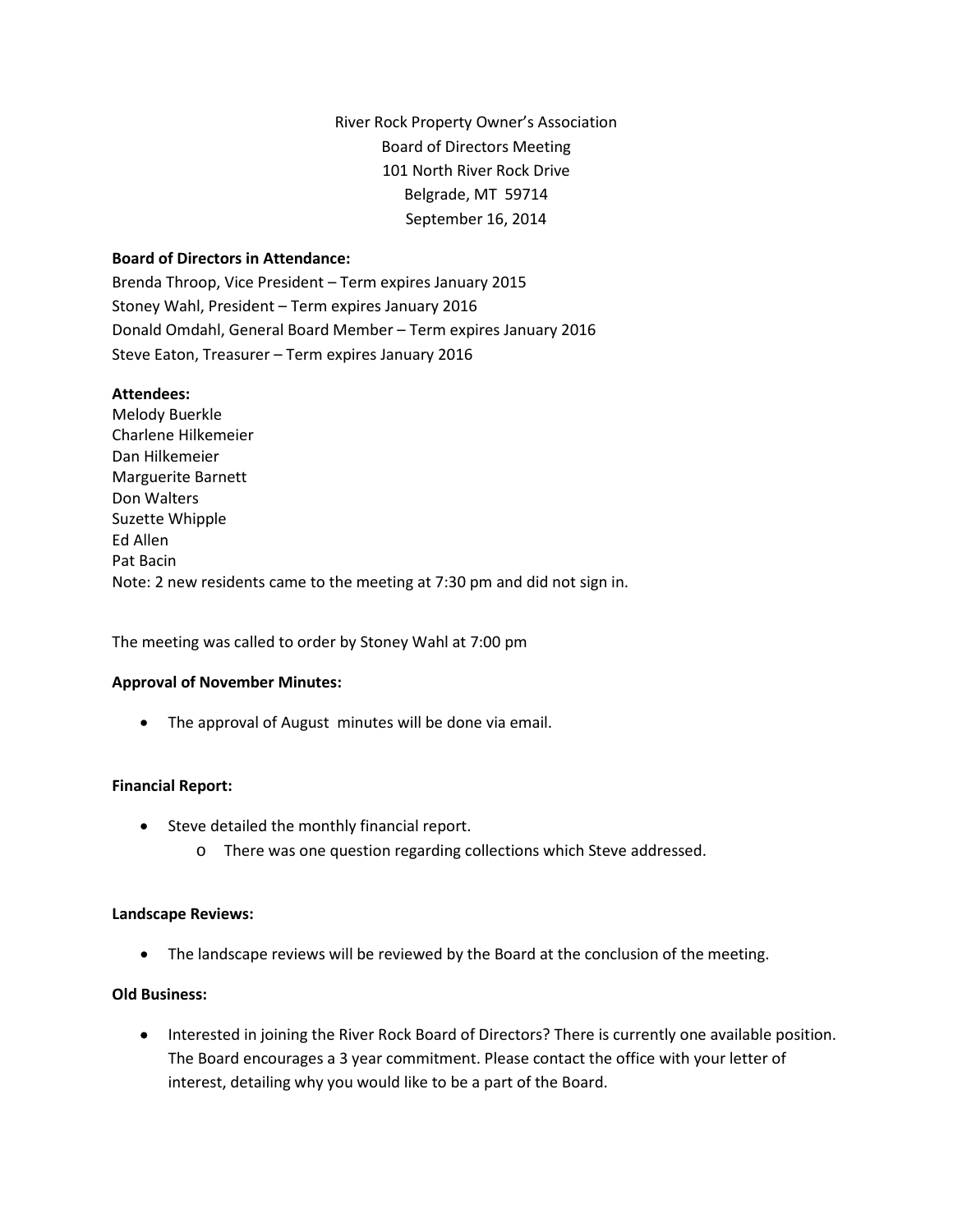• We are in need of a person to take detailed meeting minutes for our public meetings. Please call the office if you are interested.

#### **New Business:**

- Maintenance Manager Report
	- o Current or Completed Projects
		- Fall herbicide application in the parks is complete
		- Curb painting is complete
		- Lawn mowing is ongoing
		- Continuous cleanup is ongoing at the Community Center
		- o Upcoming projects for the next month
			- Relocation of the mailboxes from the corner of West Shore Drive around the corner to North Shore Drive. –. USPS has a contract to do this – it is on their schedule. They currently have had a setback, but we are still on their schedule.
			- Sprinkler blowout begins next week
- Community Relations Specialist Report
	- o There were 38 Covenant Violation Courtesy Notices sent.
	- o There were 16 48-Hour Notices sent.
	- o The amount of fines totaled \$7,105
	- o A friendly reminder that with snow season coming, it is the property owner's responsibility to clear their sidewalks and driveways. Plow the snow onto your lawn for added benefits in the spring.
- Street Parking Policy Review
	- o We are currently writing a policy to see how we can enforce the parking regulations. Stoney encouraged everyone to read it and email any comments or suggested changes.
		- 1 resident encouraged us to be very specific in the timelines within this policy.
		- We will be voting to approve this in the coming months.

# **Citizen Comment Period:**

- Suzette wanted to thank us for extending the yellow curbs. At this time, people are staying off of the yellow painted areas.
	- o Suzette also had a question and wanted an update regarding the possible fence around the Community Center.
- Melody thanked us all for being on the board.
	- o She also had a question about barking dogs and general noise ordinance questions.
	- o Melody also had questions about how to go about adding Bridger Steel accent siding to her house. She will look into it more and then submit an Arch. Review Form.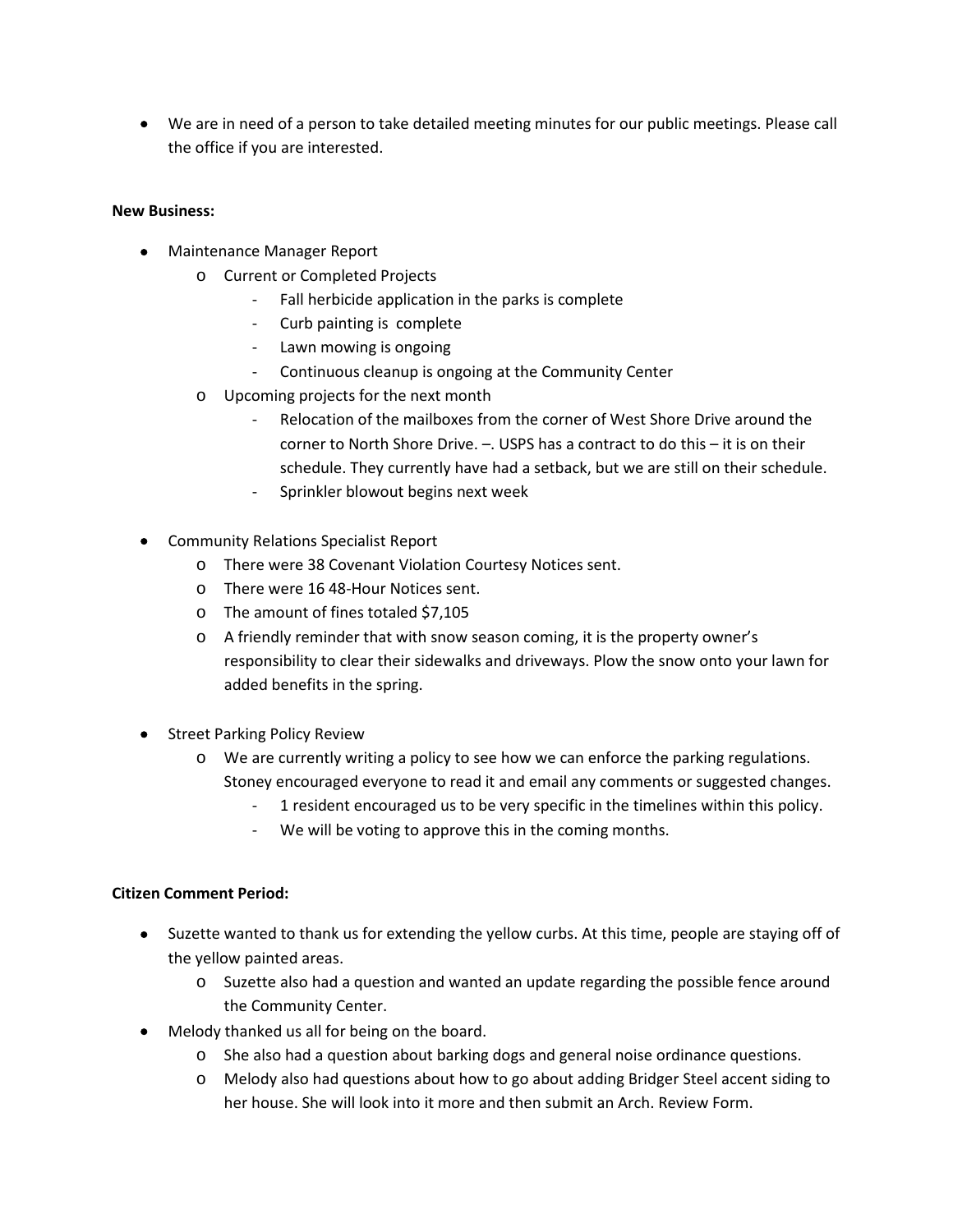- o She also wanted to let us know that she has heard that the kids are gathering around the Community Center to make a statement about it being public property.
- Dr. Ed Allen had a complaint about how the RV policy is handled. He feels it is an invasion of privacy and feels that RV's should be able to extend in front of the house.
- Charlene and Dan Hilkemeier had a suggestion to make the street parking policy more specific regarding timelines.
- Pat Bacin also had some questions regarding barking dogs.

# **\*NOTE – Sgt Brad Hickok attend the meeting and the entire board stayed after to discuss the Community Center issue. He gave us some information about where to go next.**

The meeting was unanimously adjourned at 7:43 p.m.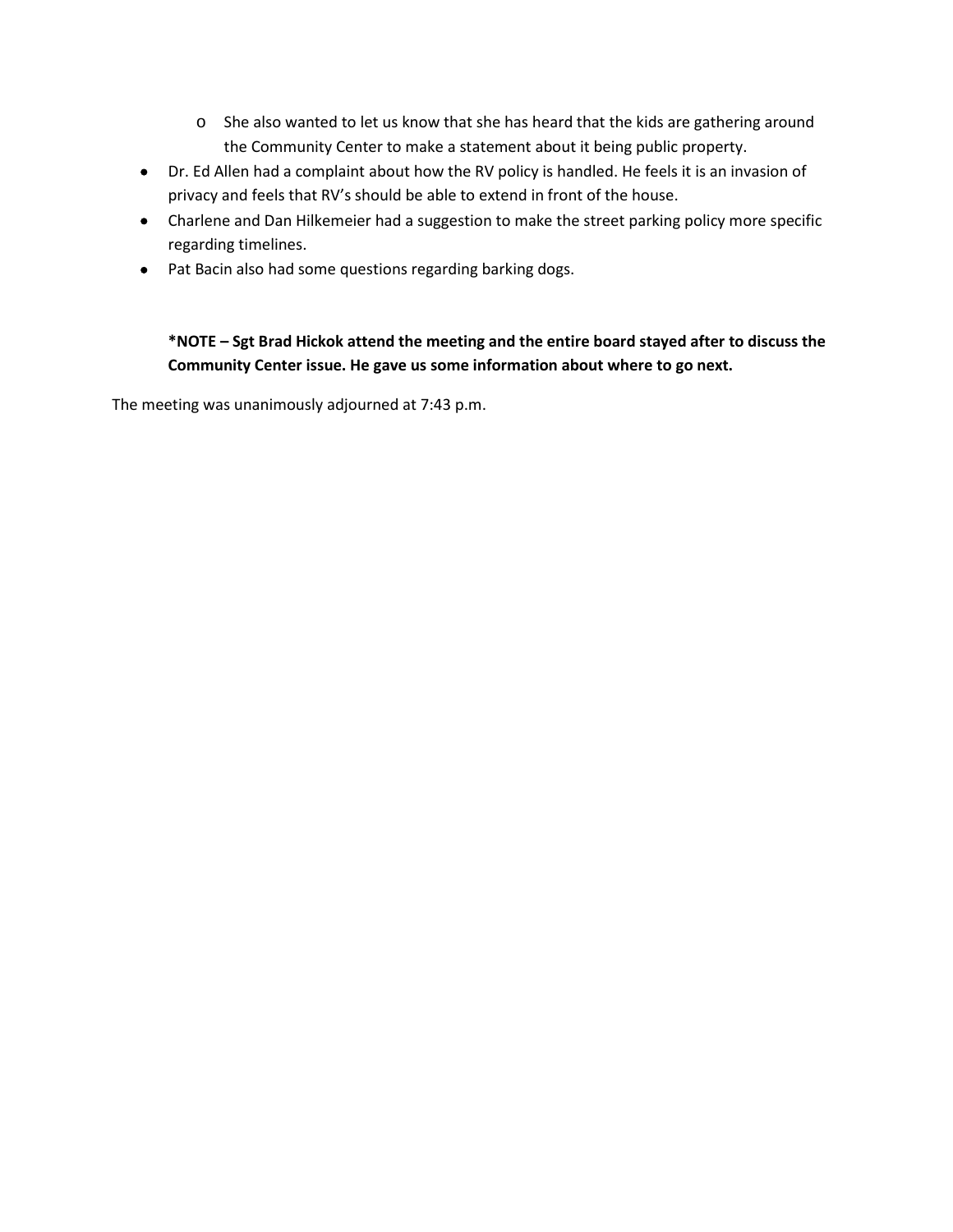River Rock Property Owner's Association Board of Directors Meeting 101 North River Rock Drive Belgrade, MT 59714 October 21, 2014

#### **Board of Directors in Attendance:**

Stoney Wahl, President – Term expires January 2016 Brenda Throop, Vice President – Appointed July 2012; Term expires January 2015 Steve Eaton, Treasurer – Term expires January 2016 Donald Omdahl, General Board Member – Term expires January 2016

#### **Attendees:**

Dan Strub Suzette Whipple Charlene Hilkemeier Marguerite Barnett Andrew Blumenschein Jana Peterson (dropped off letter at beginning of meeting; did not stay) \*\* Also, three attendees did not sign in.

The meeting was called to order by Stoney Wahl at 7:01 p.m.

#### **General Announcement:**

There is an open Board Member position. More details were discussed later.

#### **Approval of September Minutes:**

The approval of minutes was done via e-mail.

#### **Financial Report:**

Steve Eaton detailed the monthly financial report and then asked for questions.

• Suzette Whipple asked why we keep so much money in the checking account. Stoney discussed the importance of budgeting down to zero dollars on the line items each year. Some of these expenses will arrive at the end of year, so it may look as if there is excess money in the account. If at the end of the year there is any leftover money, then that is when the Board assesses how to distribute that money. He also mentioned it was important to continue to build up their capital.

Stoney then asked if there were any more questions. There were no more questions.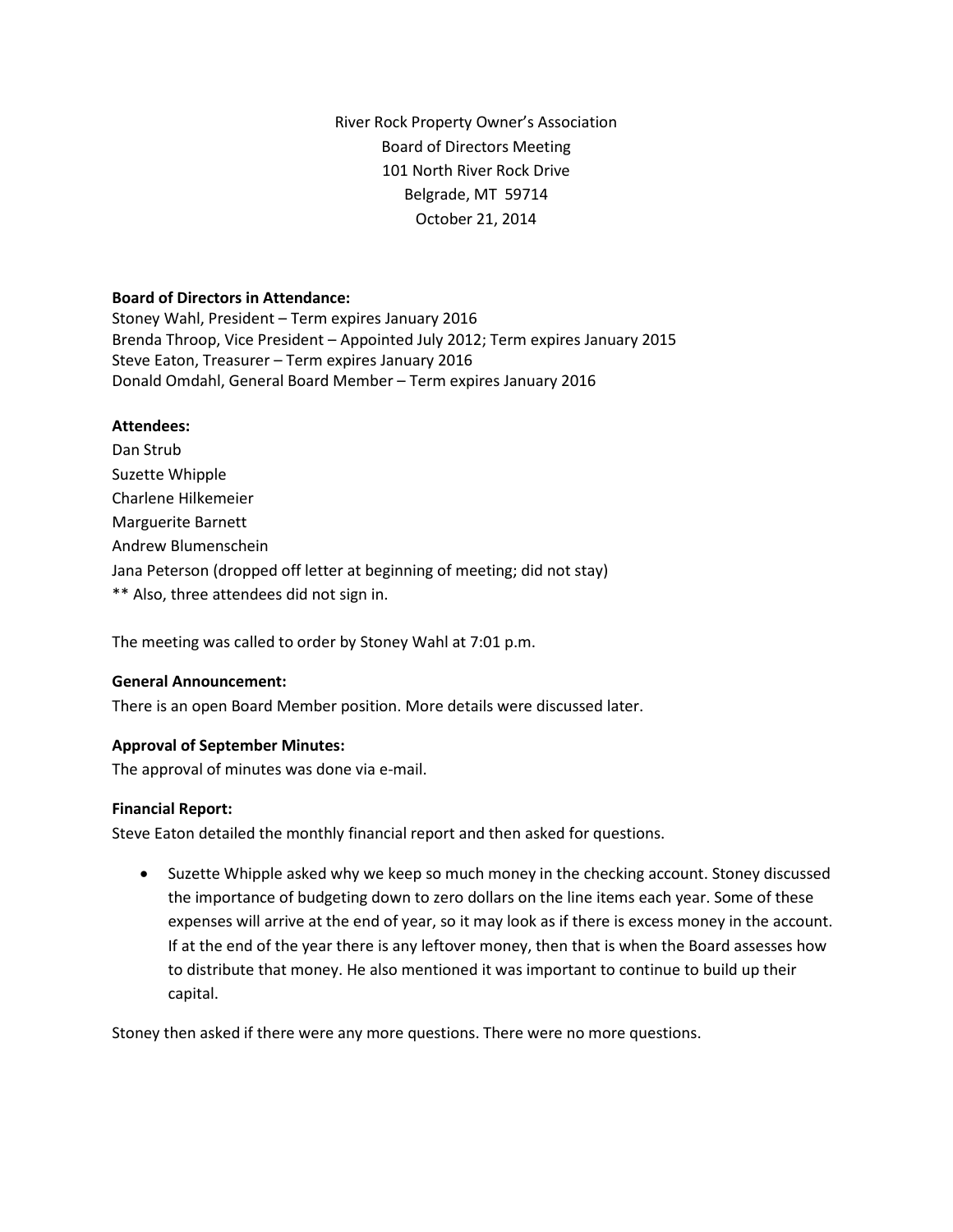#### **Landscape Reviews:**

• The Board will discuss the landscape reviews after the meeting, unless there is anyone that attended the meeting specifically to discuss one.

#### **Old Business:**

• Interested in joining the River Rock Board of Directors? There is currently one available position. The Board encourages 3 year commitment. Please contact the office with your letter of interest, detailing why you would like to be a part of the Board.

#### **New Business:**

- Maintenance Manager Report
	- o Winterization has begun. General discussion regarding moving cars off of the street to prepare roads for snowplows.
- Community Relations Specialist Report
	- o There were 118 Covenant Violation Courtesy Notices sent. General discussion regarding the 6 foot, wood or wood like fence covenants followed.
	- o There were two 48-Hour Notices sent. General discussion regarding what these are and who hands them out followed.
	- o The amount of fines totaled \$2475.
	- $\circ$  Yard light repairs need to be completed by November 1," 2014. A solar light option has been approved by the Board. However, property owners should do research to determine which option is best.
	- o Attendees were reminded that it is the property owner's responsibility to make sure their sidewalks and driveways are cleared of snow. There was a general discussion regarding more potential boulevards and their purposes that followed. Stoney advised that if anyone with a boulevard in their area notices the snow is not being pushed against the boulevard to please let Carey know.
- Street Parking Policy Review
	- o The sheet attached regarding the street parking policy structure updates was reviewed. These guidelines will be voted on at next month's meeting. The importance of removing vehicles from the already narrow streets during the winter to allow for the snowplow to do its job was stressed again. Stoney then asked if there were any further questions or comments.
		- One woman questioned if the 10 day guideline meant that if the car was moved an inch after 9 days, if the 10 days will start over. The Board stated that it is ultimately up their best judgment, as this is just a small step for now.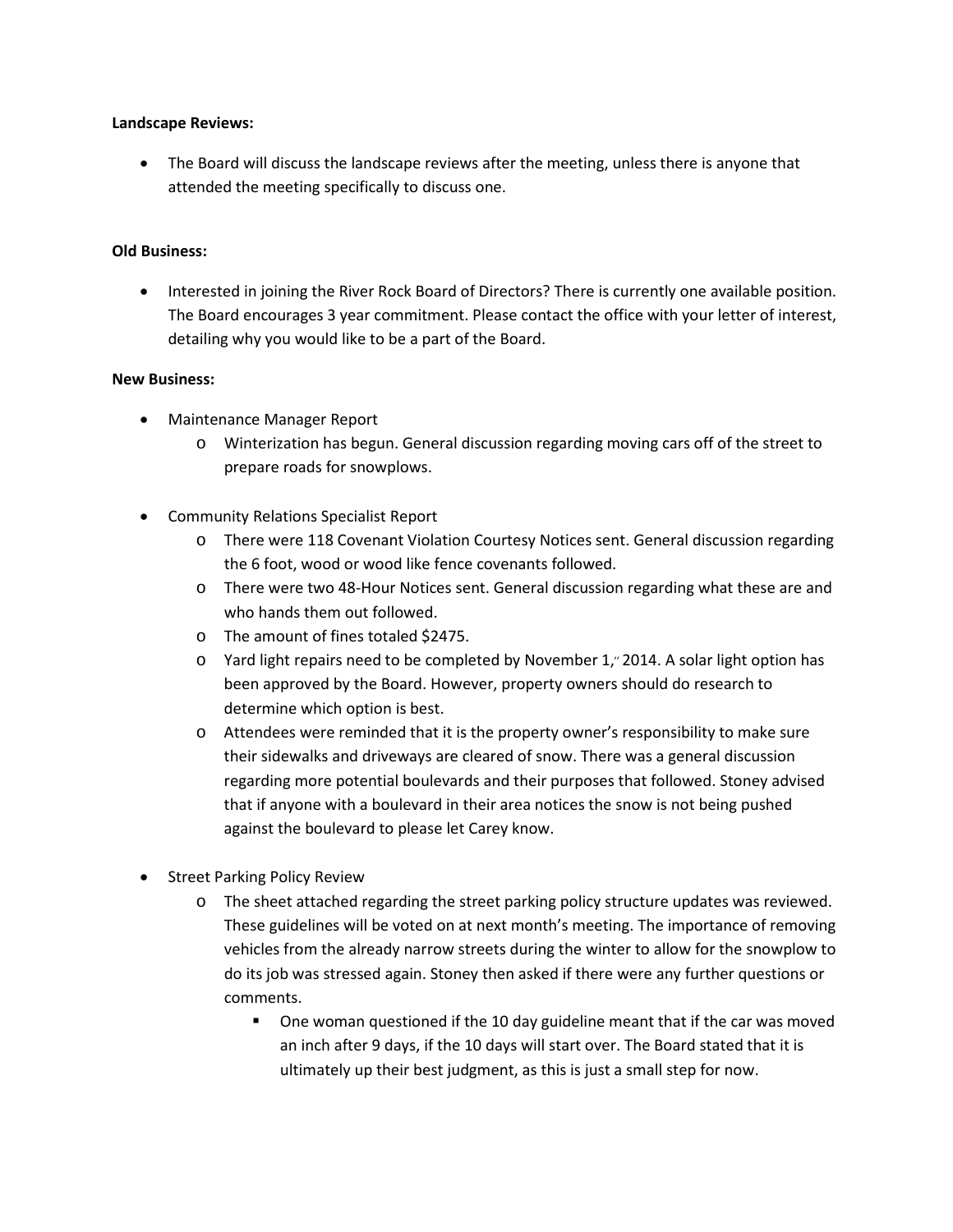- Another woman questioned what happens if the car is not in working order, and therefore, cannot be moved. Stoney explained that any car in non working condition cannot be on the property, otherwise a fine will be issued. These guidelines are going to try help "clean up" any abandoned vehicles.
- **General discussion regarding how covenants can be amended or changed** followed.

The meeting then informally transitioned into the citizen comment period.

#### **Citizen Comment Period:**

- One woman is concerned with the covenant regarding decks. She stated that she bought the property as is and that she would like to have that covenant amended. Stoney and Steve explained that in order to do so, she would need to talk with the county commissioner's office.
- Another woman feels that the 10 day updated parking policy should state 10 business days. The board took that into consideration, and discussed how consecutive days are hard to monitor due to fairness of documenting some zones of the subdivision one week and not others.
- One property owner is concerned about junk on people's property. She feels it makes the subdivision look disheveled, and is tacky. She wanted to know what can be done in terms of cleaning it all up. The Board explained that the definition of "junk" varies between people. There are currently no guidelines, and that if she would like to file a complaint, to do so. The violators will be contacted.
- Many property owners questioned whether or not there is a public record on who is already being fined. Stoney stated that they are more than welcome to ask names of those who are being fined, but the dollar amount is to be kept private.
- Another property owner wondered if there was any news on the possibility of a fire department house closer to their subdivision. Stoney mentioned that the new intersection has helped increase the fire fighter's response time to just under 4 minutes. Attendees were then reminded that if they do not have a need to call or complain, that nobody is going to show up. However, if calls and complaints do start to go out, then they will start to see change and possible patrols.
- One property owner asked if there was a possibility for a surveillance camera at the community center. The Board explained that they have put a great deal of thought into this. However, the cost is currently their issue. They also mentioned that if they are able to financially afford the camera, they may try to also put one inside the community center. This would be for live streaming of events such as weddings.
- One man asked if he had the green light to put his RV on his lot. He asked to speak to the Board after the meeting, and they agreed. They also mentioned that if people do have proposals for the Board or about their homes or the community, that they should go to the office or onto the website and get the appropriate paperwork filled out. The Board will then look at the paperwork before signing off on it.
- The Board of Directors mentioned that they were going to try to start putting important contact information and phone numbers (police department, fire department, etc.) on everyone's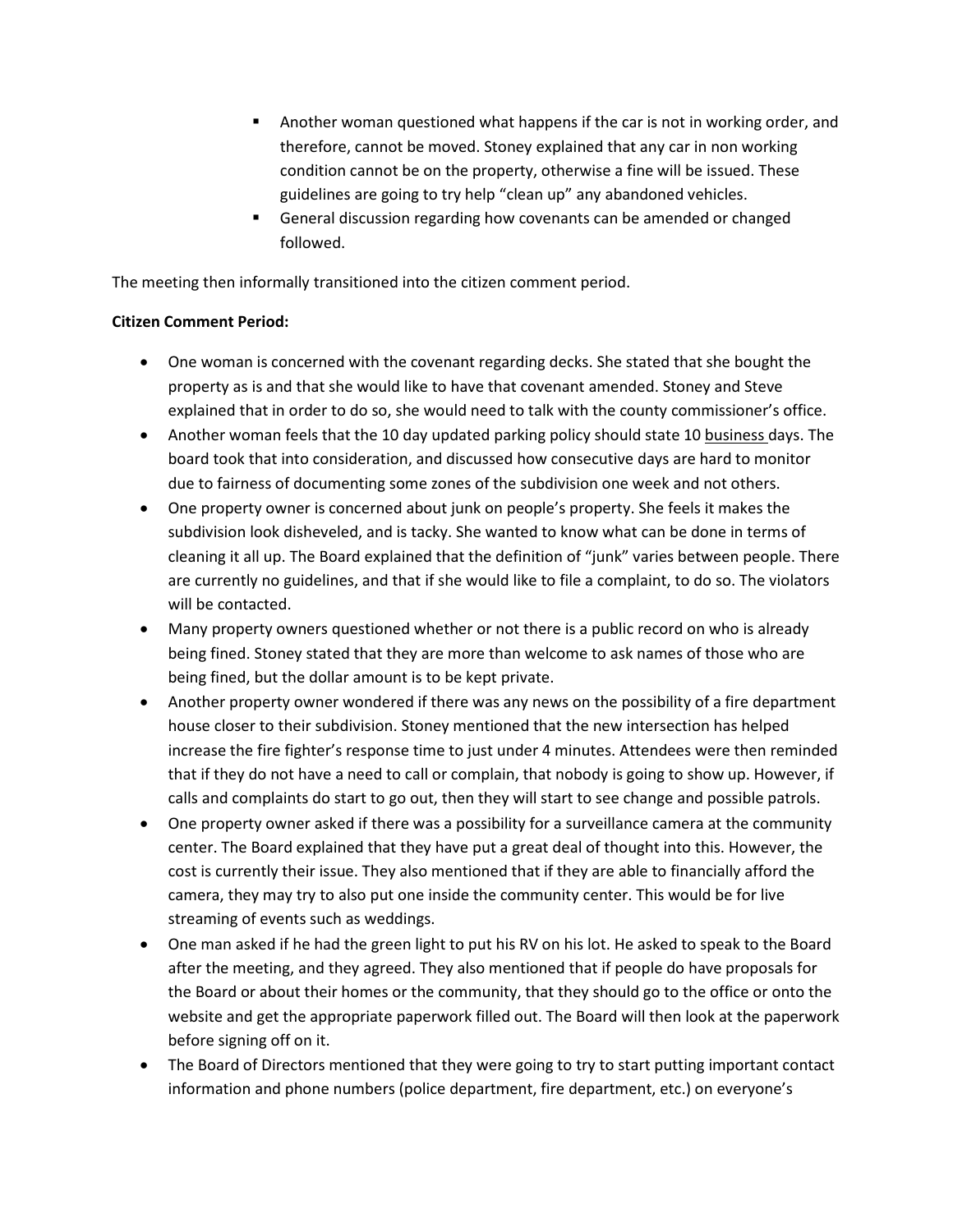invoices. There are also important phone numbers on the Property Owner's Association business cards.

Stoney asked for any last questions or comments. There were no more questions or concerns.

The meeting was unanimously adjourned by the Board of Directors at 8:01 p.m.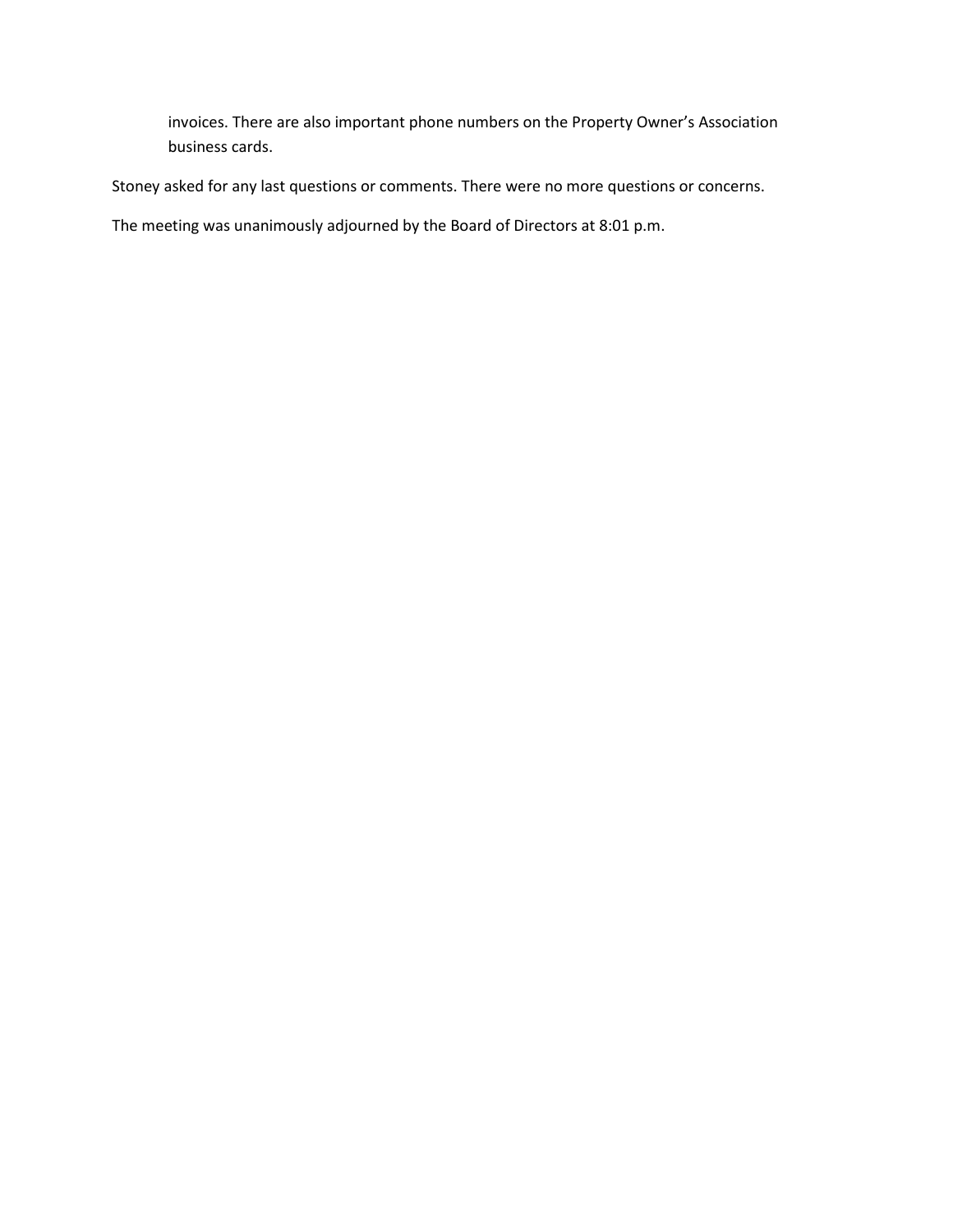River Rock Property Owner's Association Board of Directors Meeting 101 North River Rock Drive Belgrade, MT 59714 November 18, 2014

#### **Board of Directors in Attendance:**

Brenda Throop, Vice President – Term expires January 2015 Stoney Wahl, President – Term expires January 2016 Donald Omdahl, General Board Member – Term expires January 2016

#### **Absentees:**

Steve Eaton, Treasurer – Term expires January 2016

#### **Attendees:**

| Jeremiah Reece      |
|---------------------|
| Dan Hilkemeier      |
| Charlene Hilkemeier |
| Suzette Whipple     |
| Guy Santiglia       |

The meeting was called to order by Stoney Wahl at 7:03 p.m.

#### **Approval of October Minutes:**

• The approval of October minutes was done via e-mail.

#### **Financial Report:**

• Stoney detailed the monthly financial report. He mentioned that there may be other expenses that come out of the Net Income at the end of the year such as snow removal expenses, chainsaw repairs, and fertilizer for the coming year. Stoney then asked if there were any questions. There were no questions.

#### **Landscape Reviews:**

• The landscape reviews will be reviewed by the Board at the conclusion of the meeting.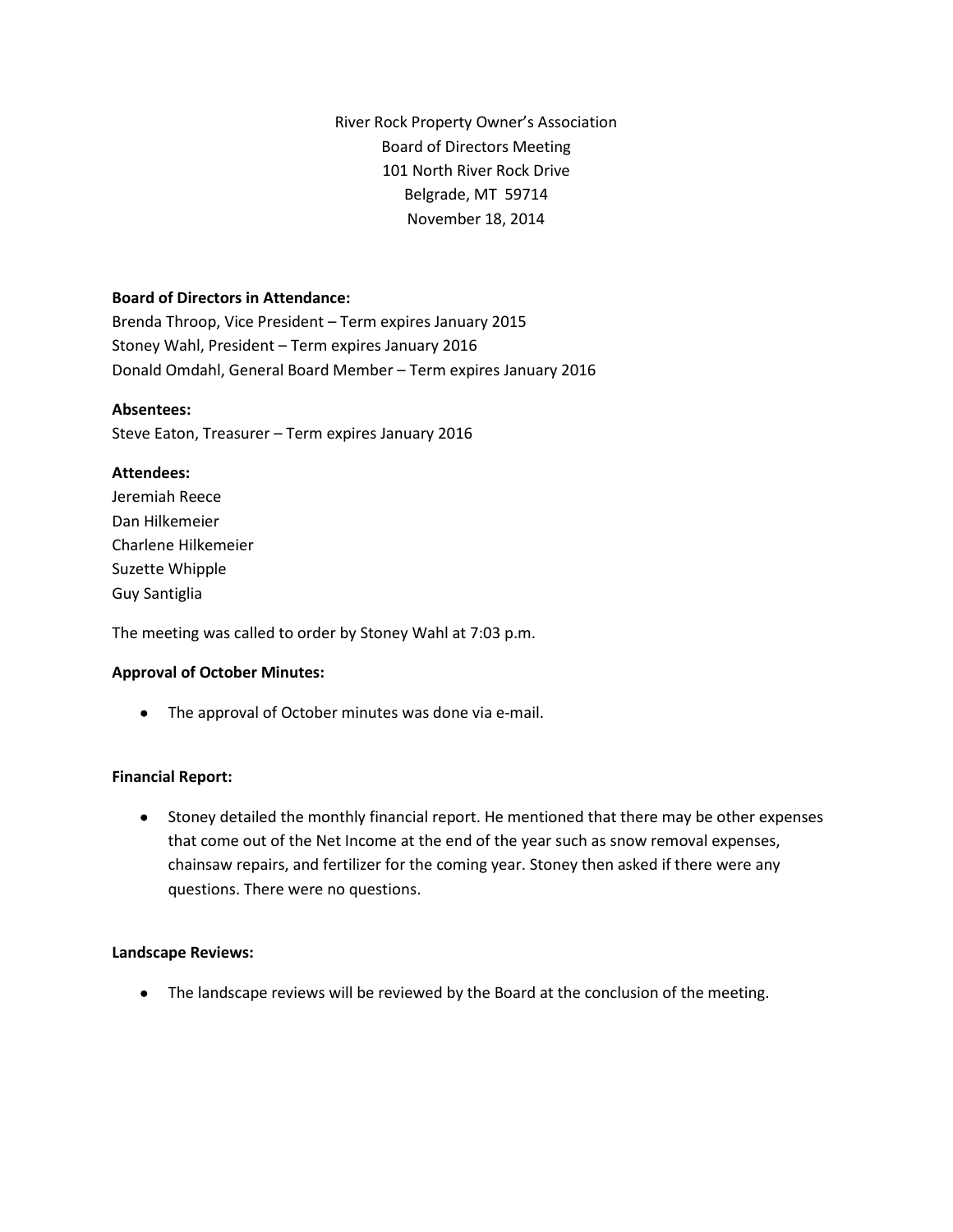#### **Old Business:**

- Interested in joining the River Rock Board of Directors? There is currently one available position. The Board encourages a 3 year commitment. Please contact the office with your letter of interest, detailing why you would like to be a part of the Board.
- Street Parking Policy Review:
	- o Stoney explained that the parking policy guidelines have been helping to remove abandoned vehicles from the subdivision. He also clarified that it is the county that actually tows the vehicles.
	- o Charlene Hilkemeier wanted to know if the 10 day rule on the parking policy was going to change. Stoney explained how difficult it would be to maintain vehicles if they are driving those vehicles to work every day and then parking there again at night. He explained that the process of gathering evidence to file a complaint on a vehicle is quite extensive.
	- o Dan Hilkemeier wanted to know if any vehicles had yet been towed. Stoney noted that the county has recently towed two vehicles.
	- o This policy will be kept on the agenda until the annual meeting in January. At this point in time, they are being used as guidelines.

#### **New Business:**

- Maintenance Manager Report
	- o Decreased Hours for Winter
	- o Snow Removal
	- o Equipment Maintenance & Repair
		- Stoney noted that these repairs are being done back "in house", which saves the subdivision money in the long run.
- Community Relations Specialist Report
	- o There were 298 Covenant Violation Courtesy Notices sent. 268 of those notices were regarding yard lights. Stoney mentioned how crucial it is that the lights around the community are working for various reasons.
	- o There were eight 48-Hour Notices sent.
	- o The amount of fines totaled \$170. Stoney pointed out that people seem to be reacting well to their notices, because this is not a very large amount of fines considering how many notices were sent out.
	- $\circ$  A yard light courtesy letter is being sent out. If the lights that residents are responsible for maintaining are not working, and peaceful confrontation has not worked, fines will follow.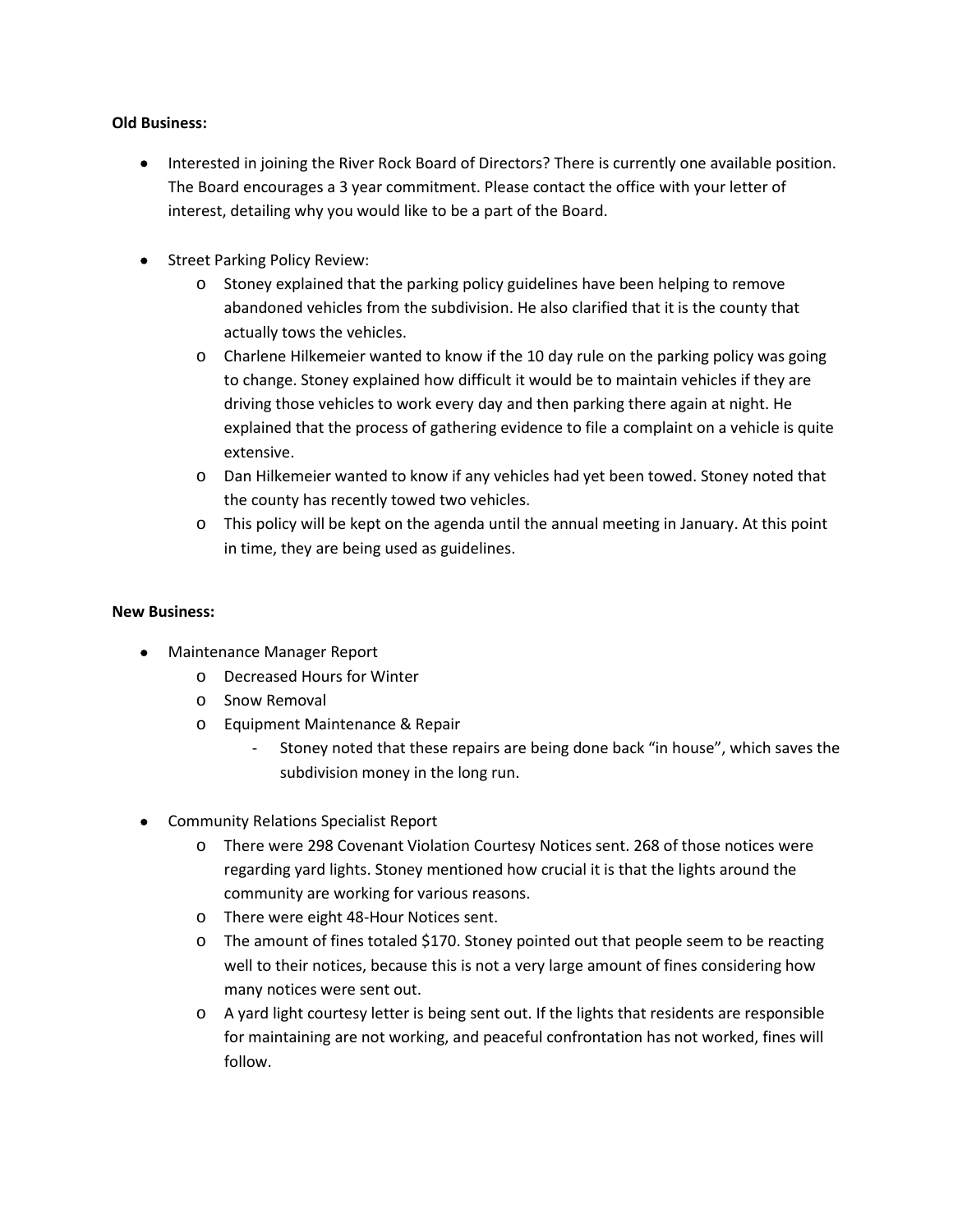- Snow Removal
	- o Contractor Responsibilities
		- Any accumulation of snow that is 2 inches or more on the streets is the contractor's responsibilities.
		- Any accumulation of snow that is 1 inch or more on the sidewalks is the also the contractor's responsibilities. This is a new rule this year, as the snow packed up on the sidewalks is a potential hazard.
		- It is the contractor's responsibilities to sand all of the major street intersections, especially around the school area. If property owners notice that the contractor missed any areas, they should contact the office rather than the contractors themselves.
	- o River Rock Property Owners Association
		- The River Rock Property Owners Association is responsible for clearing any accumulation of 1 inch of snow or less on the sidewalks. This will be done with the broom street sweeper.
		- The River Rock Property Owners Association is also responsible for clearing snow near the Community Center & Manager Center sidewalks. This also includes the strip of road and sidewalks by the Community Center as well as the parking lots.

# o Property Owners

- Sidewalks and driveways are the responsibility of the individual property owner.
- The Board asks that property owners shovel the snow onto their property, not into the street. The contractors who plow the streets are not responsible for any snow that is put back into the street following their completed plowing job. If property owners notice the snow is not being plowed to the sidewalk, but over instead, they are encouraged to contact the office for further action.
- Property owners should avoid parking on the street, especially for snow removal purposes. The contractors who plow have been instructed to take pictures of any narrow streets that they feel are un-plowable due to crowded parking and turn them into the office. If they cannot safely plow, then they will not.
	- Stoney mentioned that the Board is looking into having a "Street Plowing" a few times a year, in which signs are posted to notify residents, and a snow plow is followed by a tow truck.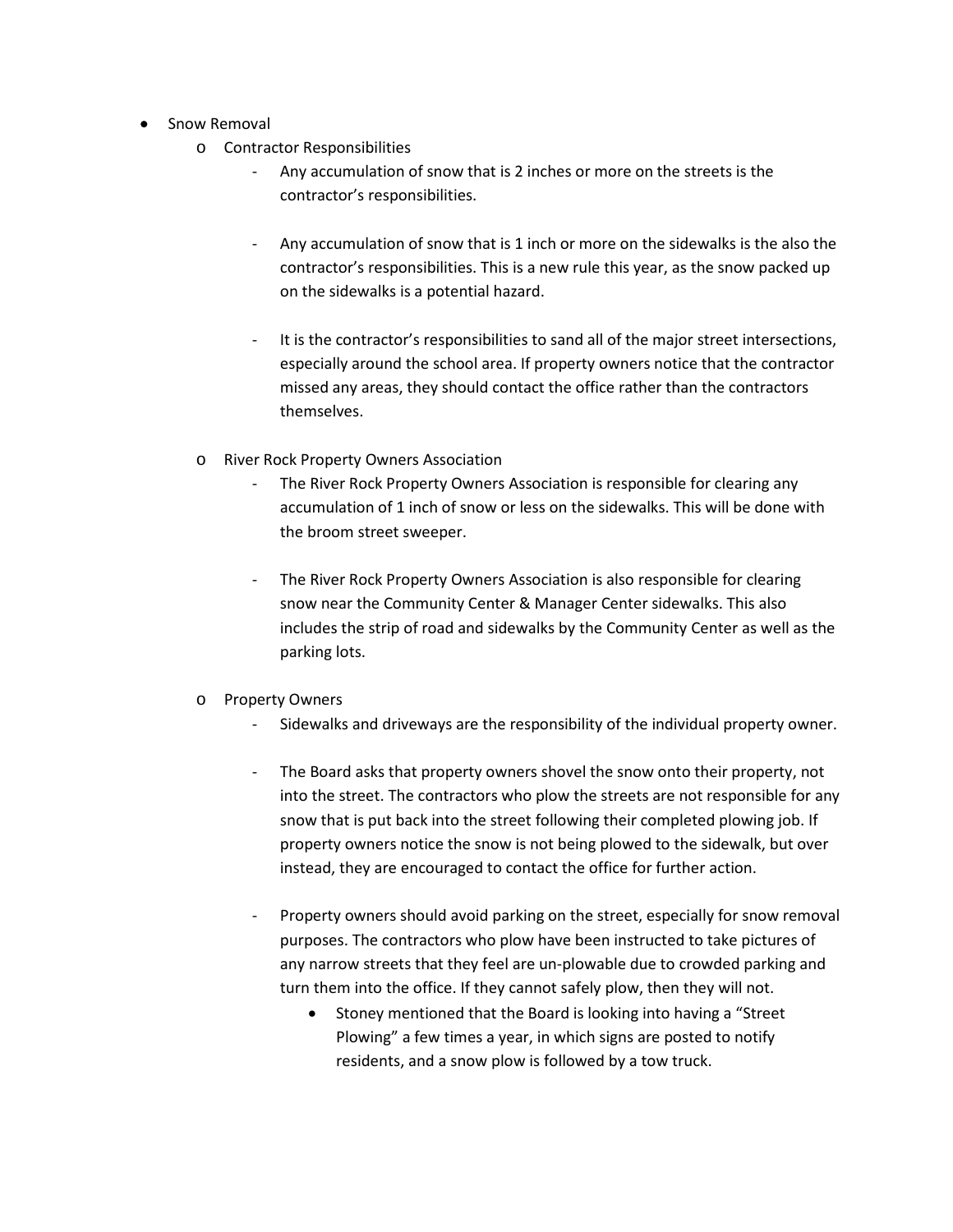- $\circ$  Stoney also reminded the property owners that the snow removal policy is listed in the covenants. A first offense regarding snow removal will occur 72 hours after snowfall.
	- Charlene Hilkemeier suggested that maybe this be changed to 24-48 hours instead. Stoney mentioned that if they did this, maybe the property owners association could hire someone to remove the snow for those who are not in compliance. After a certain point of not removing their own snow, those property owners will be charged to have someone else remove the snow for them.
- o Anyone with questions or complaints regarding snow removal should bring it to the next meeting or e-mail it to the Board and the office. A friendly reminder: no further action can be taken if there is not a formal complaint.

#### **Citizen Comment Period:**

- Dan Hilkemeier wanted to know at what point further action will be taken in terms of people disregarding any parking policies. Stoney let him know that after a certain dollar amount of fines have been issued that person is then sent to collections. Brenda also mentioned that even though some people have hundreds of dollars in fines and their houses have liens on them, some people still fail to do anything about their situations.
- Charlene Hilkemeier was curious if the policy regarding the 10 day parking is going to change. The Board stated that this will probably not change, but reminded property owners that once someone is in violation of a parking policy, it doesn't just start over if they correct it. Basically, a violation is a violation.
- Guy Santiglia was wondering if notices will be put on car windshields to remind them of snow removal policies and hazards. The Board mentioned that they have been contemplating doing the door knockers for this purpose, but that nothing has been done yet. One problem with windshield notices is that people just take them off and it becomes garbage on the ground very quickly. Guy also wanted to know if there were volunteers that could go around putting the door knockers on people's doors. The Board said as of right now there are only employees that do this, but if there are enough volunteers to do so, then that would be great.
- Charlene Hilkemeier wondered what would happen if someone was away (say for the holidays) and it snowed and they were unable to remove their snow. The Board stated that it is the property owner's responsibility to have something planned out ahead of time, and this is part of the reason the 72 hours of snowfall was placed into policy. This gives property owner's plenty of time to figure something out.
- Charlene also wanted to know what happened to the water on Sunday. There was a power outage, causing the power and water to go off. The Board announced that they are in the process of saving money for a backup generator for the water pump. Currently, there is only a backup generator for the sewage pump. Another possibility would be to look into getting a water tower.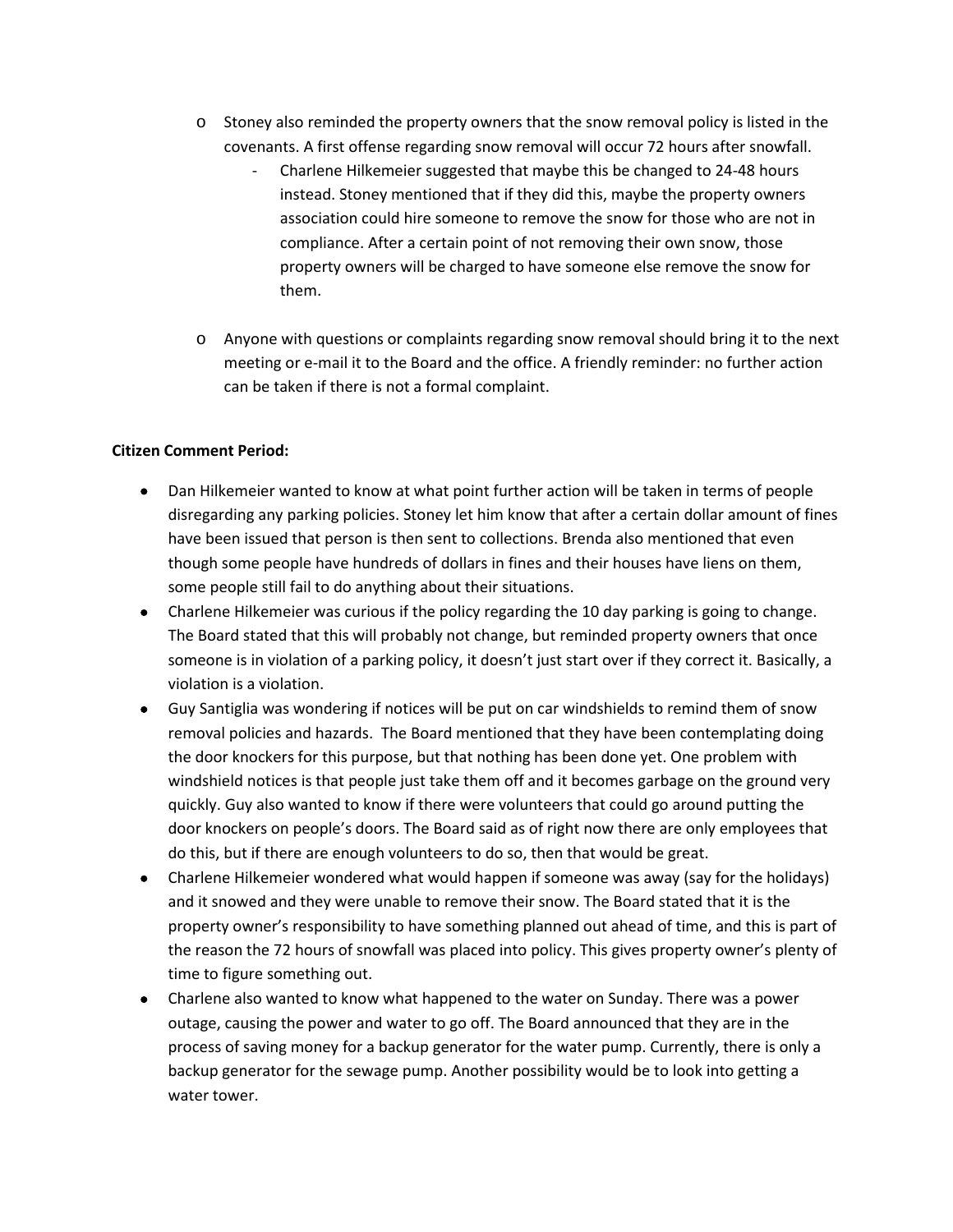General discussion regarding wells, power outages and alarms followed.

• Suzette Whipple is concerned about the mailboxes being so close and clumped together. She spoke with the post master and asked if they could split up some of the boxes and spread them out way down the street. He mentioned that the decision was made based on sprinkler positioning. The Board said the mailboxes cannot be located anywhere except on public land, and therefore cannot be put right in front of people's homes. Brenda stated that she would ask Carey to look into whether or not it is the decision of the Property Owner's Association or the post office on where the mailboxes are located.

General discussion regarding a potential four-plex being built by the Copper Bloom developer followed.

• Many of the property owner's were concerned about the hole in an East River Rock boulevard caused by a man who dug it up and wanted to pave it. The property owner's asked that this hole be flagged for safety reasons.

General Discussion regarding the fire department and the new station at the airport was followed by a general discussion regarding the house fire on Halloween night. The property owners were impressed by the response times by all of the fire departments that showed up.

The meeting was unanimously adjourned at 8:14 p.m.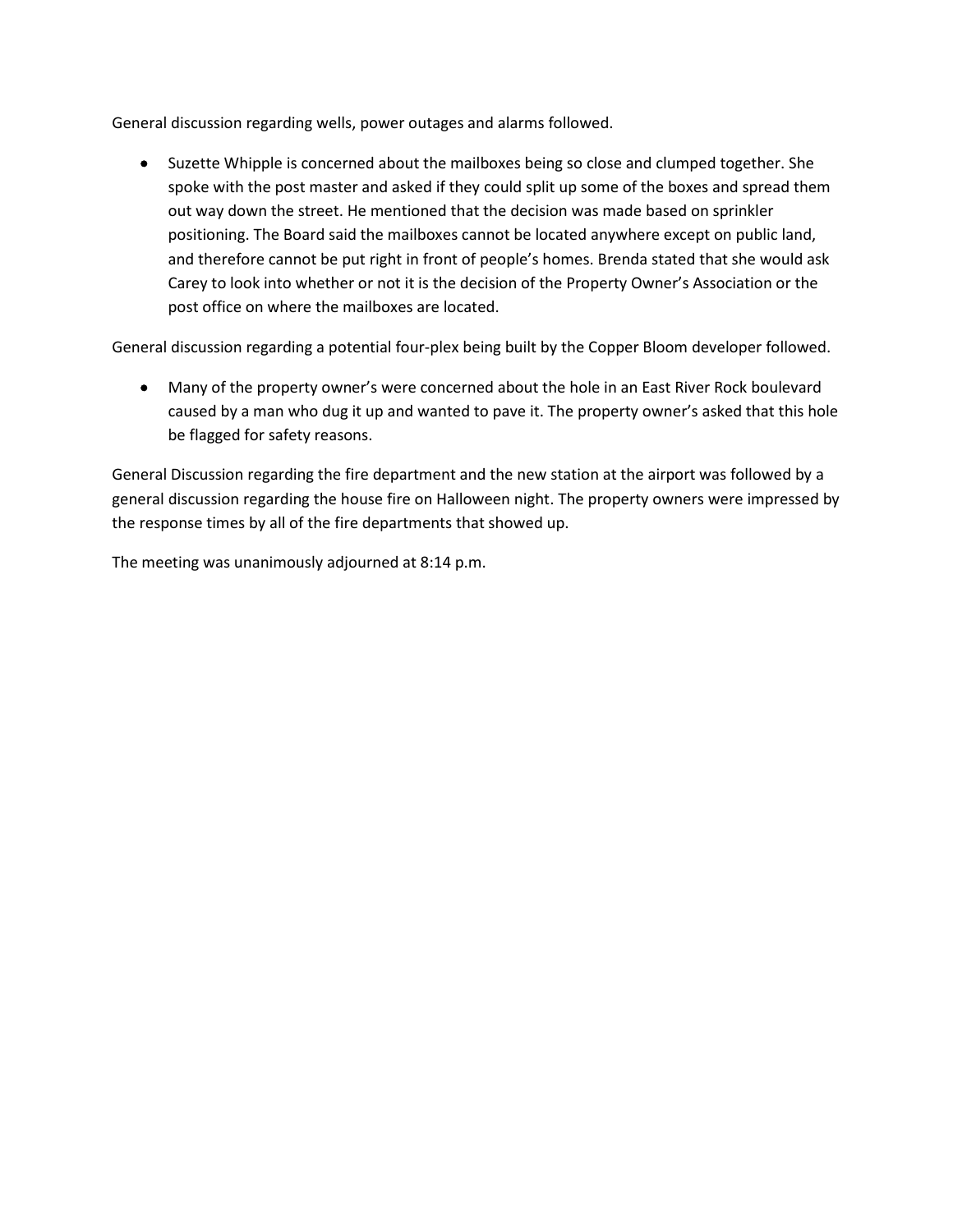River Rock Property Owner's Association Board of Directors Meeting 101 North River Rock Drive Belgrade, MT 59714 December 16, 2014

#### **Board of Directors in Attendance:**

Brenda Throop, Vice President – Term expires January 2015 Stoney Wahl, President – Term expires January 2016 Donald Omdahl, General Board Member – Term expires January 2016 Steve Eaton, Treasurer – Term expires January 2016

#### **Attendees:**

Todd Throop Jeff Clements Emily Wahl Dave Keeney Michelle Dodd Marguerite Barnett Ron Squyers Charlene Hilkemeuer Marty Gagnon Kathy W. John Stevens

• Sgt. Jim Anderson from the sheriff's office was also in attendance.

The meeting was called to order by Stoney Wahl at 7:02 p.m.

#### **Approval of November Minutes:**

• The approval of November minutes was done via e-mail.

#### **Financial Report:**

• Steve detailed the monthly financial report.

#### **Landscape Reviews:**

• The landscape reviews will be reviewed by the Board at the conclusion of the meeting.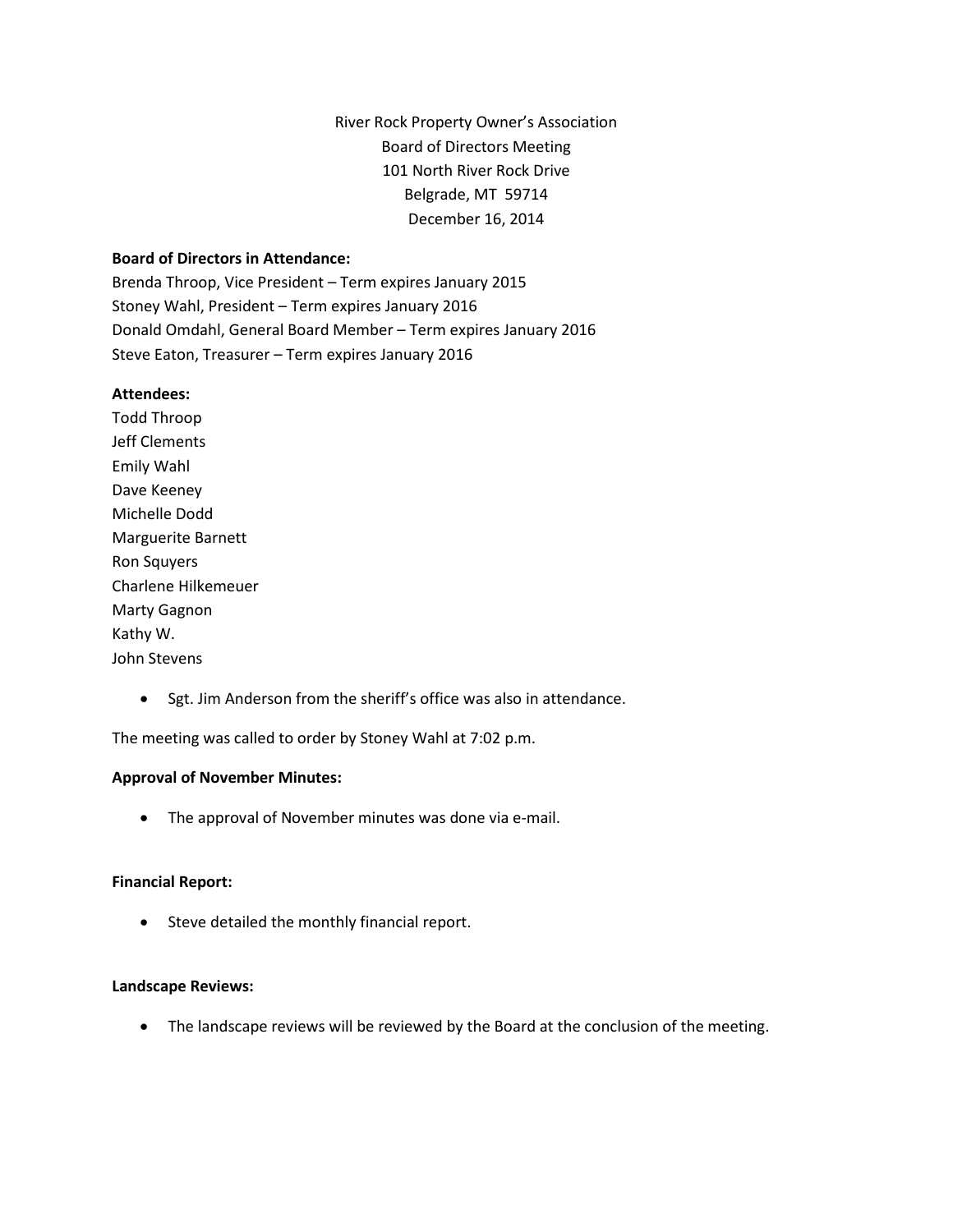#### **Old Business:**

- Interested in joining the River Rock Board of Directors? There is currently one available position. The Board encourages a 3 year commitment. Please contact the office with your letter of interest, detailing why you would like to be a part of the Board.
- Street Parking Policy and Snow Removal Policy Review
	- o Stoney asked all attendees to please review the parking policy as well as the snow removal policy, as they will both be voted on by the Board at the next meeting. He also reminded attendees that the policies are in no way changing any covenants, but rather just setting guidelines on how to enforce those specific policies.
	- $\circ$  One attendee wanted to know if he sells his home, if he would be required to give the new owners copies of the policies, or if he can just give them the covenants and call it good. Stoney and Steve told him that he is not required to give more than just the covenants, but the policies can be requested. The new owners will also be able to find the policies online.
- River Rock County Water and Sewer District
	- o Marty Gagnon with Morrison Maierle, Inc along with Dave Keeney and Ron Squyers from the River Rock County Water & Sewer District attended the meeting to discuss plans for a third well for the subdivision. Ron and Dave discussed that their attendance and the letter (handed out) was in response to a previous letter from the Board regarding "additional information related to the construction of the proposed well".
	- o Marty then detailed the 8 questions and their responses. They were, in short, as follows:

1) *Detailed site plan for the area where the improvements will be installed:* This is the third time this answer has been produced. He attached Exhibit A to the letter to demonstrate location. (It will be near the sidewalk by the pond)

2) *Construction timeline and procedures outlining how the area will be closed, for how long, and any impacts to the public during construction:* Marty assured the Board that the project must be completed in 150 calendar days after the Notice to Proceed. Final completion must be done 180 days after Notice to Proceed. Drilling and testing are limited to 30 day, but they may not be consecutive days. Also, there will be temporary fencing around the construction site. Marty estimated this fence to be about 100x100 more or less. This fencing may affect people trying to walk the loop/sidewalk but people will still be able to go around, and it is only temporary.

3) *Reclamation and maintenance plan for how and when the site will be reclaimed:*  Essentially, there will be 30 days for clean up after the 150 day construction, resulting in completion "within 180 days of Notice to Proceed". Maintenance or "post construction"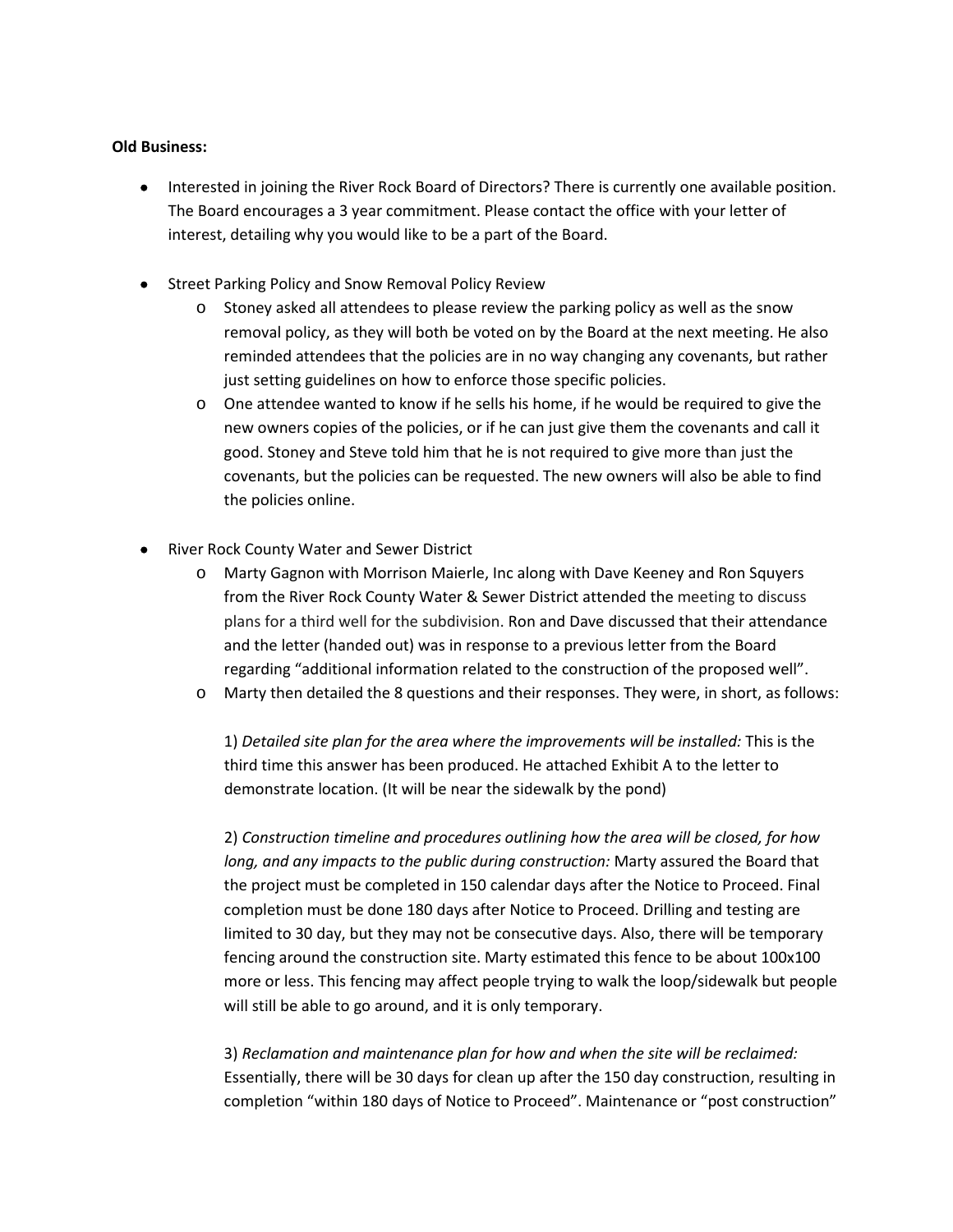activities may happen from time to time, and will be done so at the Water and Sewer District's expense.

4) *Analysis of any impacts that placing the well at that location in relation to the long term recreational use of the property:* Marty discussed how there will be no permanent impact or interference for recreational use of the property.

- Brenda and the rest of the Board were concerned that the new well would have a big chain link fence around it like the other two wells currently have. Marty, Dave and Ron further discussed with the Board other options. There is no law stating that there must be a fence or a concrete slab around it (right now). The new well will also have the control panel located in the booster station, so no vandalism can be done to the well. Brenda was concerned that if there is no cover to the well that people may have access to the water inside the well. Marty assured her people will not be able to access it. General discussion regarding options (painting the well an unobtrusive color, using a concrete slab, putting a table like structure on top of the well, etc.) followed.

5) *Documentation from Montana Department of Environmental Quality specifying the protections required for a well serving a public water source, allowable fertilizers and pesticides for use in a well control zone, and security fencing requirements:* Exhibits B and C (attached to the handout) detailed the restrictions for the well control zone.

- Stoney asked if there would be any herbicides that they can use, since pesticides are not allowed. Also, what about the other two wells? He wanted to know what to do from here on out for all wells. Marty stated that there may be an organic herbicide of some sort that is safe, but that he does not know of any off the top of his head.

- The Board wanted to know if there would be a way to identify the well control zones. Marty stated the zone is a 100 foot diameter from the well and that it could be marked off in some way if need be.

6) *Documentation of the water rights to be used for this well:* Exhibit D was attached to the handout. This well was noted as a "fail safe well", and a point of diversion.

7) *Alternative locations looked at and justification for why this location was selected:*  Other locations were evaluated, but overall, this was the least likely to inconvenience streets and homes. It was also the most cost effective location.

8) *Public outreach that was conducted to determine level of support and derive potential impacts:* The County Water and Sewer District Board did not publically solicit, such as going home to home. Instead, they attended the River Rock Property Owner's Association monthly meetings. Also, a representative from the River Rock Property Owner's Association attended a few of the Water and Sewer District meetings. They then approached the Property Owner's Association Board of Directors, as they thought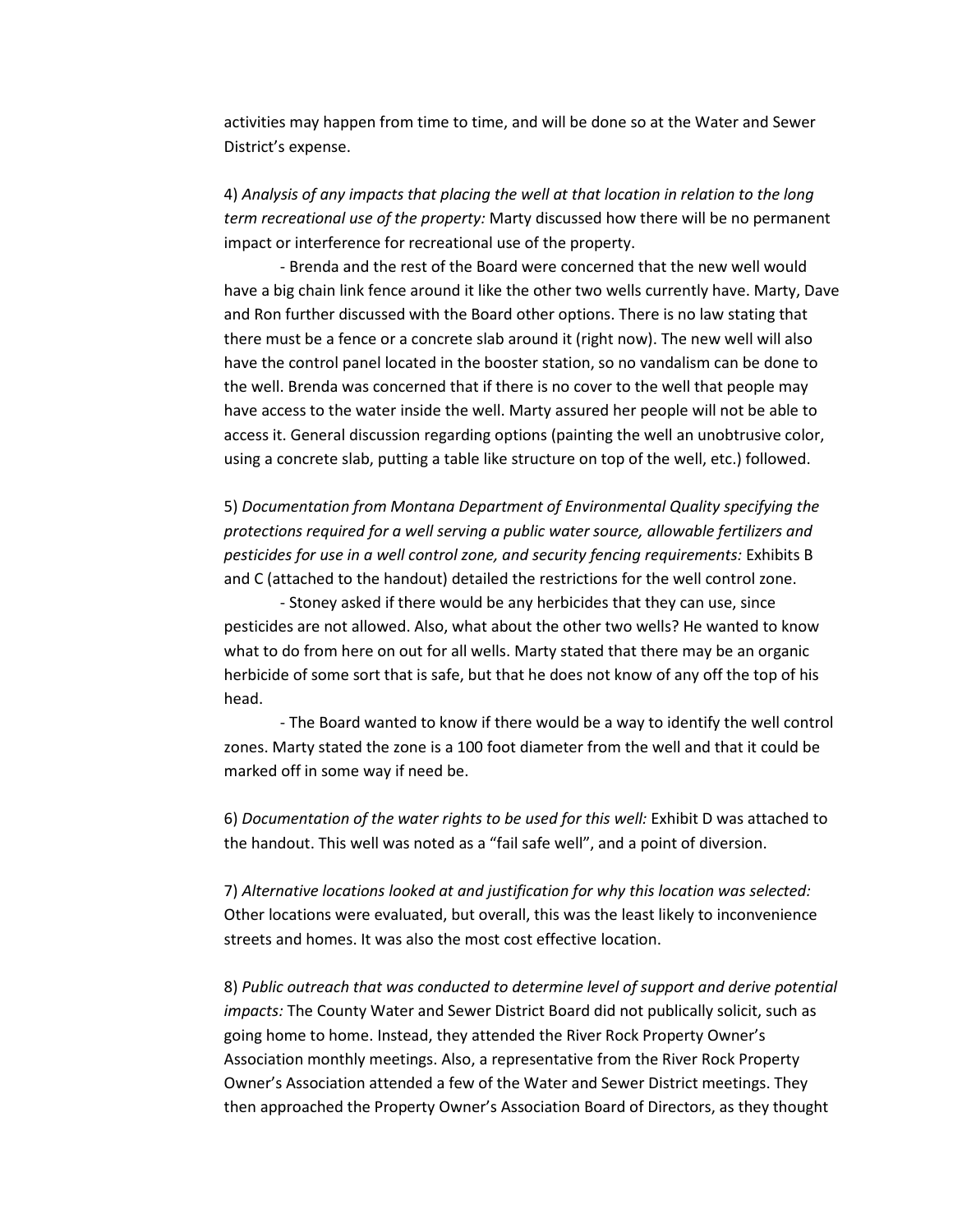that was the most appropriate course of action. There was public input at those meetings.

Another question the Board had was who is responsible for the weeds and grass inside the fenced wells, and who will be responsible for what part near the new well. They asked for a written agreement for documentation, as well as for future Board members to refer to.

Stoney and the Board agreed that the written answers were great, and would be helpful in helping to prepare them to answer questions from attendees at the monthly meetings. The Property Owner's Association Board of Directors will approve the plan for a third well. They also agreed to write a letter to the County Commissioner in support of this new well.

General discussion regarding the power outage last month as well as other (quick) power and water related questions followed.

Marty, Ron and Dave explained that a new generator costs \$400,000-\$500,000, and that it has been in the works for a while now. They would like to get one for the water side, not the sewage side.

# **New Business:**

- Community Relations Specialist Report
	- o There were 116 Covenant Violation Courtesy Notices sent.
	- o There were three 48-Hour Notices sent.
	- o The amount of fines totaled \$1,680.
- Snow Removal
	- o Contractor Responsibilities
		- Any accumulation of snow that is 2 inches or more on the streets is the contractor's responsibilities.
		- Any accumulation of snow that is 1 inch or more on the sidewalks is the also the contractor's responsibilities. This is a new rule this year, as the snow packed up on the sidewalks is a potential hazard.
		- It is the contractor's responsibilities to sand all of the major street intersections, especially around the school area. If property owners notice that the contractor missed any areas, they should contact the office rather than the contractors themselves.
	- o River Rock Property Owners Association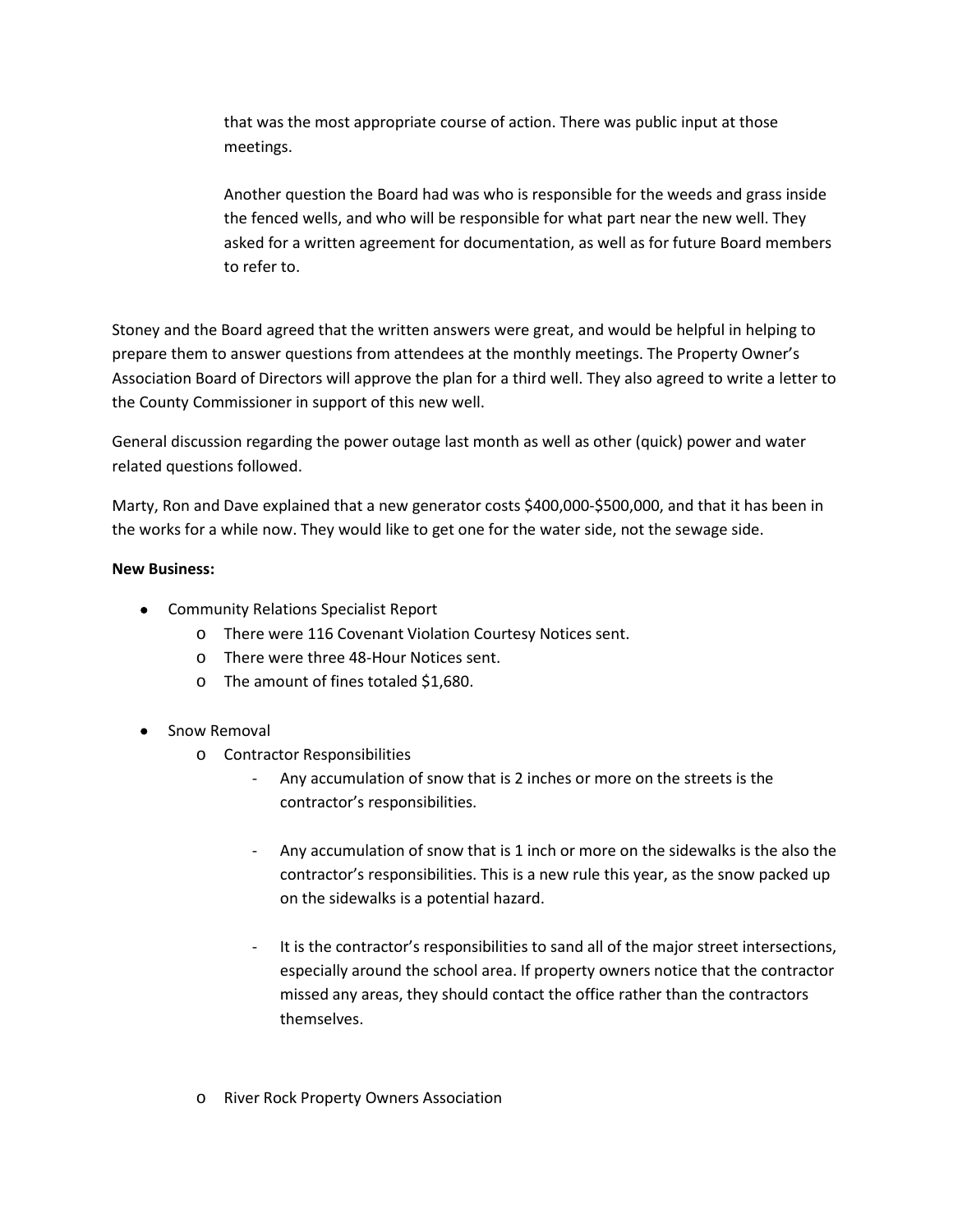- The River Rock Property Owners Association is responsible for clearing any accumulation of 1 inch of snow or less on the sidewalks. This will be done with the broom street sweeper.
- The River Rock Property Owners Association is also responsible for clearing snow near the Community Center & Manager Center sidewalks. This also includes the strip of road and sidewalks by the Community Center as well as the parking lots.
- o Property Owners

-

- Sidewalks and driveways are the responsibility of the individual property owner.
- The Board asks that property owners shovel the snow onto their property, not into the street. The contractors who plow the streets are not responsible for any snow that is put back into the street following their completed plowing job. If property owners notice the snow is not being plowed to the sidewalk, but over instead, they are encouraged to contact the office for further action.
- Property owners should avoid parking on the street, especially for snow removal purposes. The contractors who plow have been instructed to take pictures of any narrow streets that they feel are un-plowable due to crowded parking and turn them into the office. If they cannot safely plow, then they will not.

Attendees were told that if they have any kind of safety concern regarding snow removal that they should contact the office. If there is an urgent matter after hours, the office does have an emergency phone number.

The annual meeting will be held January 20, 2015 at 7:00 p.m. in the River Rock Community Center.

#### **Citizen Comment Period:**

- Jeff Clements wanted to know when the mailboxes will be moving. The Board answered that there has not really been a solution or answer to this question yet.
- Sgt. Jim Anderson wanted to let the Board know that he had handouts for people regarding the parking around the subdivision.
- Dave Keeney stated that if there is construction going on, there will be an e-mail to let the Board know. He will also attend Property Owner's Association meetings to answer any questions people may have. Stoney told him to contact Carey, as many people will call her with questions.
- Charlene Hilkemeier wanted to know who to contact or what to do regarding snow removal if she were to be gone for a long period of time. The Board advised her to talk to Carey regarding references.